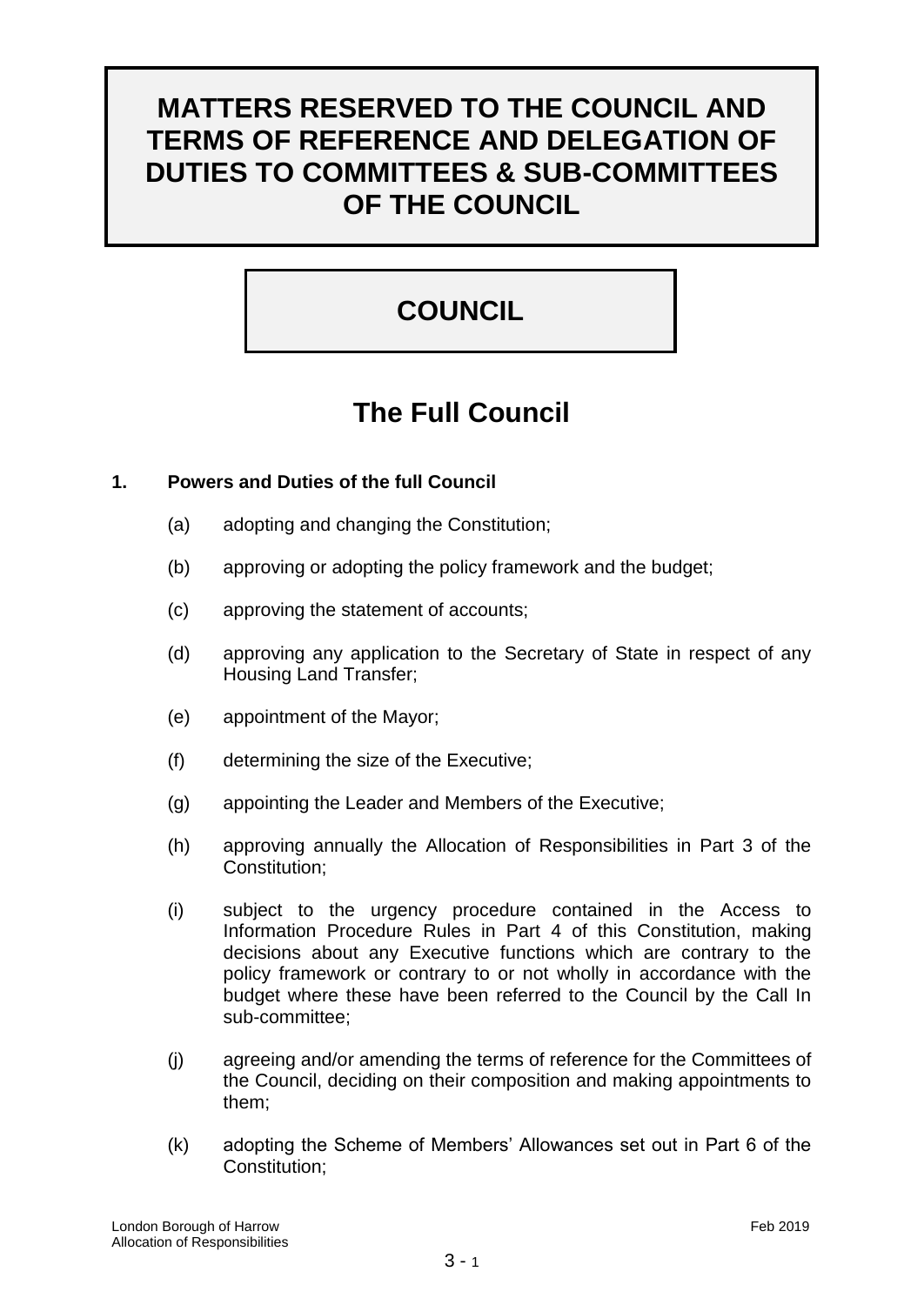- (l) appointing the independent members of the Standards Committee;
- (m) changing the name of the area, conferring the title of honorary alderman or freedom of the borough;
- (n) confirming the appointment of the Head of Paid Service or the dismissal of the Head of Paid Service, Chief Finance Officer or Monitoring Officer;
- (o) deciding whether to reject or uphold an appeal against a disciplinary sanction (including dismissal) imposed on an officer by the Chief Officers' Employment Panel;
- (p) making, amending, revoking, re-enacting or adopting by-laws and promoting or opposing the making of local legislation or personal bills;
- (q) to determine the meaning of "significant" in relation to "key" decisions (Article 13 refers);
- (r) deciding whether to make a delegation of a non-Executive function or accept a delegation of a non-Executive function from another Authority;
- (s) to receive reports and consider recommendations from the Executive, Scrutiny, Standards and other Committees as appropriate; and
- (t) making appointments of Members to outside bodies; and
- (u) all other matters which by law must be reserved to Council.
- Note: The items listed in Schedule 3A -1 in this part of the Constitution may not be the responsibility of the Executive and will be discharged by the Council, one of its Committees or an officer.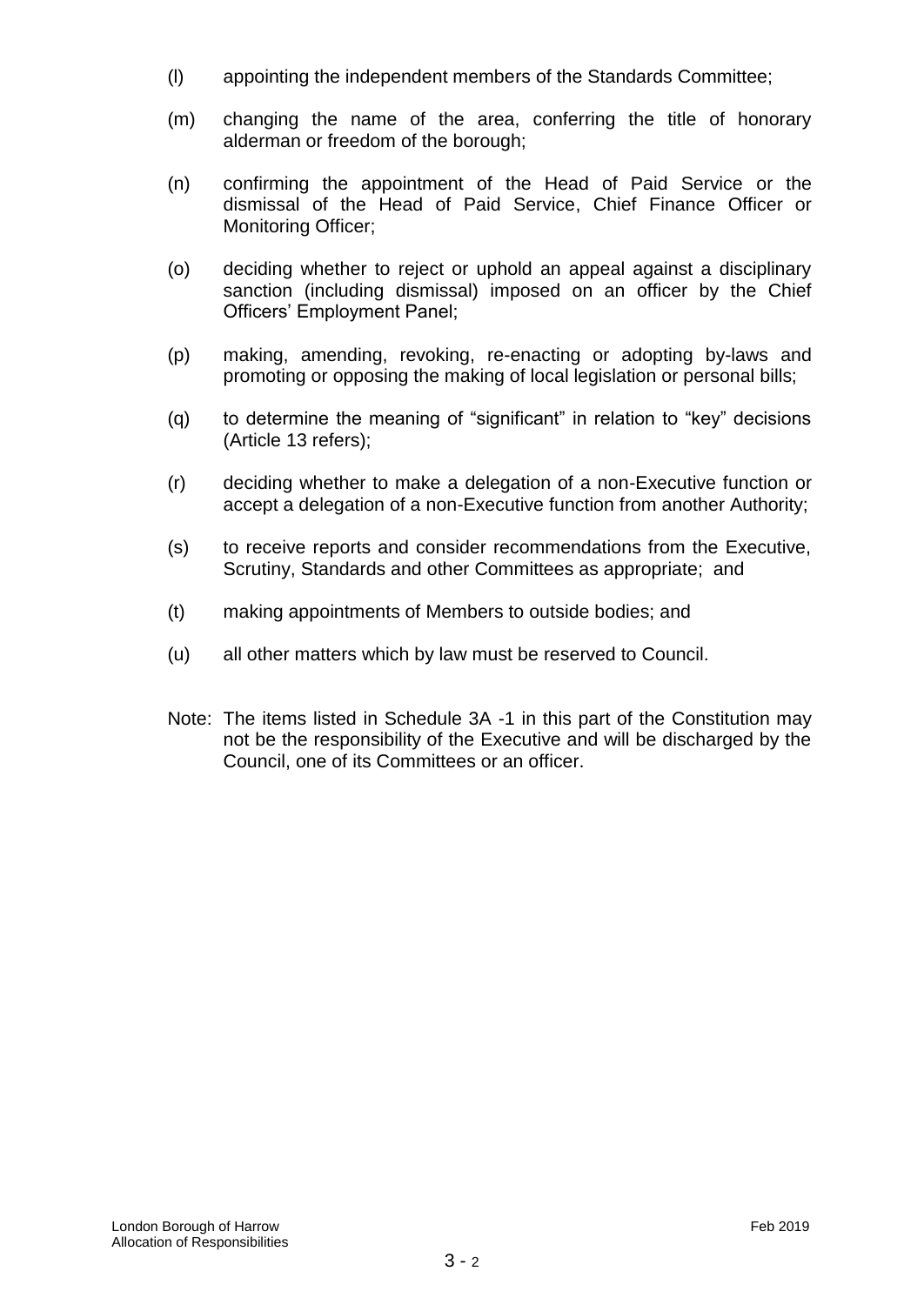## **COMMITTEES/SUB-COMMITTEES OF THE COUNCIL**

**Governance, Audit, Risk Management and Standards Committee**

**Health and Wellbeing Board**

## **Licensing and General Purposes Committee**

**Chief Officers' Employment Panel**

**Licensing Panel**

**Personnel Appeals Panel**

**Social Services Appeals Panel**

#### **Overview and Scrutiny Committee**

**Call-In Sub-Committee**

**Call-in Sub-Committee (Education)**

**Health and Social Care Scrutiny Sub-Committee**

**Performance & Finance Sub-Committee**

**Pension Board**

**Pension Fund Committee**

**Planning Committee**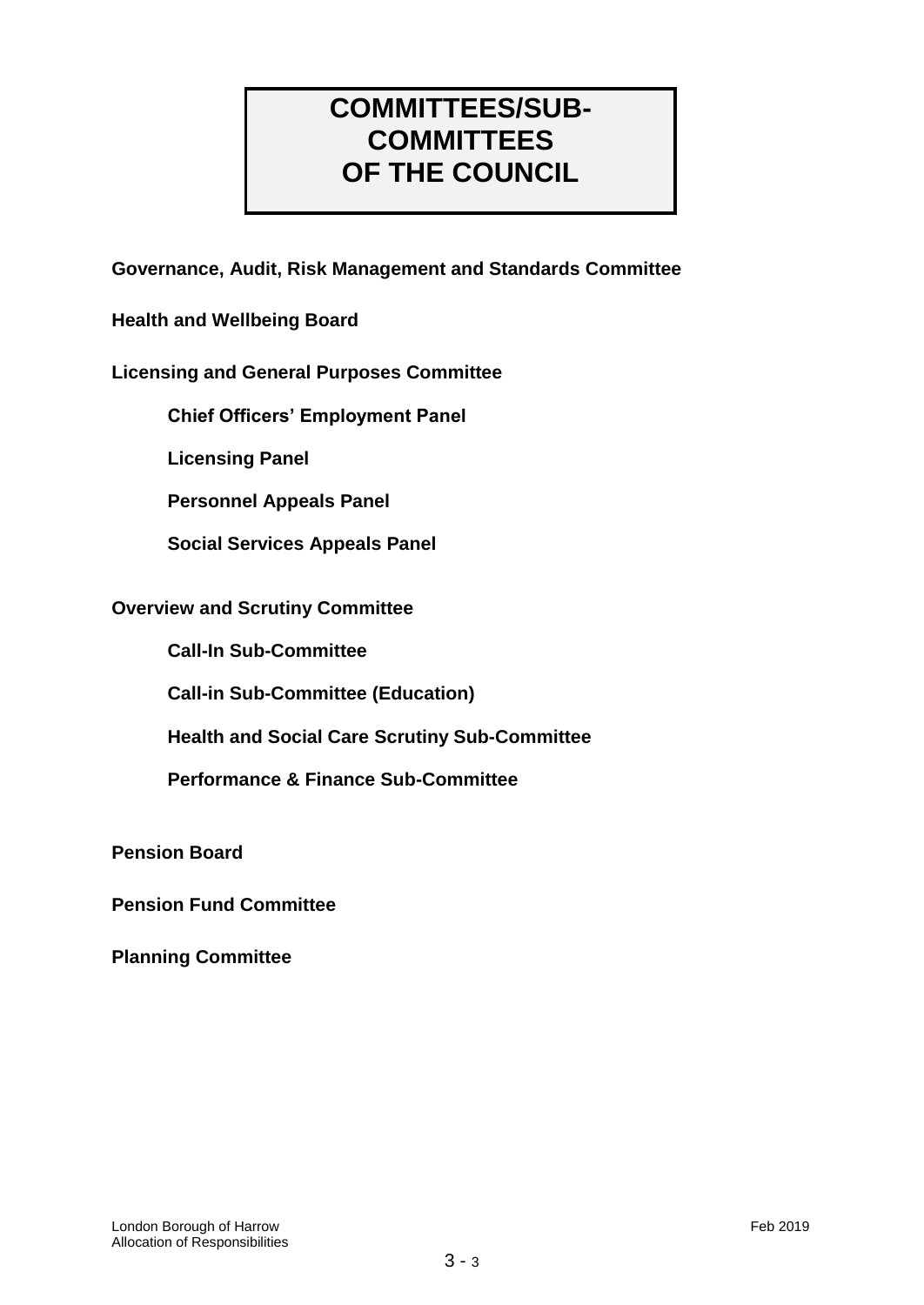## **GOVERNANCE, AUDIT, RISK MANAGEMENT AND STANDARDS COMMITTEE**

#### **1. Statement of purpose**

- 1.1 The Governance, Audit, Risk Management and Standards Committee is a key component of Harrow Council's corporate governance. It provides an independent and high-level focus on the audit, assurance and reporting arrangements that underpin good governance and financial standards.
- 1.2 The purpose of the committee is to provide independent assurance to the members of the adequacy of Harrow Council's governance, risk management and control frameworks and oversees the financial reporting and annual governance processes. It oversees internal audit and external audit, helping to ensure efficient and effective assurance arrangements are in place. It also acts as the Standards Committee.
- 1.3 The Governance, Audit, Risk Management and Standards Committee has the following powers and duties:

#### **2. Governance**

- 2.1 To review the council's corporate governance arrangements against the good governance framework, including the ethical framework and consider the local code of governance.
- 2.2 To review the Annual Governance Statement (AGS) prior to approval and consider whether it properly reflects the risk environment and supporting assurances and legal and financial advice, taking into account internal audit's opinion on the overall adequacy and effectiveness of the council's framework of governance, risk management and control.
- 2.3 To monitor the progress of agreed actions to close significant governance gaps.
- 2.4 To consider the council's arrangements to secure value for money and review assurances and assessments on the effectiveness of these arrangements.
- 2.5 To consider the council's framework of assurance and ensure that it adequately addresses the risks and priorities of the council.
- 2.6 To review the governance and assurance arrangements for significant partnerships.

#### **3. Risk Management**

- 3.1 To review the Council's risk management strategy.
- 3.2 To monitor the effective development and operation of risk management in the council via the review of the Council's Corporate Risk Register on a regular basis.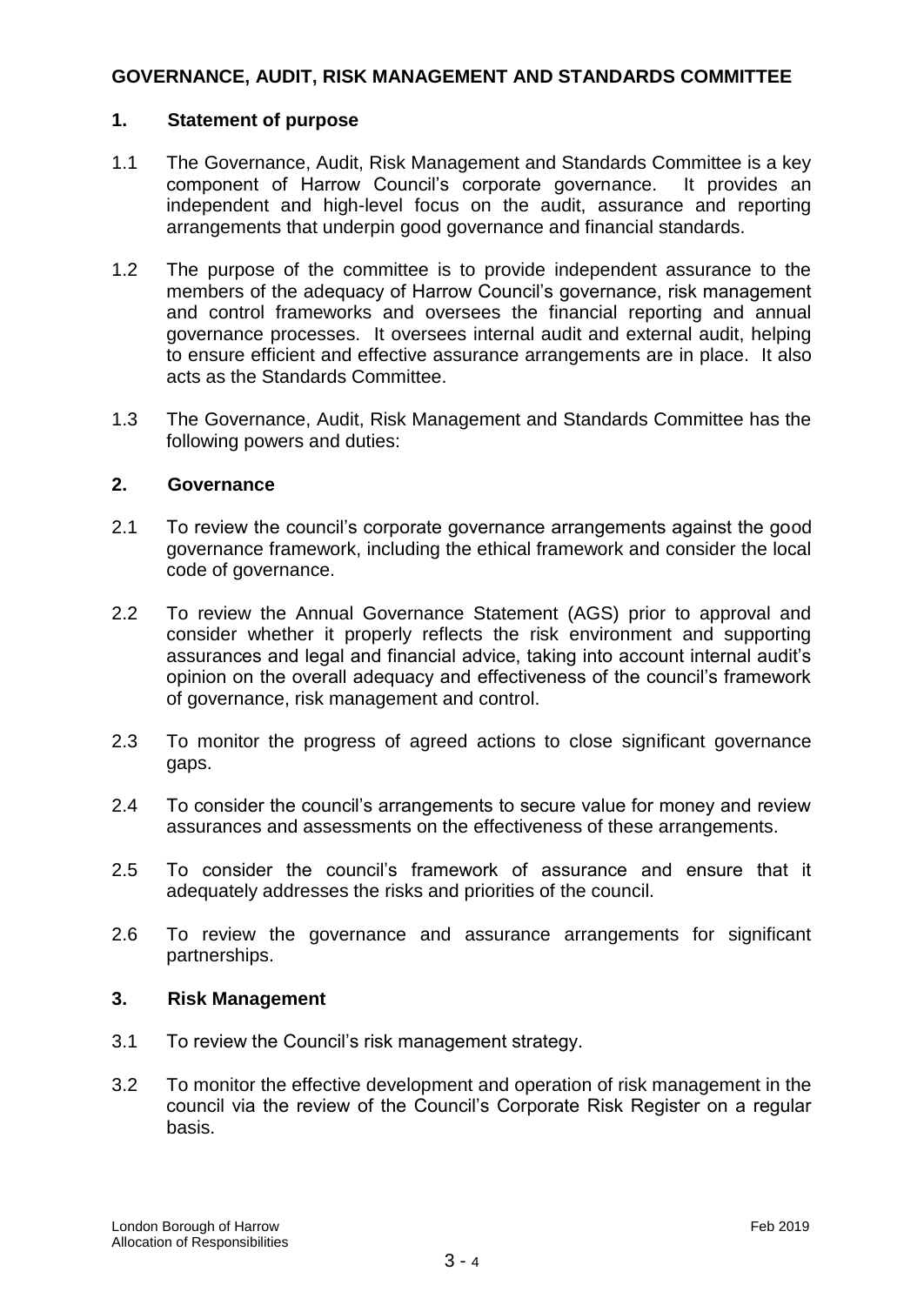3.3 To monitor progress in addressing risk-related issues reported to the committee.

## **4. Countering Fraud and Corruption**

- 4.1 To review the assessment of fraud risks and potential harm to the council from fraud and corruption.
- 4.2 To monitor the counter-fraud strategy, actions and resources and the Council's approach to tackling fraud and corruption and promote an anti-fraud culture.
- 4.3 To review and approve the annual Corporate Anti-Fraud Team Plan.
- 4.4 To consider reports from the Head of Internal Audit/ Corporate Anti-Fraud Manager on the Corporate Anti-Fraud Team's performance at mid-year and at year-end.

#### **5. Internal audit**

- 5.1 To approve the internal audit charter and support the independence of Internal Audit.
- 5.2 To review proposals made in relation to the appointment of external providers of internal audit services and to make recommendations.
- 5.3 To approve the risk-based internal audit plan, including internal audit's resource requirements, the approach to using other sources of assurance and any work required to place reliance upon those other sources.
- 5.4 To approve significant interim changes to the risk-based internal audit plan and resource requirements.
- 5.5 To make appropriate enquiries of both management and the Head of Internal Audit to determine if there are any inappropriate scope or resource limitations.
- 5.6 To consider any impairments to independence or objectivity arising from additional roles or responsibilities outside of internal auditing of the Head of Internal Audit.
- 5.7 To approve and periodically review safeguards to limit such impairments.
- 5.8 To consider reports from the Head of Internal Audit on internal audit's performance at mid-year and year-end, including the performance of external providers of internal audit services.<sup>1</sup>

1

<sup>&</sup>lt;sup>1</sup> These will include:

a) updates on the work of internal audit including key findings, issues of concern and action in hand as a result of internal audit work

b) annual report on the results of the internal audit Quality Assurance Improvement Programme (QAIP)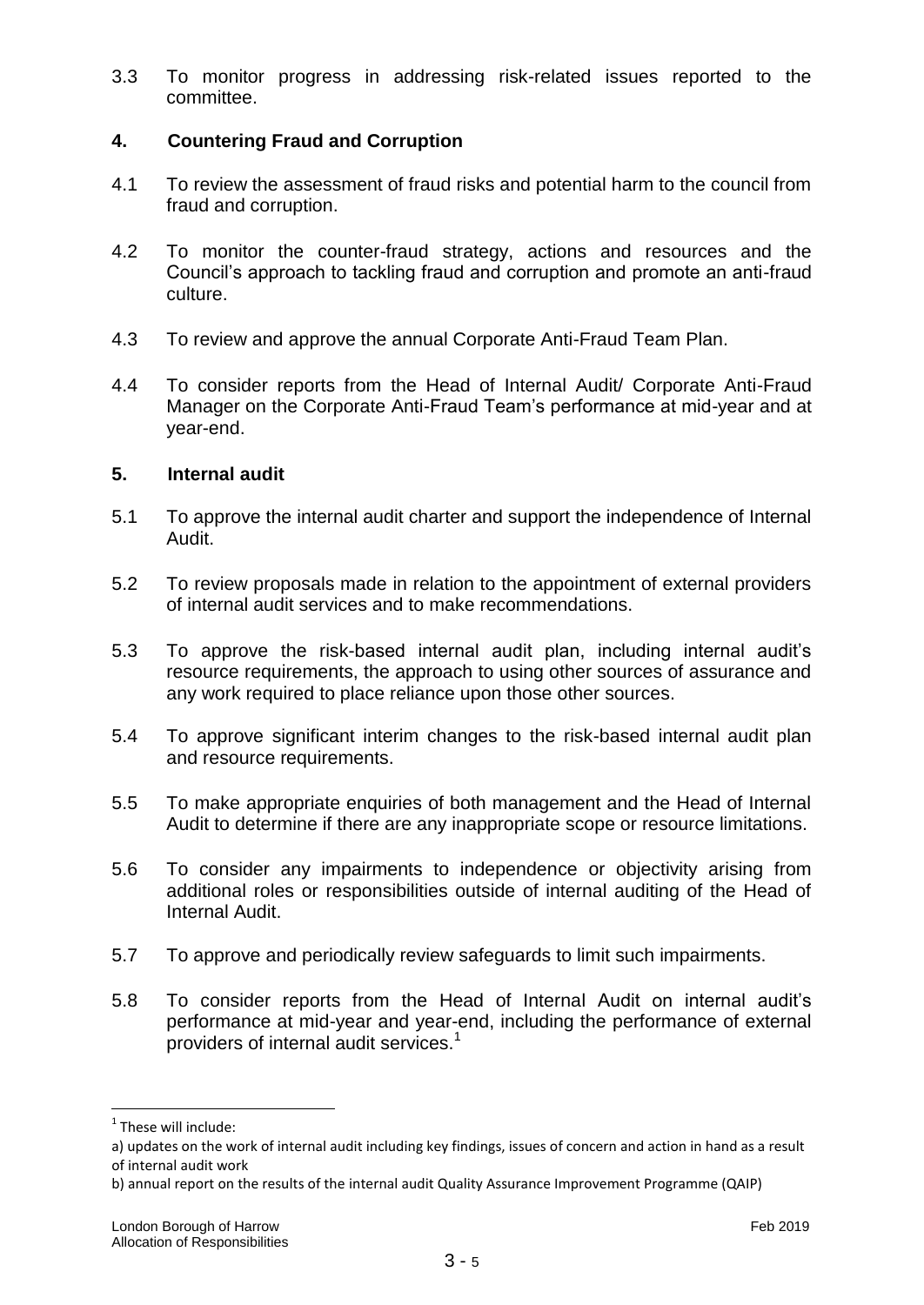- 5.9 To consider Red and Red/Amber assurance reports and summaries of specific internal audit reports as requested.
- 5.10 To contribute to the Quality Assurance Improvement Programme and in particular, to the external quality assessment of internal audit that takes place at least once every five years.
- 5.11 To consider the report on the effectiveness of internal audit contained within the AGS.
- 5.12 To provide free and unfettered access to the GARMS Committee Chair for the Head of Internal Audit, including the opportunity for a private meeting with the committee.

#### **6. External audit**

- 6.1 To support the independence of external audit through consideration of the external auditor's annual assessment of its independence and review of any issues raised by Public Sector Audit Appointments (PSAA).
- 6.2 To consider the external auditor's annual letter, relevant reports and the report to those charged with governance.
- 6.3 To consider specific reports as agreed with the external auditor.
- 6.4 To comment on the scope and depth of external audit work and to ensure it gives value for money.
- 6.5 To advise and recommend on the effectiveness of relationships between external and internal audit and other inspection agencies or relevant bodies.
- 6.6 To scrutinise/comment on the External Audit plan and fees.
- 6.7 To monitor progress against the External Audit plan and receive summaries of audit work completed and key recommendations.
- 6.8 To review the management response to external audit recommendations and progress on implementation of recommendations.

1

c) statement of the level of conformance with the Public Sector Internal Audit Standards (PSIAS) and reports on instances where the internal audit function does not conform to the PSIAS, considering whether the nonconformance is significant enough that it must be included in the AGS.

d) The opinion on the overall adequacy and effectiveness of the council's framework of governance, risk management and control together with the summary of the work supporting the opinion – these will assist the committee in reviewing the AGS.

e) the level of management response to internal audit recommendations and progress on implementation of recommendations and to recommend action where internal audit recommendations are not being implemented.

f) the action taken where the Head of Internal Audit has concluded that management has accepted a level of risk that may be unacceptable to the authority or there are concerns about progress with the implementation of agreed actions.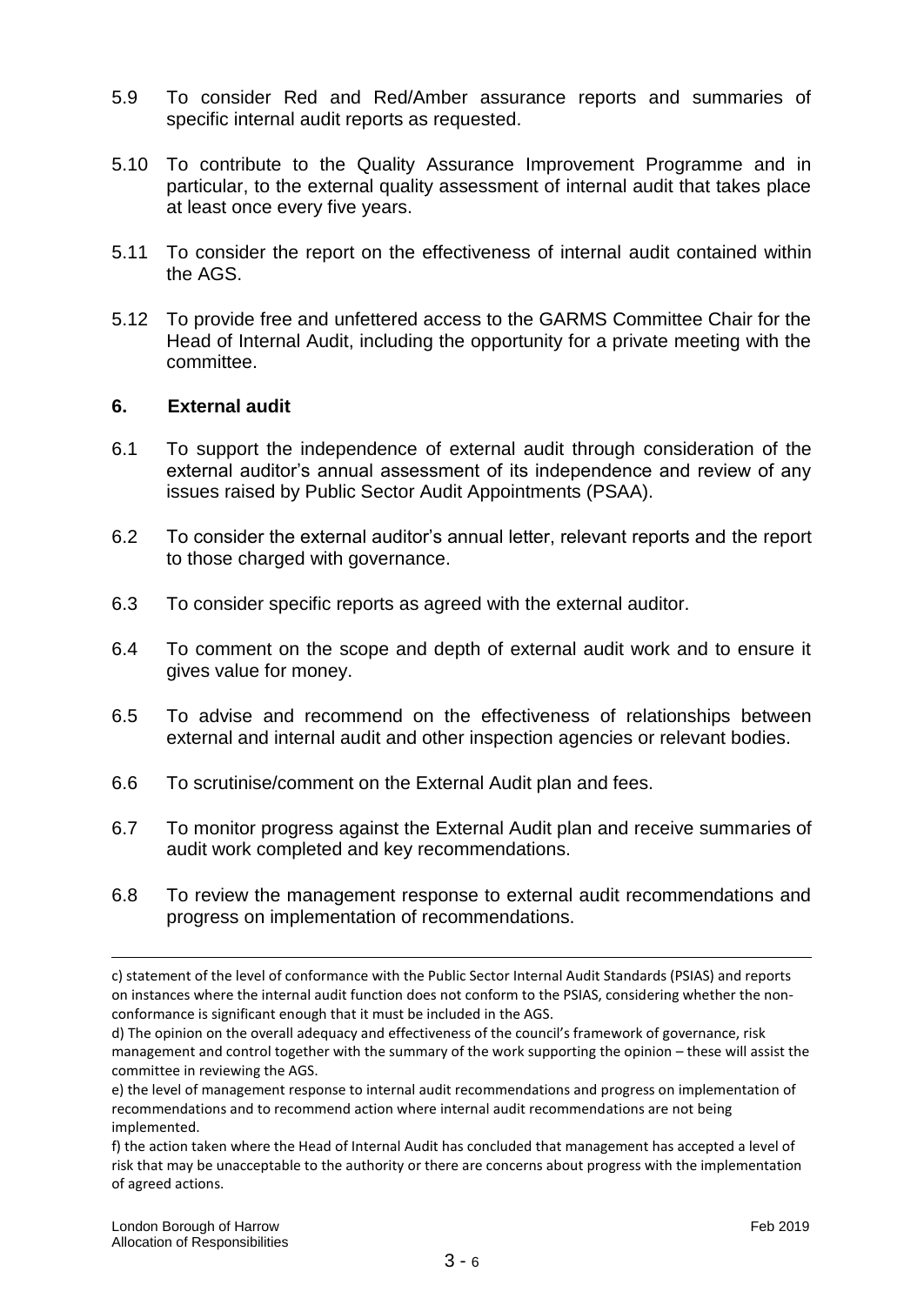6.9 To recommend action where external audit recommendations are not being implemented.

#### **7. Financial reporting**

- 7.1 To review the annual statement of accounts prior to approval and satisfy themselves that appropriate steps have been taken to meet statutory and recommended professional practices. Specifically to:
	- review the narrative report to ensure consistency with the statements and the financial challenges and risks facing the authority in the future
	- review whether the narrative report is readable and understandable by a lay person
	- review the key messages from each of the financial statements and evaluating what that means for the authority in future years
	- monitor trends and review for consistency with what is known about financial performance over the course of the year
	- review the suitability of accounting policies and treatments
	- seek explanations for changes in accounting policies and treatments
	- review major judgemental areas, eg provisions or reserves
	- seek assurances that preparations are in place to facilitate the external audit.
- 7.2 To consider the external auditor's report to those charged with governance on issues arising from the audit of the accounts.

#### **8. Treasury Management**

8.1 To review the Treasury Management strategy and monitor progress on treasury management in accordance with CIPFA codes of practice.

#### **9. Health & Safety**

9.1 To review the Council's Health and Safety arrangements and oversee progress on Health and Safety.

#### **10. Accountability arrangements**

- 10.1 To report to those charged with governance on the committee's findings, conclusions and recommendations concerning the adequacy and effectiveness of their governance, risk management and internal control frameworks, financial reporting arrangements, and internal and external audit functions.
- 10.2 To report to full council on an annual basis on the committee's performance in relation to the terms of reference and the effectiveness of the committee in meeting its purpose.
- 10.3 To publish an annual report on the work of the committee.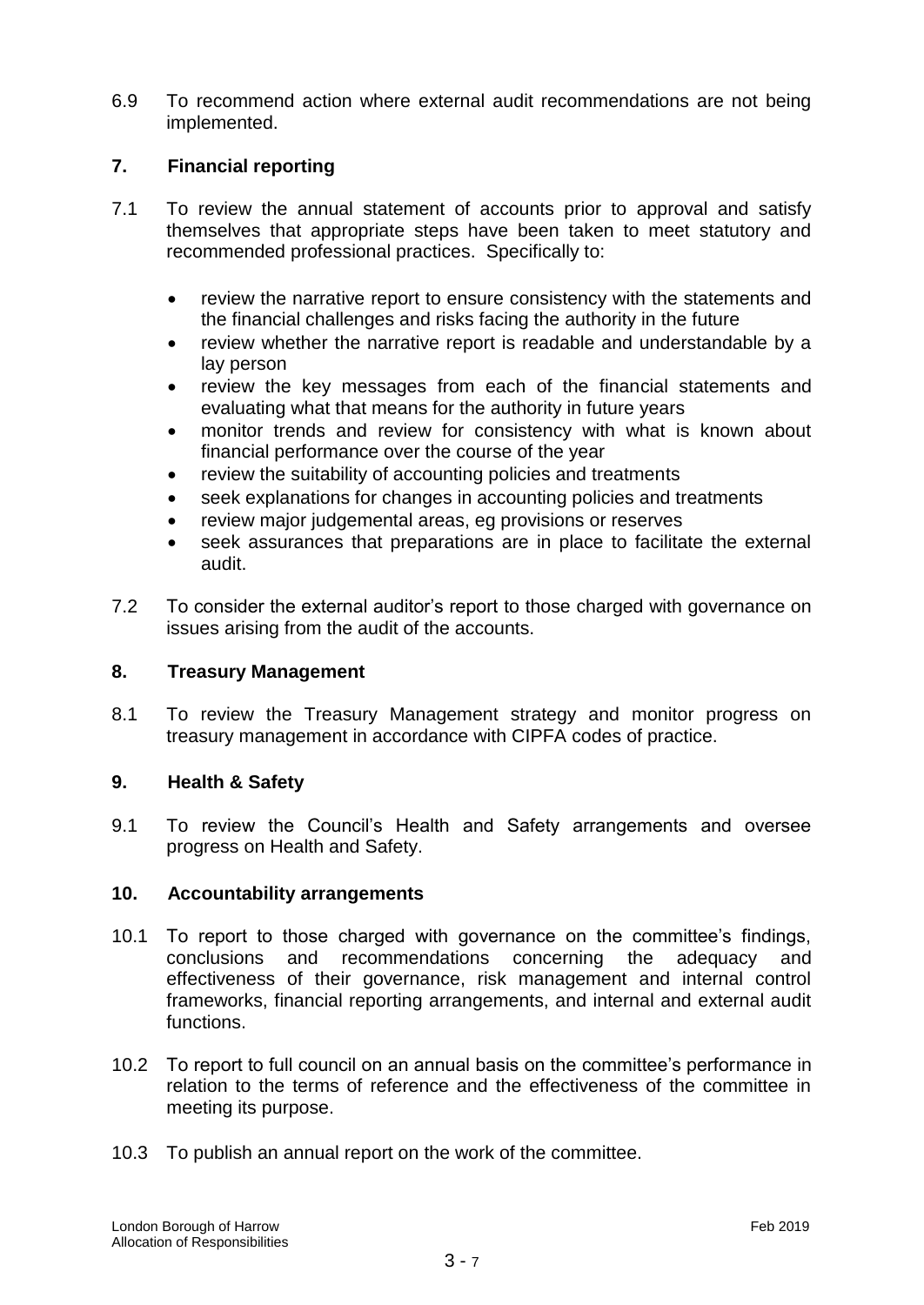#### **11. Standards**

- 11.1 Promoting and maintaining high standards of conduct by Councillors, co-opted members and "church" and parent governor representatives.
- 11.2 Assisting Councillors, co-opted members and "church" and parent governor representatives to observe the Members' Code of Conduct.
- 11.3 Advising the Council on the adoption or revision of the Members' Code of Conduct.
- 11.4 Monitoring the operation of the Members' Code of Conduct.
- 11.5 Developing and recommending local protocols to the Council to supplement the Members' Code of Conduct.
- 11.6 Enforcing local protocols and applying sanctions in respect of breaches as appropriate.
- 11.7 Advising, training or arranging to train Councillors, co-opted members and "church" and parent governor representatives on matters relating to the Members' Code of Conduct.
- 11.8 Granting dispensations to Councillors, co-opted members and "church" and parent governor representatives from requirements relating to interests set out in the Members' Code of Conduct.
- 11.9 To keep under review and amend, as appropriate, the Protocol on Councillor/Officer Relations.
- 11.10 To keep under review the Officer Code of Conduct and, after consultation with unions representing staff, make recommendations to Council for amendment or addition.
- 11.12 To receive reports and keep a general overview of probity matters arising from ombudsman investigations, Monitoring Officer reports, reports of the Chief Financial Officer and Audit Commission.
- 11.13 To have oversight of the Council's Whistleblowing Policy.
- 11.14 To agree the policy for decisions on payments to those adversely affected by Council maladministration (under section 92 Local Government Act 2000).
- 11.15 To establish sub-committees and working groups to deal with complaints that a member or a co-opted member has failed to comply with the Council's Code of Conduct.
- 11.16 To consider any application received from any officer of the Authority for exemption from political restriction under Sections 1 and 2 of the Local Government and Housing Act 1989 in respect of the post held by that officer and may direct the Authority that the post shall not be considered to be a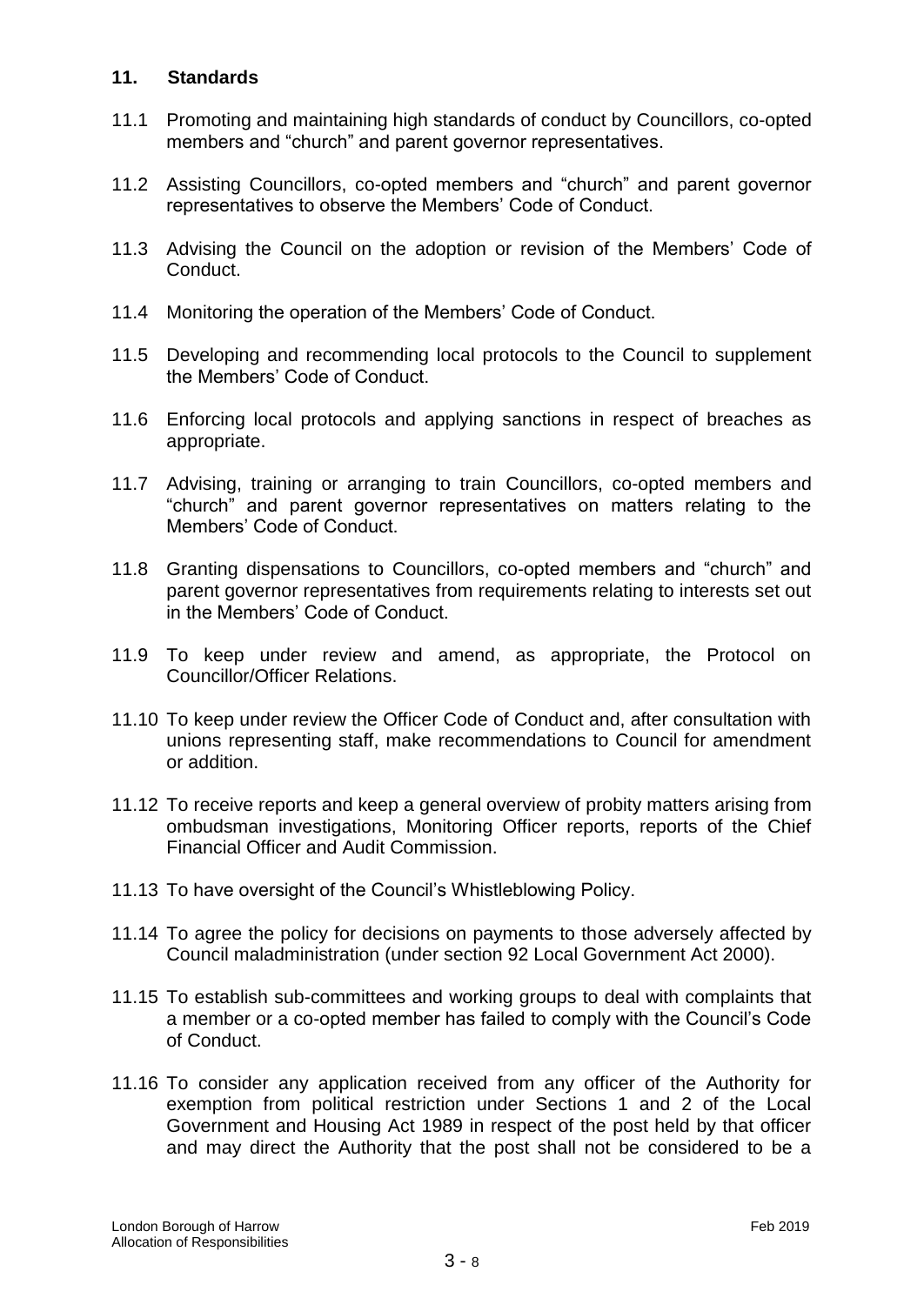politically restricted post and that the post be removed from the list maintained by the Authority under Section 2(2) of that Act.

- 11.17 Upon the application of any person or otherwise, consider whether a post should be included in the list maintained by the Authority under Section 2(2) of the 1989 Act, and may direct the Authority to include a post in that list.
- 11.18 On referral from the Monitoring Officer, to decide whether to take action against a member for breach of the Code of Conduct and if so, to decide what action should be taken.

#### **12. Membership rules**

- 12.1 An Elected Mayor, the Leader or a member of the Executive may not be Members;
- 12.2 The Chair of the Committee must not be a Member of the Executive;
- 12.3 The appointment of co-opted/independent members can be considered;
- 12.4 The Independent Persons are not members of GARMS and shall be invited to meetings only if there is a Standards item on the agenda.

#### **HEALTH AND WELLBEING BOARD**

#### **1. Accountability**

The Health and Wellbeing Board is set up in accordance with section 102 of the Health and Social Care Act 2012. The Council can choose to delegate decision making powers to the Health and Wellbeing Board. Any recommendations are subject to the agreement of the Leader of the Council if they are not covered by the delegated authority.

Members of the Board will be required to abide by the Code of Conduct.

#### **2. Purpose of the Board**

- 2.1. The Government proposes that statutory health and wellbeing boards will have 3 main functions:
	- to assess the needs of the local population and lead the statutory joint strategic needs assessment
	- to promote integration and partnership across areas, including through promoting joined up commissioning plans across NHS, social care and public health
	- to support joint commissioning and pooled arrangements, where all parties agree this makes sense

The Board will cover both adult and children's issues.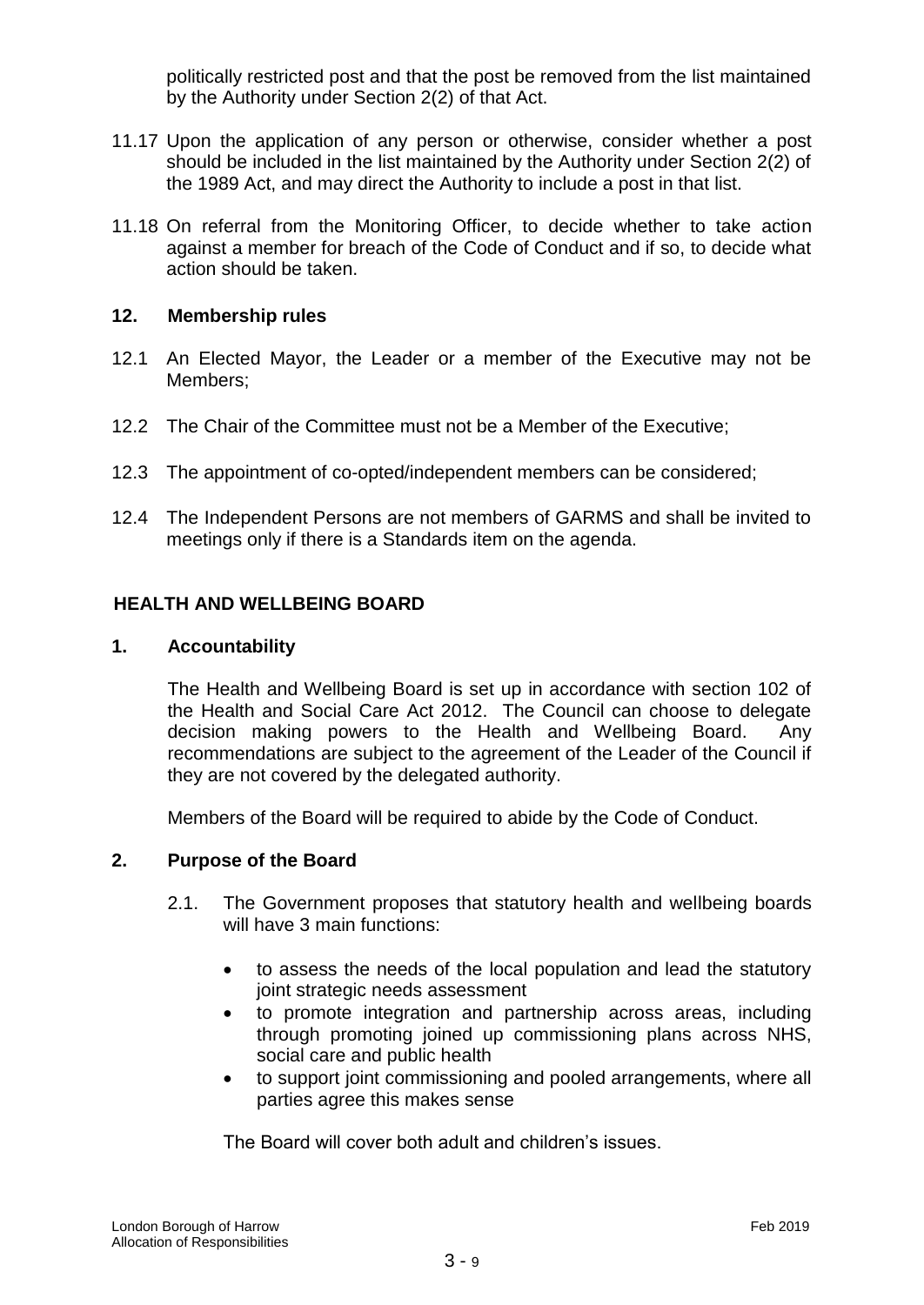2.2. The purpose of the Board is to improve health and wellbeing for the residents of Harrow and reduce inequalities in outcomes. The Board will hold partner agencies to account for delivering improvements to the provision of health, adult and children's services social care and housing services.

## **3. Key Responsibilities**

- 3.1. The key responsibilities of the Health and Wellbeing Board shall be:
	- 3.1.1. To agree health and wellbeing priorities for Harrow
	- 3.1.2. To develop the joint strategic needs assessment
	- 3.1.3. To develop a joint health and wellbeing strategy
	- 3.1.4. To promote joint commissioning
	- 3.1.5. To ensure that Harrow Council and the CCG commissioning plans have had sufficient regard to the Joint Health and Wellbeing strategy
	- 3.1.6. To have a role in agreeing the commissioning arrangements for local Healthwatch
	- 3.1.7. To consider how to best use the totality of resources available for health and wellbeing.
	- 3.1.8. To oversee the quality of commissioned health services
	- 3.1.9. To provide a forum for public accountability of NHS, public health, social care and other health and wellbeing services
	- 3.1.10. To monitor the outcomes of the public health framework, social care framework and NHS framework introduced from April 2013)
	- 3.1.11. To authorise Harrow's Clinical Commissioning Group annual assessment
	- 3.1.12. To produce a Pharmaceutical Needs Assessment and revise every three years
	- 3.1.13. Undertake additional responsibilities as delegated by the local authority or the Clinical Commissioning Group e.g. considering wider health determinants such as housing, or be the vehicle for lead commissioning of learning disabilities services.

## **4. Membership**

4.1. The Chair of the Board will be nominated by the Leader of Harrow Council.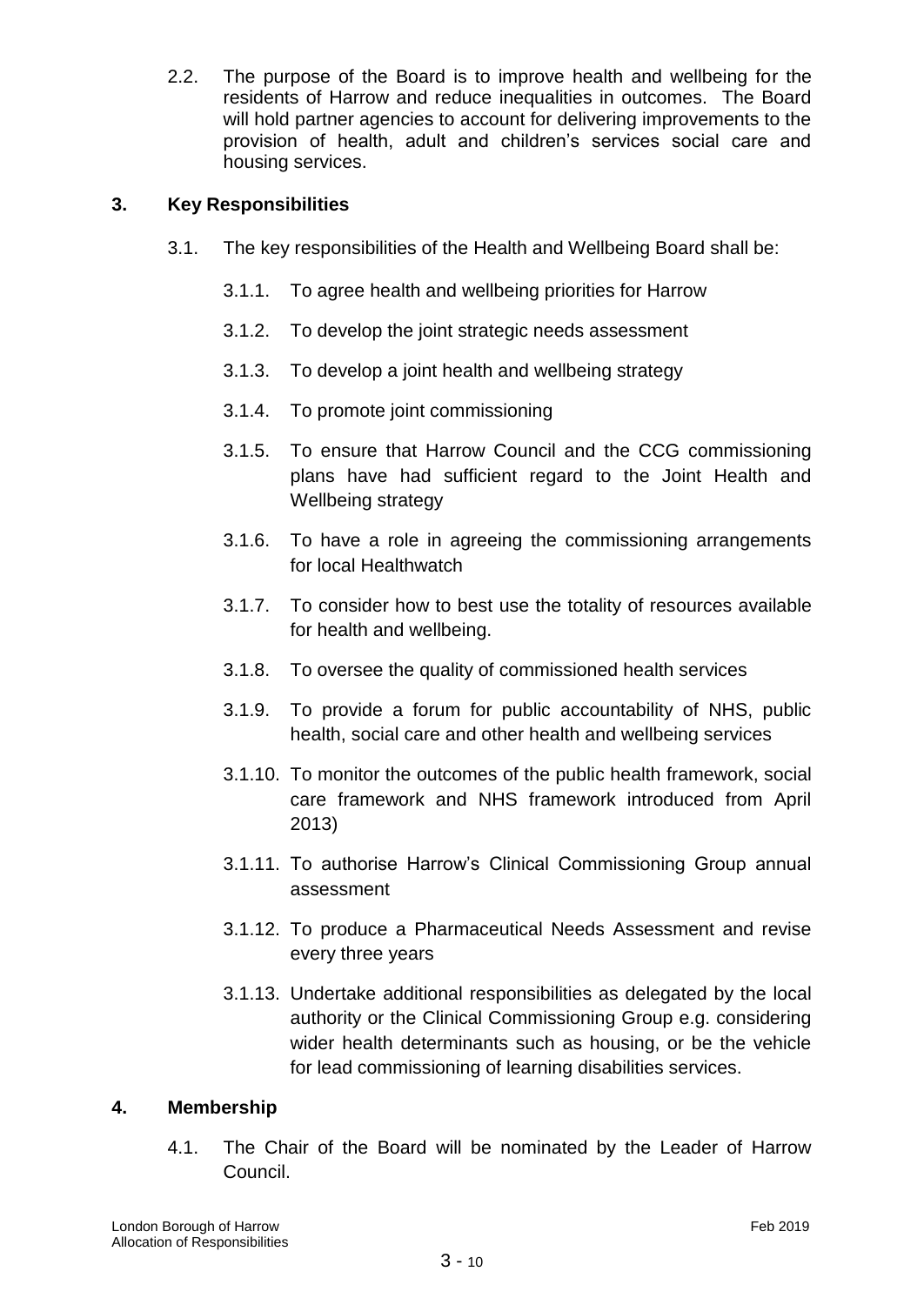- 4.2. The voting membership will be:
	- Members of the Council nominated by the Leader of the Council (5)
	- Chair of the Harrow Clinical Commissioning Group (vice chair)
	- GP representative of the Harrow Clinical Commissioning Group
	- A further representative of the Harrow Clinical Commissioning **Group**
	- CCG Accountable Officer or nominee
	- Representative of Healthwatch Harrow
- 4.3. The following Advisors will be non-voting members:
	- Director of Public Health
	- Chief Officer, Voluntary and Community Sector
	- Senior Officer of Harrow Police
	- Chair of the Harrow Safeguarding Children Board
	- Chief Operating Officer CCG
	- Corporate Director, People
	- Director Adult Social Services
	- 4.4. The voluntary and community sector representative shall be nominated by the Voluntary Community Sector Forum on an annual basis.
	- 4.5. Members are appointed annually. Members of the Board shall each name a reserve who will have the authority to make decisions in the event that they are unable to attend a meeting.
	- 4.6. Board members shall sign a register of attendance at each meeting and should not normally miss more than one meeting within a financial year.
	- 4.7. The chair of the Clinical Commissioning Group will serve as the vice chair of the Health and Wellbeing Board.
	- 4.8. Providers will be invited to attend meetings as required depending on the subject under discussion.

#### **4.9. Participation of the NHS England**

- 4.9.1. NHS England must appoint a representative to join Harrow's Health and Wellbeing Board for the purpose of participating in the Boards preparation of the JSNA and JHWS.
- 4.9.2. The Health and Wellbeing Board can request the participation of the NHS England representative when the Health and Wellbeing Board is considering a matter that relates to the exercise or proposed exercise of the commissioning functions of NHS England in relation to Harrow.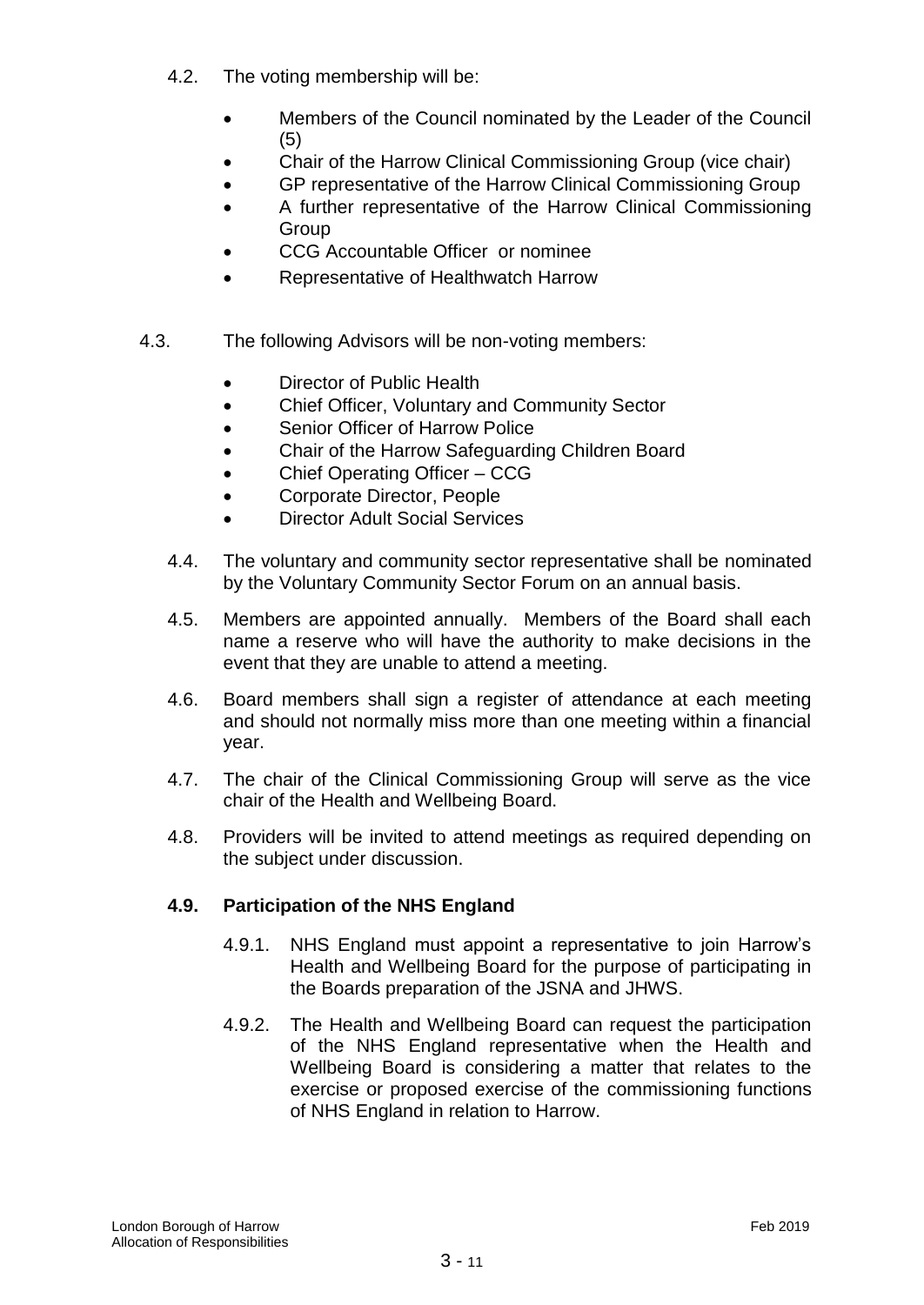#### **4.10. Meeting Frequency**

- 4.10.1. The Board shall meet bi monthly subject to review
- 4.10.2. An extraordinary meeting will be called when the Chair considers this necessary and/or in the circumstances where the Chair receives a request in writing by 50% of the voting membership of the Board

## **4.11. Health and Wellbeing Board Executive**

- 4.11.1. The purpose of the Health and Wellbeing Board Executive is to:
	- Develop and deliver a programme of work based on the Joint Commissioning priorities and the Joint Health and Wellbeing Strategy
	- Shape future years joint commissioning
	- Shape the agenda for future HWB meetings
	- Engage and understand the views of different organisations (including providers)
	- Bring together a collective view of partners and providers to the bi-monthly Health and Wellbeing Board
	- Share Commissioning Intentions and common priorities
	- Govern and quality assure the Health and Wellbeing Board work programme
	- Be aware and discuss emerging policy and strategy
	- Problem Solving
- 4.11.2. The meetings of the Executive will be scheduled to meet before the Board.
- 4.11.3. Membership will consist of senior representatives from both the Council and Clinical Commissioning Group, including the Directors of Adults, Children's, and Public Health services, the Chair of Harrow Clinical Commissioning Group, Accountable Officer, Chief Operating Officer, GP Clinical Directors, and finance officers.
- 4.11.4. The chairing of the Executive will alternate between the council's Corporate Director of People Services and the Chief Operating Officer, Harrow CCG.

#### **4.12. Local Safeguarding Boards**

- 4.12.1. The Council's two Local Safeguarding Boards have a horizontal link to the Health and Wellbeing Board and include:
	- 4.12.1.1. Local Safeguarding Adults Board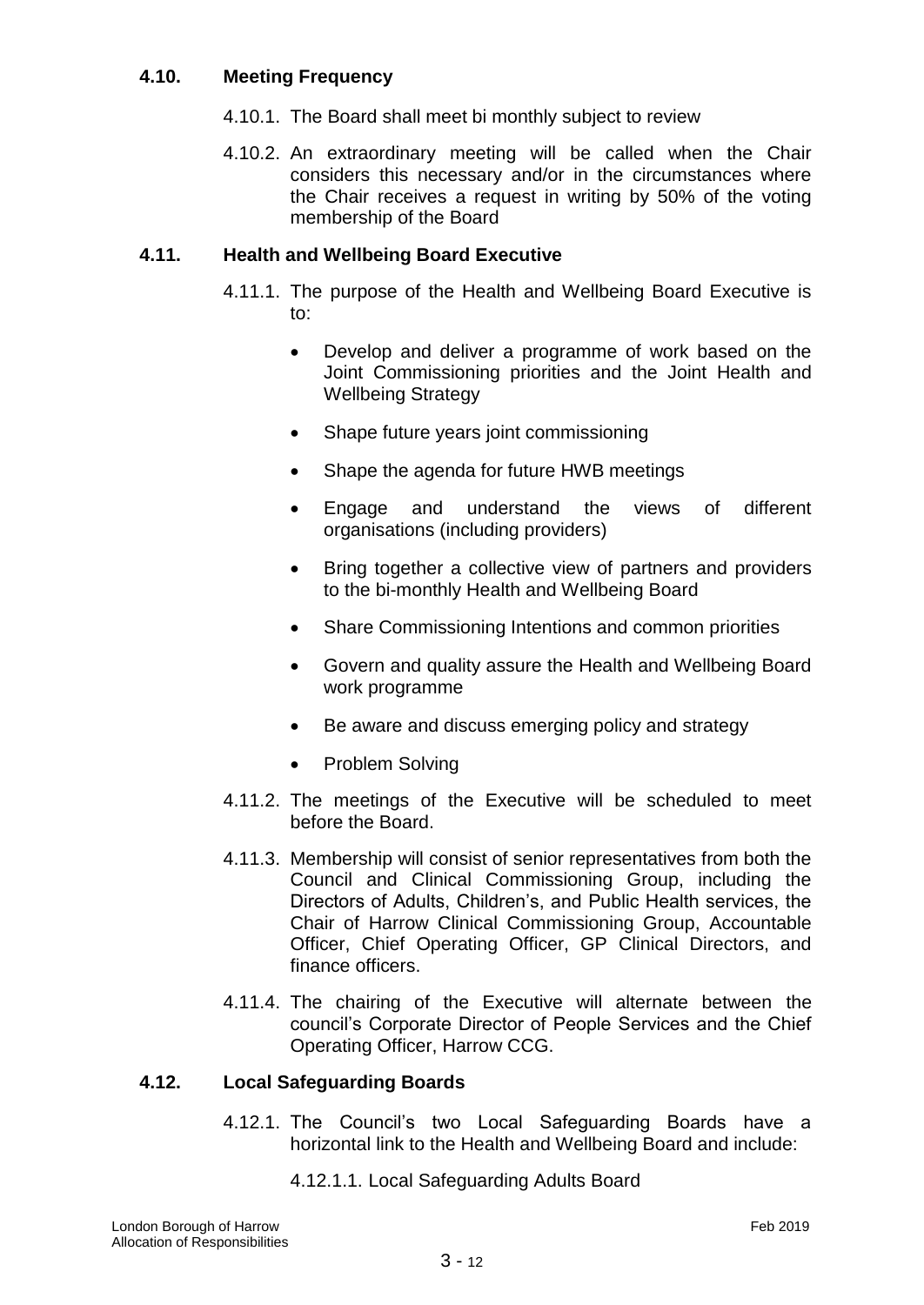#### **4.13. Conduct of Meetings**

- 4.13.1. Meetings of the Board will be held in public except where the public are excluded from the meeting by resolution in accordance with Access to Information Act.
- 4.13.2. The quorum of the Board shall be 50% of the voting membership – however there must be attendance of at least one voting member from both the Council and the Clinical Commissioning Group. Should the quorum not be secured the meeting will not take place.
- 4.13.3. Decisions shall be made on the basis of a show of hands of a majority of voting members present. The Chairman will have a second or casting vote.
- 4.13.4. Each meeting will have provision for the public to ask questions. There will be a total limit of 15 minutes for the asking and answering of public questions.
- 4.13.5. Harrow Council Democratic Services will service the meetings including the preparation and circulation of agenda and the production of minutes.
- 4.13.6. Minutes of the meetings will be available on the website of the council.
- 4.13.7. The chair shall sign off the minutes as a true and accurate record of the meeting.
- 4.13.8. Agendas and supporting papers will be available on the website of the council at least five working days before the meeting.

## **LICENSING AND GENERAL PURPOSES COMMITTEE**

The powers and the duties of the Licensing and General Purposes Committee are:

- (a) To consider all matters which the Local Authorities (Functions and Responsibilities) (England) Regulations 2000 and 2001 (as amended) listed by Committee in the Schedule to this document, which are required not to be the responsibility of the Executive, save for those matters delegated to other Committees of the Council**;**
- (b) To carry out the functions under any relevant statutory provision within the meaning of Part I (Health, safety and welfare in connection with work, and control of dangerous substances) of the Health and Safety at Work Act 1974, to the extent that those functions are discharged otherwise than in the authority's capacity as an employer;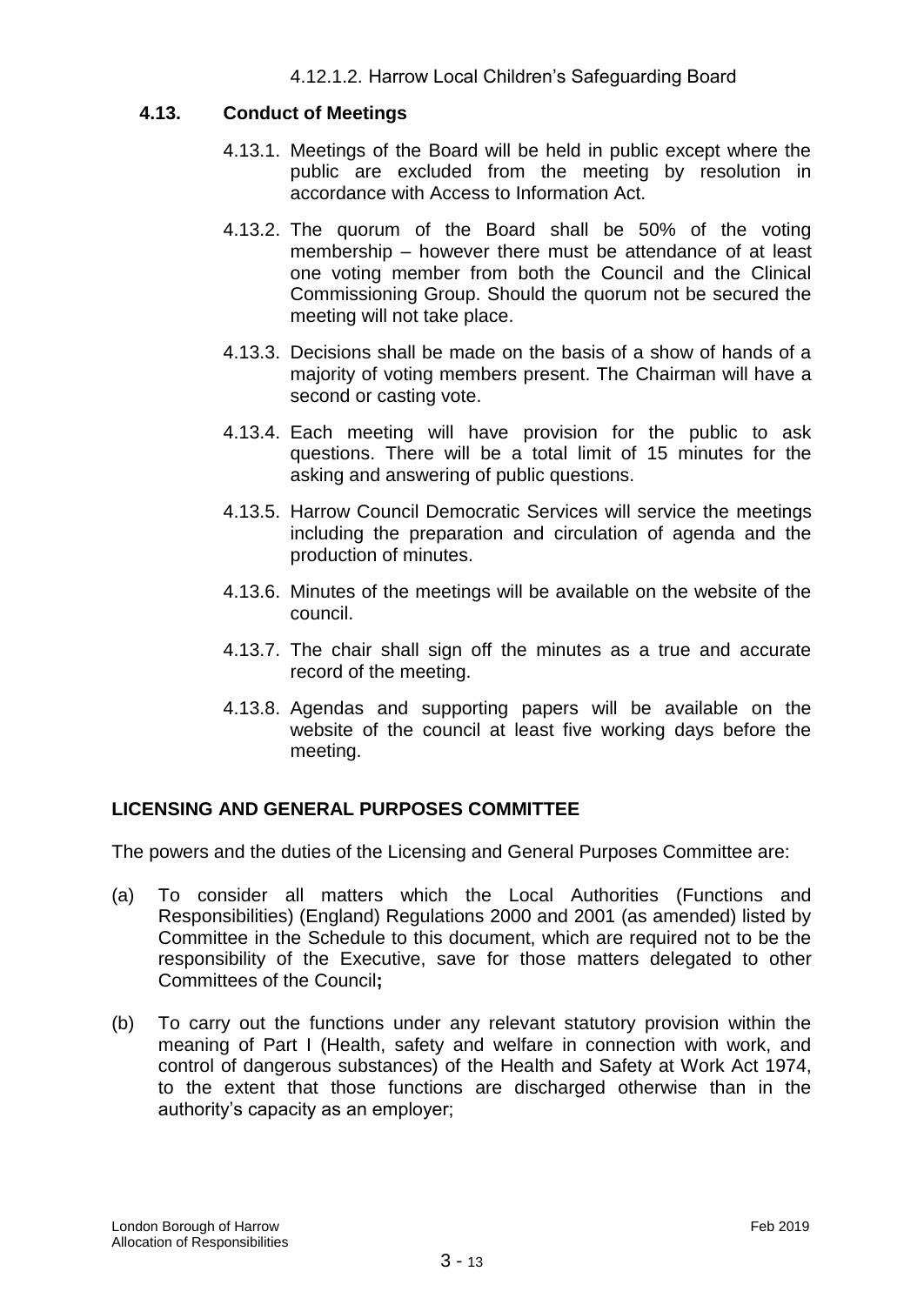- (c) To keep under review and to determine the arrangements for the holding of elections and any referendums within the Borough and to initiate or respond to any proposals to the change of ward, constituency or Borough boundaries;
- (d) The determination of applications under the Council's Personal Injury Allowance Scheme.
- (e) To determine all matters and duties on the authority imposed by legislation, regulations orders, codes, and similar provisions for:
	- All activities under the Licensing Act 2003
	- Food safety and control.
	- Animal health, welfare, safety and control.
	- Gaming, betting, lotteries and related amusements
	- Crime and disorder issues related to the above duties.

## **CHIEF OFFICERS' EMPLOYMENT PANEL**

The Chief Officers' Employment Panel has the following powers and duties:

- (a) to make recommendations to Council on the appointment of the Head of Paid Service;
- (b) to appoint and dismiss Chief Officers excluding the dismissal of the Chief Financial Officer and Monitoring Officer;
- (c) to make recommendations to Council on the dismissal of the Head of Paid Service, Chief Finance Officer or Monitoring Officer in cases of redundancy, permanent ill health or the expiry of a fixed term contract;
- (d) to consider recommendations from the Statutory Chief Officers' Disciplinary Panel and decide whether to impose a disciplinary sanction in accordance with such a recommendation;
- (e) to consider whether to impose a disciplinary sanction on a chief officer other than where a recommendation from the Statutory Chief Officers' Disciplinary Panel is required.
- (f) to approve remuneration packages of £100,000 or over for any Council post; and
- (g) to report back to Council for information purposes on all such approved remuneration packages.
- (h) to approve any severance packages for Officers of £100,000 or over irrespective of the grade of Officer.
- (i) to report back to Council for information purposes on all such approved severance packages.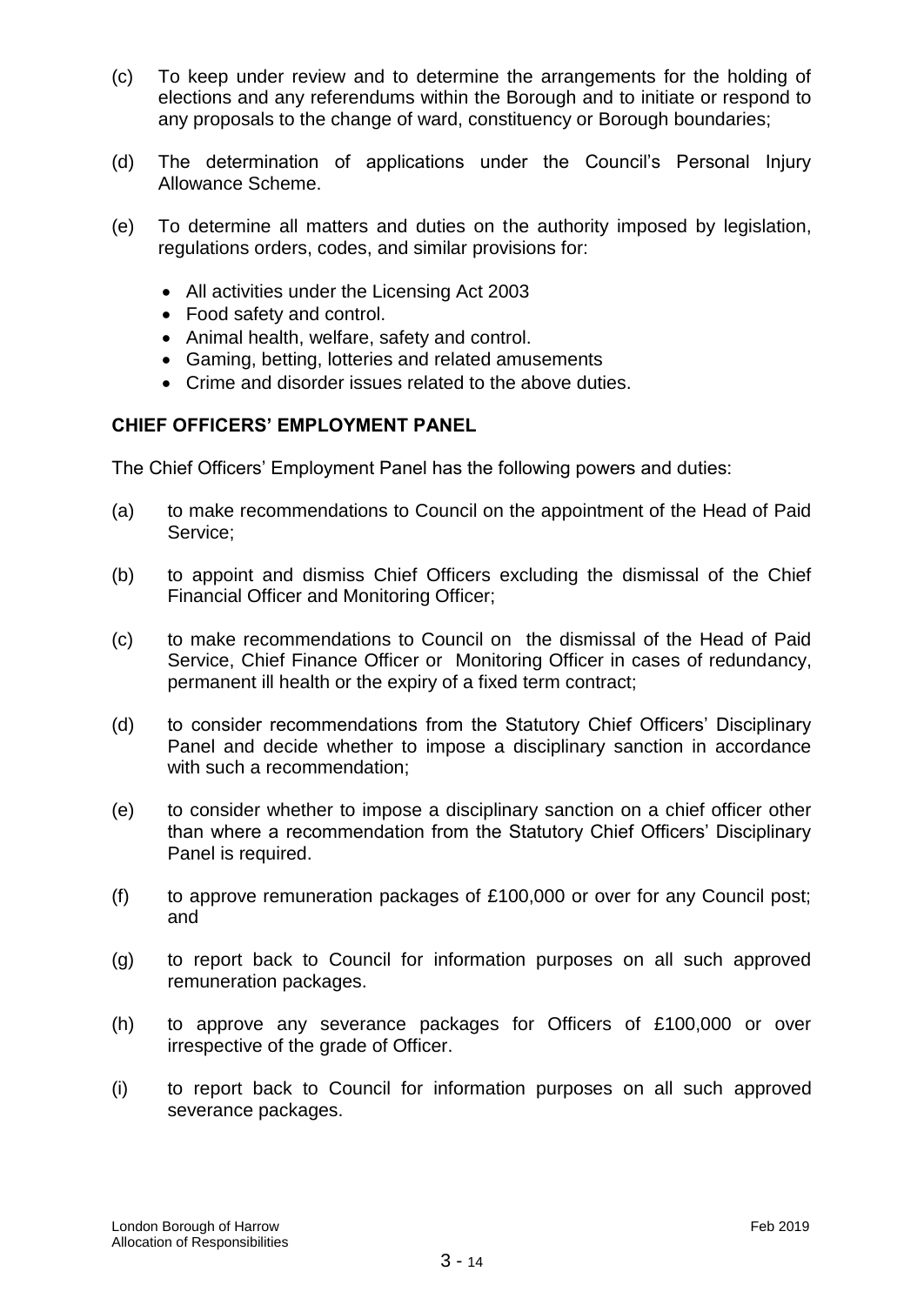## **LICENSING PANEL**

- (i) To determine applications and to make Orders in respect of:
	- licences, permits, registrations and certificates;
	- Rights of way, footpaths and bridleways and the enjoyment of the highway;
	- Street naming and numbering;
	- Markets and fairs and other street trading;
	- Car park orders and variations;
	- Registration of common land, town greens and variations of rights of common;

where objections have been received.

- (ii) To determine applications and to make Orders in respect of:
	- Safety certificates for sports grounds;
	- Matters regarding film classification;
	- Rules and Regulations established by the authority;
	- Fees issues within the terms of reference of the Panel;
	- Applications under Part II and Schedule 3 of the Local Government (Miscellaneous Provisions Act 1982) as amended from time to time.
- (iii) To determine waivers and variations on matters determined by the Licensing and General Purposes Committee, Cabinet or Council.
- (iv) Specific delegations under the Licensing Act 2003 and Gambling Act 2005 are set out in the Licensing Policy and Statement of Principles under Gambling Act 2005.
- (v) Without prejudice to the generality of the above sections, in the case of alcohol control provisions in the Licensing Act 2003 as might be amended, and related legislation, regulations, orders, guidance, etc, to determine the following matters:

Applications for personal licences where:

- Representations have been made, but remain unresolved.
- Applicants have relevant unspent convictions.

Matters relating to the licensing, certification and authorisation at premises where:

- Representations have been made to an application, but remain unresolved.
- There is an unresolved police representation to an application to vary a designated personal licence holder, or to the transfer of a premises licence.
- There is an unresolved police representation to the application for an interim authority, or to a Temporary Event Notice.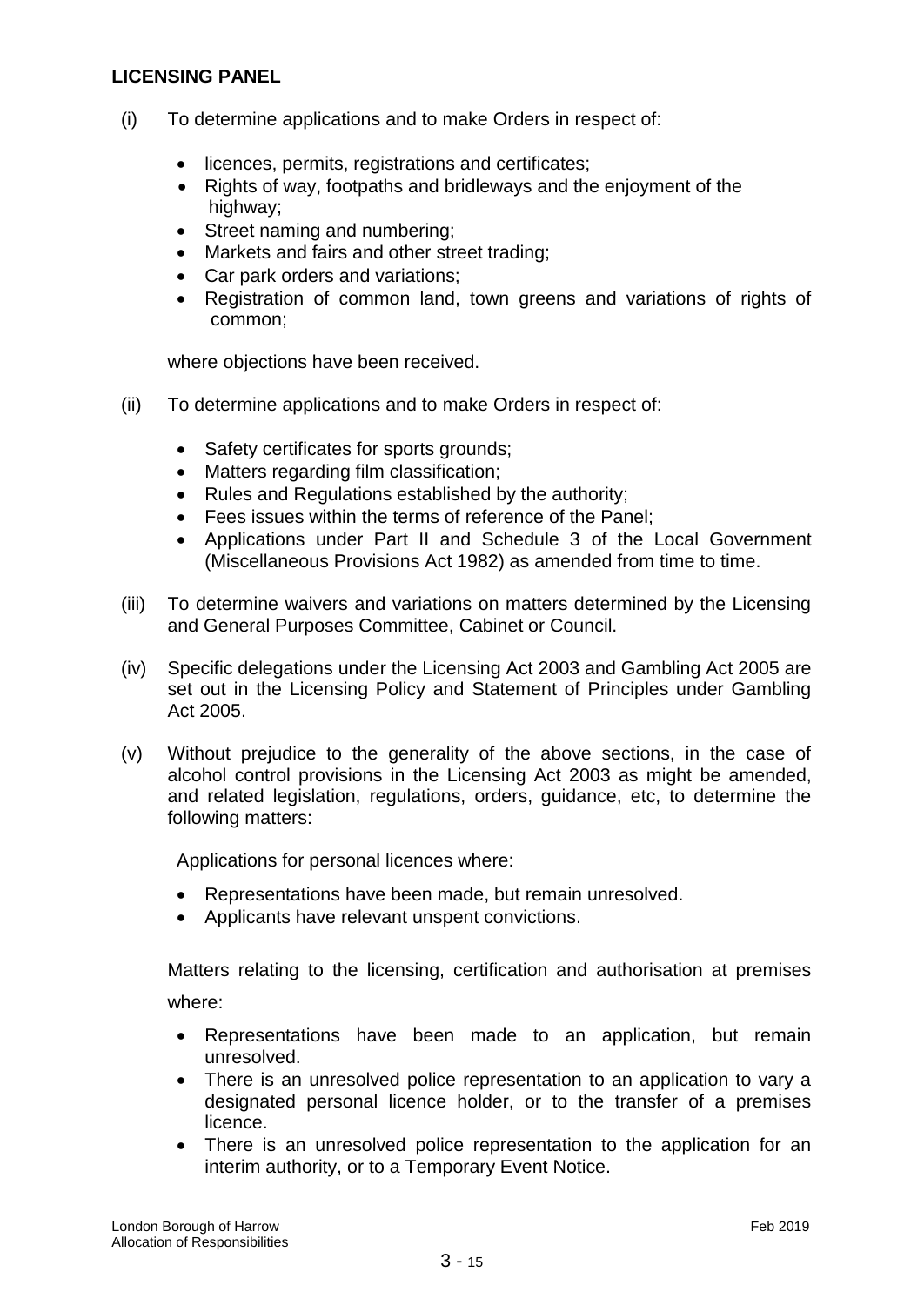- An application is made for the review of a premises licence or club premises certificate.
- Matters of an exceptional nature that in the officer's opinion justify consideration by the Licensing Panel.

*[Appeals against decisions of the Licensing Panel must be made to the Magistrates' Court.]*

## **PERSONNEL APPEALS PANEL**

The Personnel Appeals Panel has the following powers and duties:

To consider and decide upon appeals against disciplinary action.

#### **SOCIAL SERVICES APPEALS PANEL**

The Social Services Appeals Panel has the following powers and duties:

- (a) To review in accordance with the Children (Secure Accommodation) Regulations 1991 the keeping of children in secure accommodation;
- (b) In accordance with the Mental Health Act 1983, to decide whether to discharge patients from guardianship;
- (c) In accordance with procedures and guidance given under the Children Act 1989 and the National Health Service and Community Care Act 1990, and when requested to do so by a dissatisfied complainant, to review decisions made relating to complaints.

**Note:** Appeals Panels reviewing the keeping of a child in secure accommodation will be chaired by an Independent Person. Appeals hearing complaints under the Children Act 1989 and the National Health Service and Community Care Act 1990 will comprise 3 Independent Persons

## **OVERVIEW AND SCRUTINY COMMITTEE**

The Overview and Scrutiny Committee has the following power and duties:

- 1. To oversee an agreed work programme that can help secure service improvement through in-depth investigation of poor performance and the development of an effective strategy/policy framework for the council and partners;
- 2. To have general oversight of the council's scrutiny function;
- 3. To offer challenge and critical support to the Executive's policy development function and the long-term strategic direction of the borough;
- 4. To anticipate policy changes and determine their potential impact on residents and to recommend changes where these are appropriate;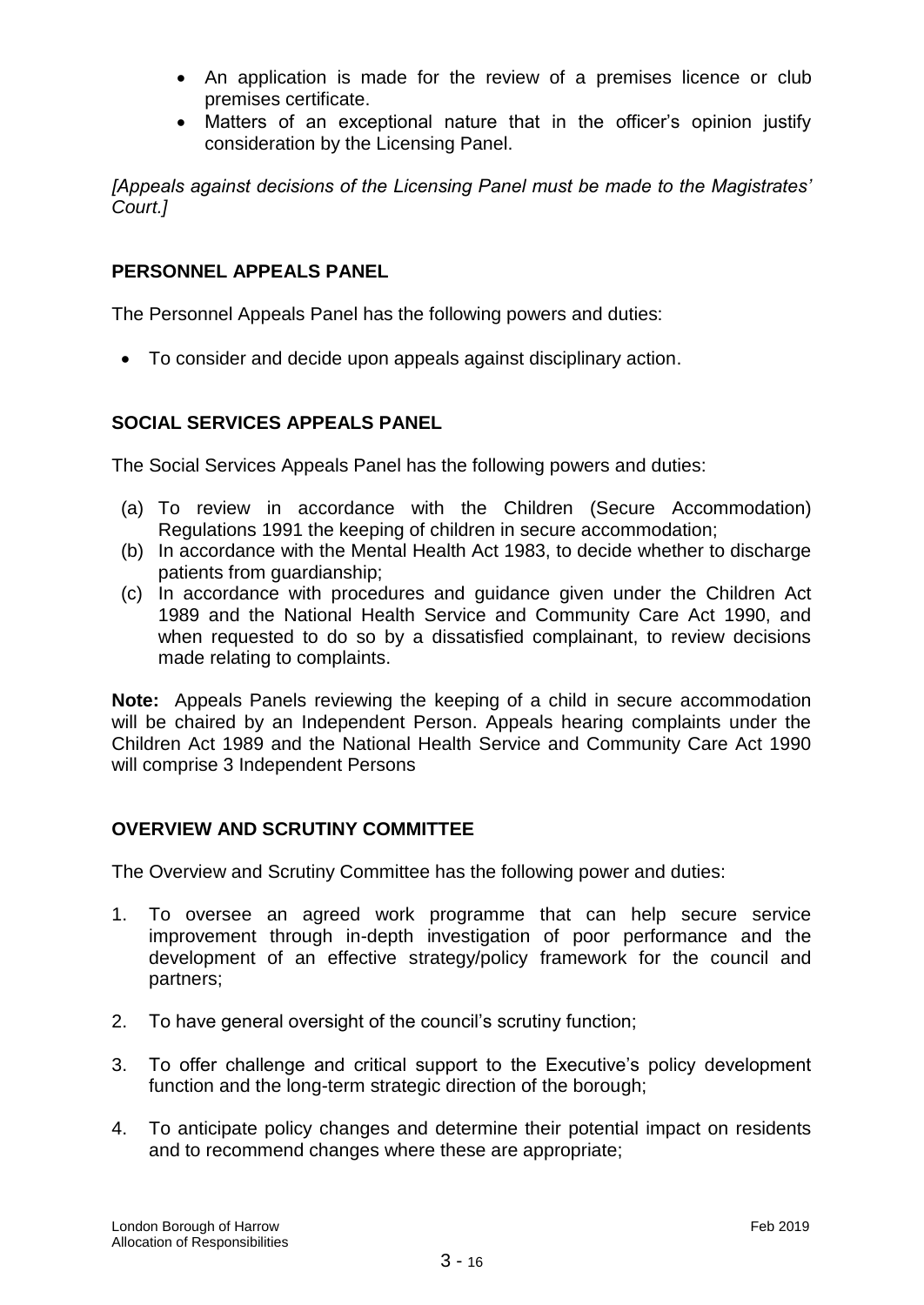- 5. To consider the council and partners' strategic approach to service delivery, using, where necessary, the power of overview and scrutiny committees to receive information from partner agencies and to require partner authorities to respond to reports and recommendations from the Committee, as set out under Part Five of the Local Government and Public Involvement in Health Act 2007;
- 6. To undertake detailed investigation of service/financial performance in order to recommend policy changes to the Executive and to commission investigations by the Performance and Finance Sub-Committee;
- 7. To have regard, in carrying out its functions, to the requirement to involve local representatives, as set out in Part Seven of the Local Government and Public Involvement in Health Act 2007;
- 8. To report scrutiny findings and recommendations to the Executive within 8 weeks of being published or to its next meeting, whichever is the sooner, in accordance with the council's constitution
- 9. To consider items included in the Forward Plan;
- 10. To consider Councillor Call for Action in terms of
	- a. Local Government Matters (Section 119, Local Government and Public Involvement in Health Act 2007)
	- b. Local Crime & Disorder Matters (Section 19, Police & Justice Act 2006)
- 11. To discharge the functions conferred by Section 21(f) of the Local Government Act 2000 of reviewing and scrutinising, in accordance with regulations under Section 7 of the Health and Social Care Act 2001, matters relating to the planning, provision and operation of health services in Harrow.
- 12. To respond to consultations from local health trusts, Department of Health and any organisation which provides health services outside the local authority's area to inhabitants within it.
- 13. To review and make appropriate recommendations on an annual basis for the arrangements for processing applications for support from the voluntary sector, including grants, concessionary lettings, use of the community premises and other council premises, and discretionary rate relief.

## **CALL- IN SUB-COMMITTEE**

The Call-In Sub-Committee has the following powers and duties:

- (a) to examine decisions of the Executive which are taken but not implemented, and which are 'called in' in accordance with the Committee Procedure Rules;
- (b) to refer matters called in to the decision taker with reasons and recommendations for changes;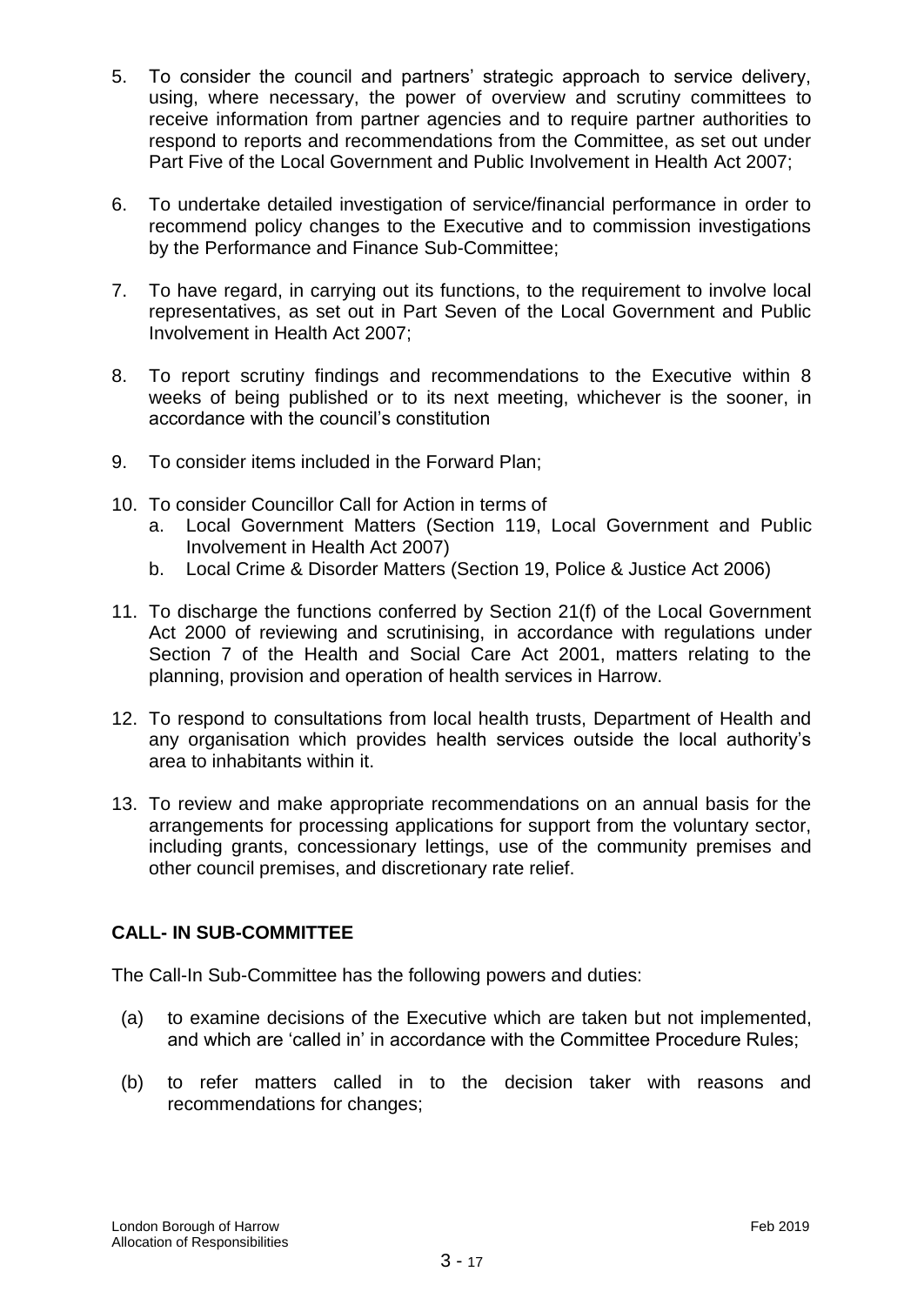(c) to refer Executive decisions to full Council if they consider they are contrary to the policy framework or contrary to or not wholly in accordance with the budget.

## **CALL- IN SUB-COMMITTEE – EDUCATION**

The Call-In Sub-Committee has the following powers and duties in relation to Education Matters:

- (a) to examine decisions of the Executive which are taken but not implemented, and which are 'called in' in accordance with the Committee Procedure Rules;
- (b) to refer matters called in to the decision taker with reasons and recommendations for changes;
- (c) to refer Executive decisions to full Council if they consider they are contrary to the policy framework or contrary to or not wholly in accordance with the budget

## **HEALTH AND SOCIAL CARE SCRUTINY SUB-COMMITTEE**

The Health and Social Care Scrutiny Sub-Committee has the following powers and duties:

- 1. To be the key driver of the scrutiny function's health and social care scrutiny programme and maintain relationships with health and social care colleagues and partners in relation to shared stated priorities, in consultation with the Overview & Scrutiny Committee.
- 2. To be responsible in accordance with Regulation 28 of the Local Authority (Public Health and Wellbeing Boards and Health Scrutiny) Regulations 2013 for scrutiny of the Council's health functions other than the power under Regulation 23(9) to make referrals to the Secretary of State.
- 3. To recommend to Council that a referral be made to the Secretary of State under Regulation 23(9) of the Local Authority (Public Health, Health and Wellbeing and Health Scrutiny) Regulations 2013.
- 4. To have specific responsibility for scrutiny of the following functions:
	- Health and social care infrastructure and service
	- NHS England, Clinical Commissioning Groups (CCGs) and the Health and Wellbeing Board
	- Public Health
	- Other policy proposals which may have an impact on health, public health, social care and wellbeing
	- Collaborative working with health agencies
	- **Commissioning and contracting health services**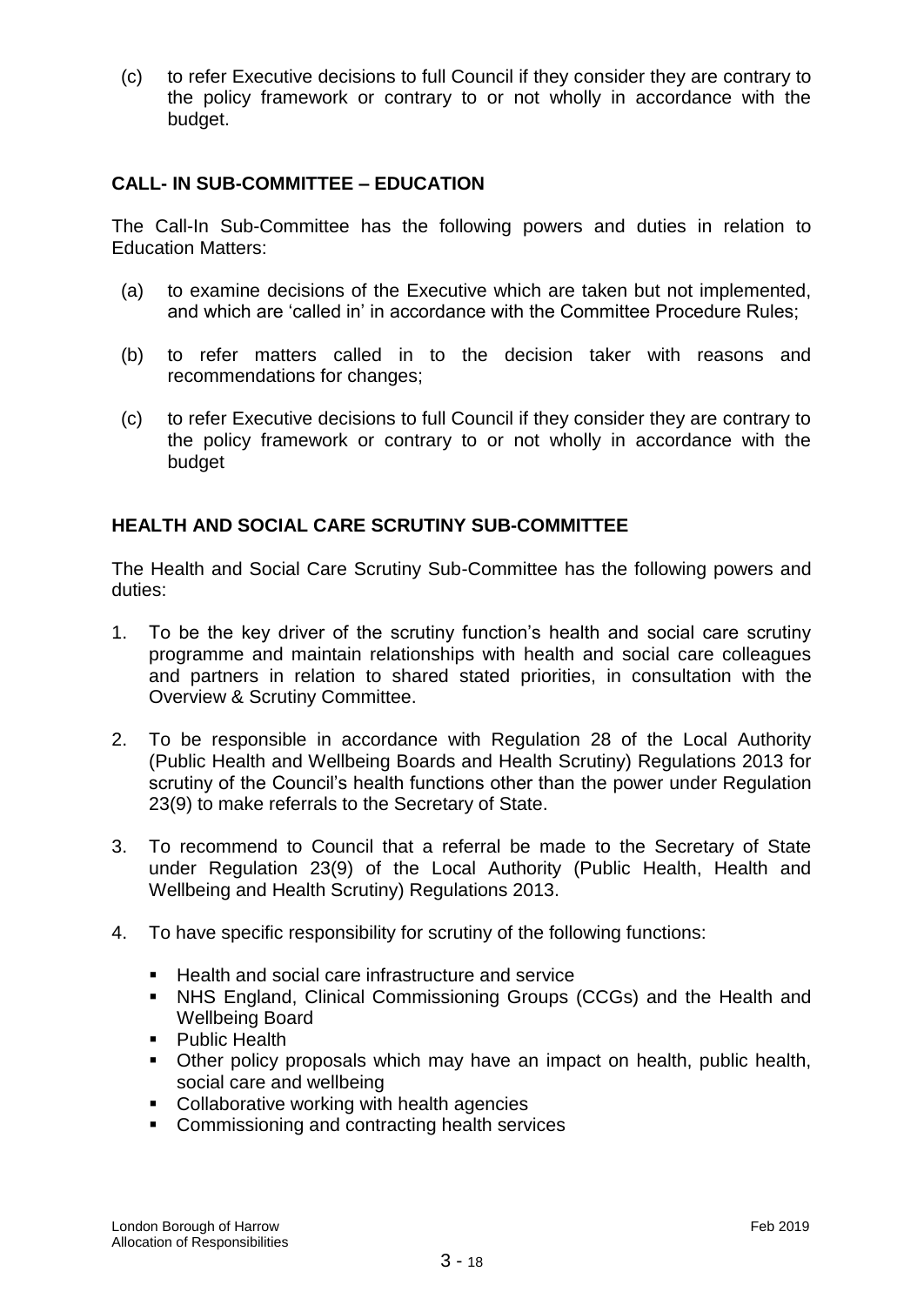- 5. To review the planning, provision and operation of Health services in Harrow and ensure compliance with Regulation 21(1) of the Local Authority (Public Health, Health and Wellbeing Boards and Health Scrutiny) Regulations 2013 by inviting and taking account of information and reports from local health providers and other interested parties including the local HealthWatch.
- 6. Where a referral is made through the local HealthWatch arrangements, to comply with Regulation 21(3) of the Local Authority (Public Health, Health and Wellbeing Boards and Health Scrutiny) Regulations 2013 by ensuring that the referral is acknowledged within 20 days and that the referrer is informed of any action taken.
- 7. Where appropriate, to consider and make recommendations for response to NHS consultations on proposed substantial developments/variations in health services that would affect the people of LB Harrow.
- 8. Where appropriate, to consider and make recommendations for response to consultations from local health trusts, Department of Health, Care Quality Commission and any organisation which provides health services outside the local authority's area to inhabitants within it.
- 9. Continue to seek the development of relationship with NHS England, CCGs, Health and Wellbeing Boards, Care Quality Commission, HealthWatch and the Local Medical Council.

*(Note: Members of the Executive or members of the Health and Wellbeing Board may not be members of the Health and Social Care Scrutiny Sub Committee. Any health matter requiring an urgent decision/comment before the next meeting of the Health & Social Care Sub-Committee will be considered by the Overview and Scrutiny Committee if that is sooner).*

## **PERFORMANCE & FINANCE SUB-COMMITTEE**

The Performance and Finance Sub-Committee has the following powers and duties:

- 1. To be the key driver of the scrutiny function's work programme and the body responsible for monitoring the performance of the council and partners in relation to their stated priorities;
- 2. To consider/monitor, on an exception basis, the financial and service performance of the organisation;
- 3. To consider/monitor the performance of the council's partners;
- 4. To undertake specific investigation of identified 'hot spots' through Q&A, reports or challenge panels – subject to endorsement by the Overview and Scrutiny Committee;
- 5. To refer 'hot spots' to the Overview and Scrutiny Committee for more detailed investigation where necessary;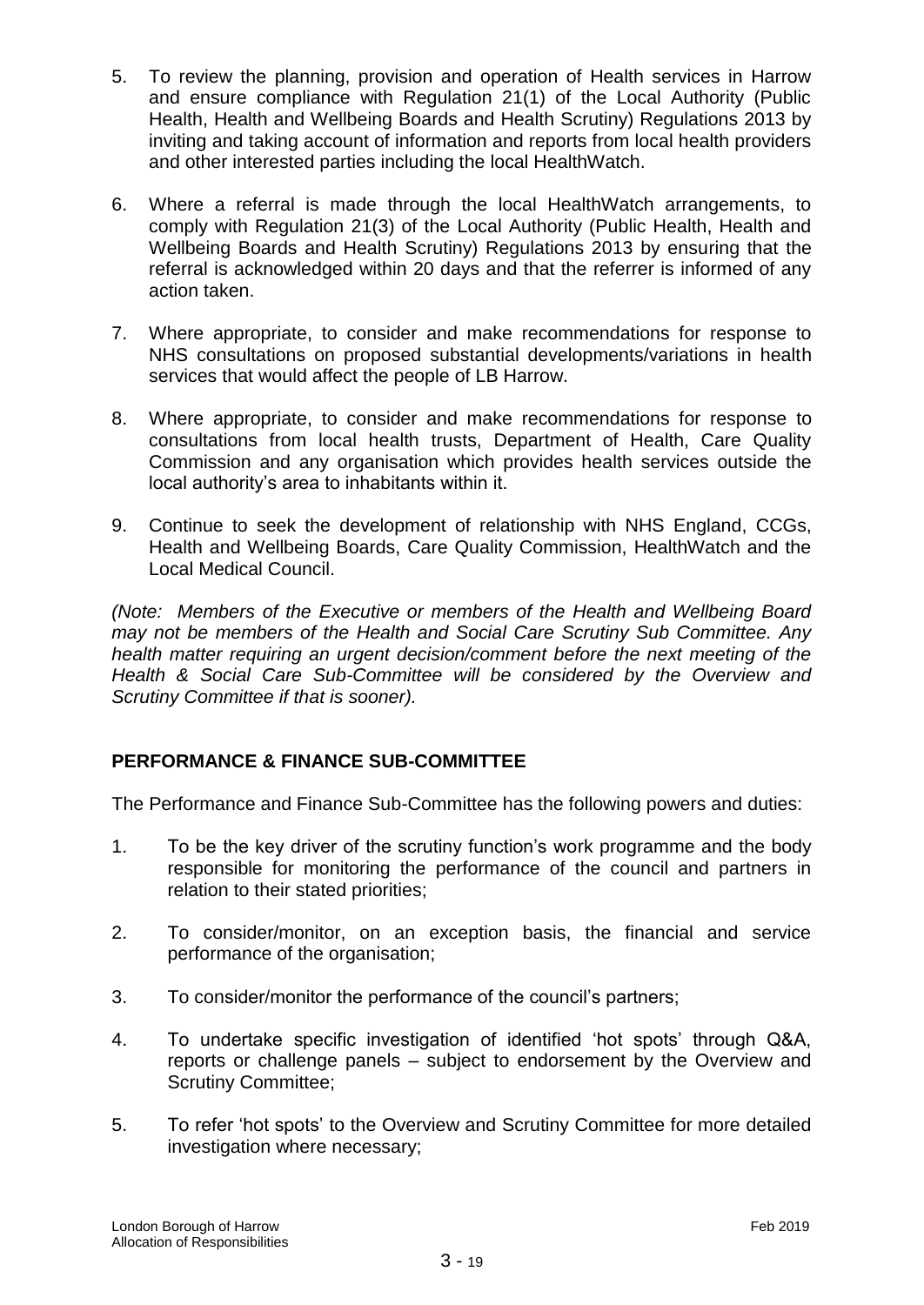6. To consider such urgent items as are appropriate – ad hoc, Councillor Calls for Action, area scrutiny.

## **PENSION BOARD**

The Pension Board has the following powers and duties:

#### 1. **Introduction**

The purpose of this document is to set out the Terms of Reference for the local Pension Board (the Board) of the London Borough Harrow Pension Fund (the Fund).

#### 2. **Powers of the Board**

The Board will exercise all its powers and duties in accordance with the law and this Terms of Reference.

#### 3. **Role of the Board**

The role of the Board, as defined by sections 5(1) and (2) of the Public Service Pensions Act 2013, is to assist the Administering Authority (London Borough of Harrow) as Scheme Manager in ensuring the effective and efficient governance and administration of the Local Government Pension Scheme (LGPS) including:

- securing compliance with the LGPS regulations and other legislation relating to the governance and administration of the LGPS;
- securing compliance with requirements imposed in relation to the LGPS by the Pensions Regulator; and
- such other matters the LGPS regulations may specify.

The Administering Authority retains ultimate responsibility for the administration and governance of the scheme. The role of the Board is to support the Administering Authority to fulfil that responsibility.

In its role, The Board will have oversight of the administration of the fund including:

- a. The effectiveness of the decision making process
- b. The direction of the Fund and its overall objectives
- c. The level of transparency in the conduct of the Fund's activities
- d. The administration of benefits and contributions

The Board will provide the Scheme Manager with such information as it requires to ensure that any Member of the Board or person to be appointed to the Board does not have a conflict of interest.

The Board will ensure it effectively and efficiently complies with the Code of Practice on the Governance and Administration of Public Service Pension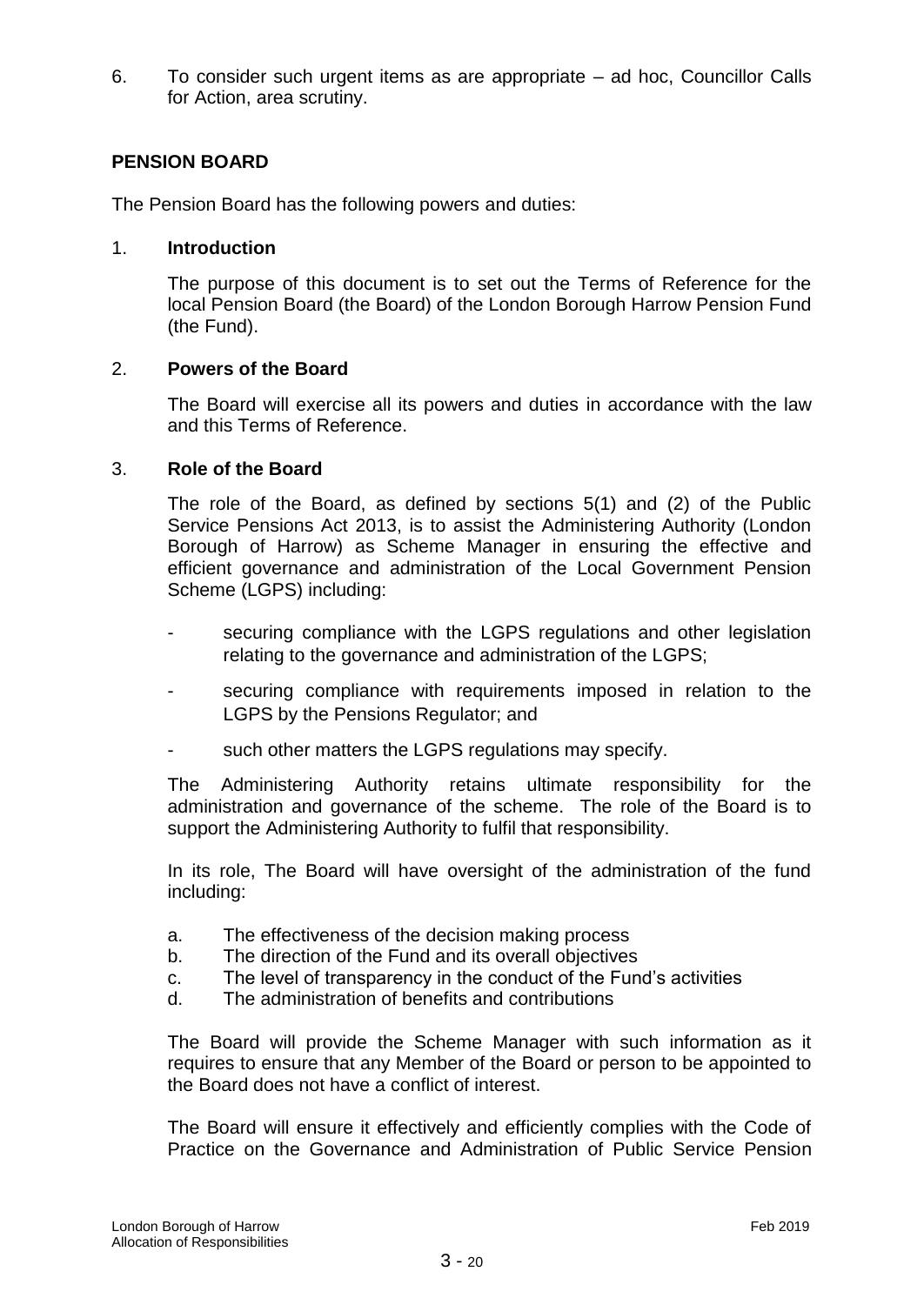Schemes issued by the Pensions Regulator. It will help to ensure that the Fund is managed in the same way.

The Board shall meet sufficiently regularly to discharge its duties and responsibilities effectively.

#### 4. **Membership**

The Board shall consist of 5 members and be constituted as follows:

- (i) 2 Employer representatives Administering Authority (1), other scheduled and admitted bodies [ie organisations other than the Administering Authority who, under the regulations, can participate in the LGPS $(1)$ ;
- (ii) 2 Scheme Member representatives active members (1), pensioners (1); and
- (iii) 1 independent member

Elected Members and officers involved in the management and administration of the Fund are not permitted to become Board members.

Only the Employer and Scheme Member representatives will have voting rights.

Each member of the Board will serve for a period of three years, subject to compliance with conditions of appointment. Members will be appointed on a rotational basis with effect April 2017.

The Chair and Deputy Chair of the Board will be elected by the Board at its first meeting and will serve for a period of three years. Should the elected Chair be an Employer representative the Deputy Chair must be a Scheme Member representative and vice versa.

The Chair will ensure that meetings are properly conducted and the decision of the Chair on all points of procedure and order shall be final.

The Board may, with the approval of the Administering Authority, co-opt persons with sufficient skills and experience to advise and support them. Co-optees are not Board members and do not have voting rights.

Each Board Member should endeavour to attend all Board meetings during the year. In the event of consistent non-attendance by any Board Member the tenure of that membership should be reviewed by the other Board members in liaison with the Scheme Manager.

Other than by ceasing to be eligible as set out above, a Board member may only be removed from office during a term of appointment by the unanimous agreement of all other members and with the agreement of the Scheme Manager. Should any member of the Board cease to be a member of the relevant group for which he/she has been appointed he/she will automatically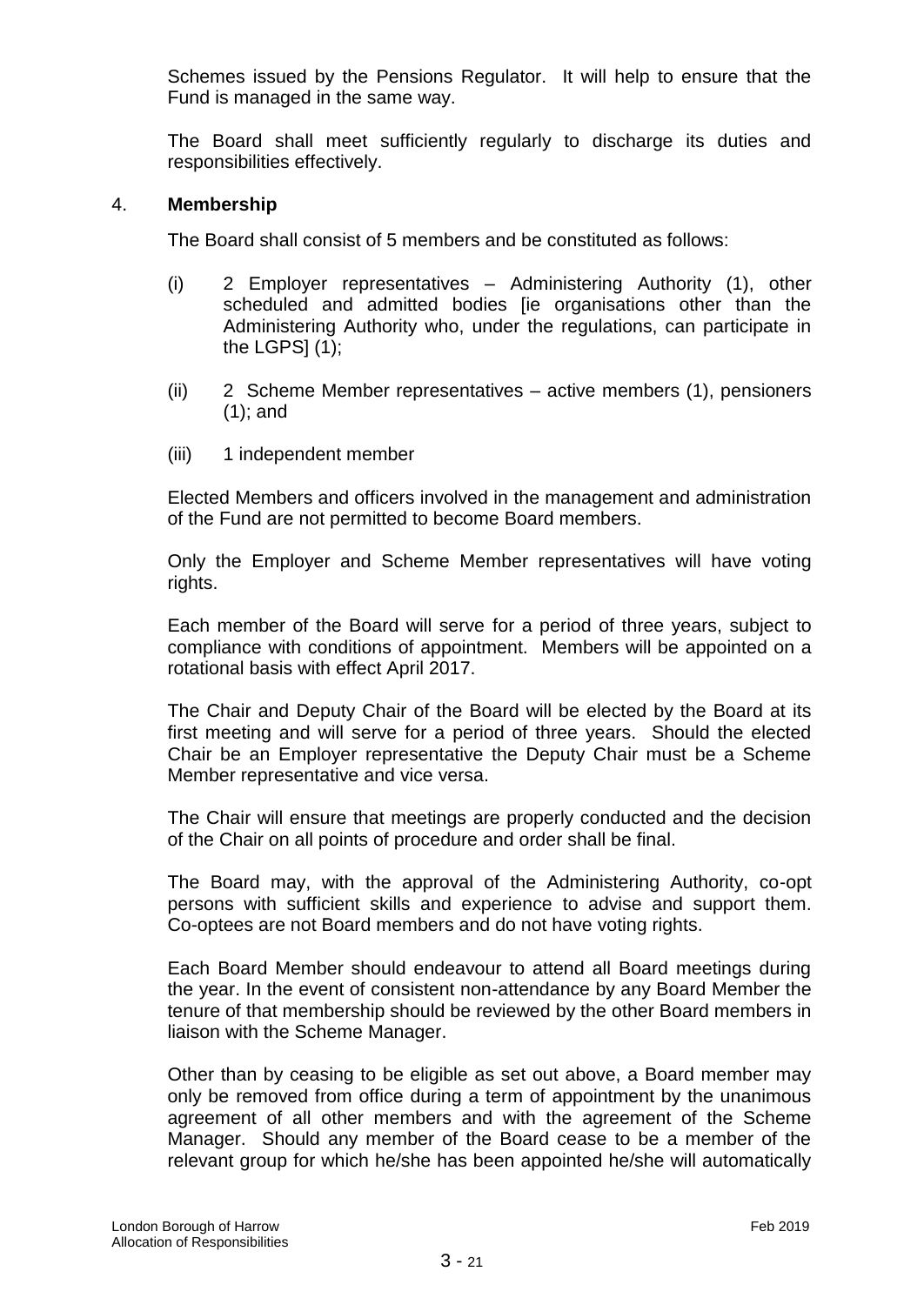cease to be a member of the Board and the Administering Authority will conduct a replacement process.

## 5. **Appointment of Board members**

All Board members will be appointed by Full Council. It is a statutory requirement that the Administering Authority must be satisfied that a person to be appointed as an Employer or Scheme Member representative has the relevant experience and capacity to represent employers or scheme members (as appropriate)

- Administering Authority to nominate one Employer representative
- The second Employer representative to be nominated by the scheduled and admitted bodies. If more than one is nominated, Council will determine who is to be appointed.
- (i) Scheme Member representatives to be selected through a process administered by the Administering Authority with a recommendation to Council
- (ii) Independent member applications to be invited by public advertisement with a recommendation by the s151 Officer to Council.

#### 6. **Standards of conduct and conflicts of interest**

All members of the Board are expected to act in accordance with the Code of Conduct for Councillors where applicable and the Pensions Regulator's Code of Practice. In accordance with s5(5) Public Service Pension Act 2013, a Board member must not have a financial or other interest that could prejudice him/her in carrying out his/her Board duties. This does not include a financial or other interest arising merely by virtue of being a member of the LGPS.

The policy for identifying conflicts of interest is set out in a separate policy document.

#### 7. **Knowledge and Skills**

Following appointment each member of the Board should be conversant with:

- The legislation and associated guidance of the LGPS
- Any document recording policy about the administration of the LGPS which is for the time being adopted by the Fund

The Administering Authority will provide a training programme which all Board members will be required to attend.

It is for individual Board members to be satisfied that they have the appropriate degree of knowledge and understanding to enable them, properly, to exercise their functions as a Member of the Board and therefore, must comply with the Board's Knowledge and Understanding and Training Policy.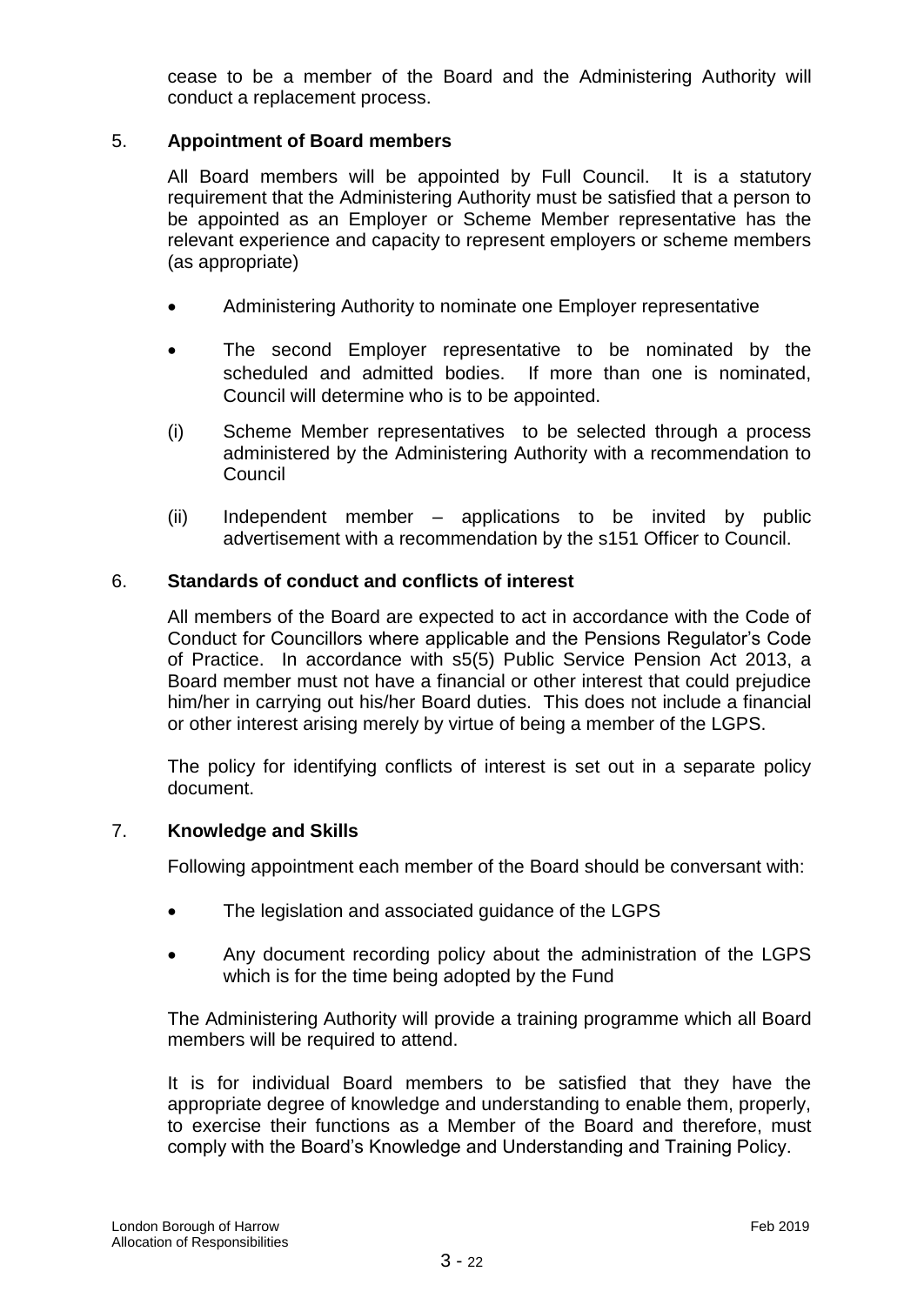#### 8. **Accountability**

The Board will collectively and individually be accountable to the Scheme Manager.

The Board will refer all relevant recommendations and decisions to the Pension Fund Committee of the Administering Authority and, where appropriate, to Full Council. It will present a report on its work to the Full Council once a year.

#### 9. **Decision making**

Each voting member of the Board will have an individual voting right but it is expected that the Board will, as far as possible, reach a consensus. The Chair of the Board, so long as he/she has voting rights, will have the final deciding vote.

#### 10. **Quorum**

A quorum will comprise three of the five members of which at least one shall be an Employer representative and one a Scheme Member representative.

#### 11. **Meetings**

The Board shall meet at least twice a year but no more than four times.

The Chair of the Board, in consultation with the Administering Authority will prepare an agenda for each meeting of the Board. The administration of the Board will be in accordance with the normal procedures of the London Borough of Harrow.

An extraordinary meeting will be called when the Chair considers this necessary and/or in circumstances where the Chair receives a request in writing by 50% of the voting membership of the Board

#### 12. **Publication of Pension Board Information**

The Administering Authority will publish up to date information on the Council's website including:

- The names of the Board member
- The Board's Terms of Reference
- Papers, agendas and minutes of Board meetings.

#### 13. **Advice to the Board**

The Board will be supported in its role and responsibilities by the Administering Authority through advice and support as appropriate.

#### 14. **Expense Reimbursement**

Each member of the Board and any co-opted persons, excluding elected Councillors of the London Borough of Harrow and Council Officers will be reimbursed at a rate of £445 per annum (exclusive of VAT if payable). All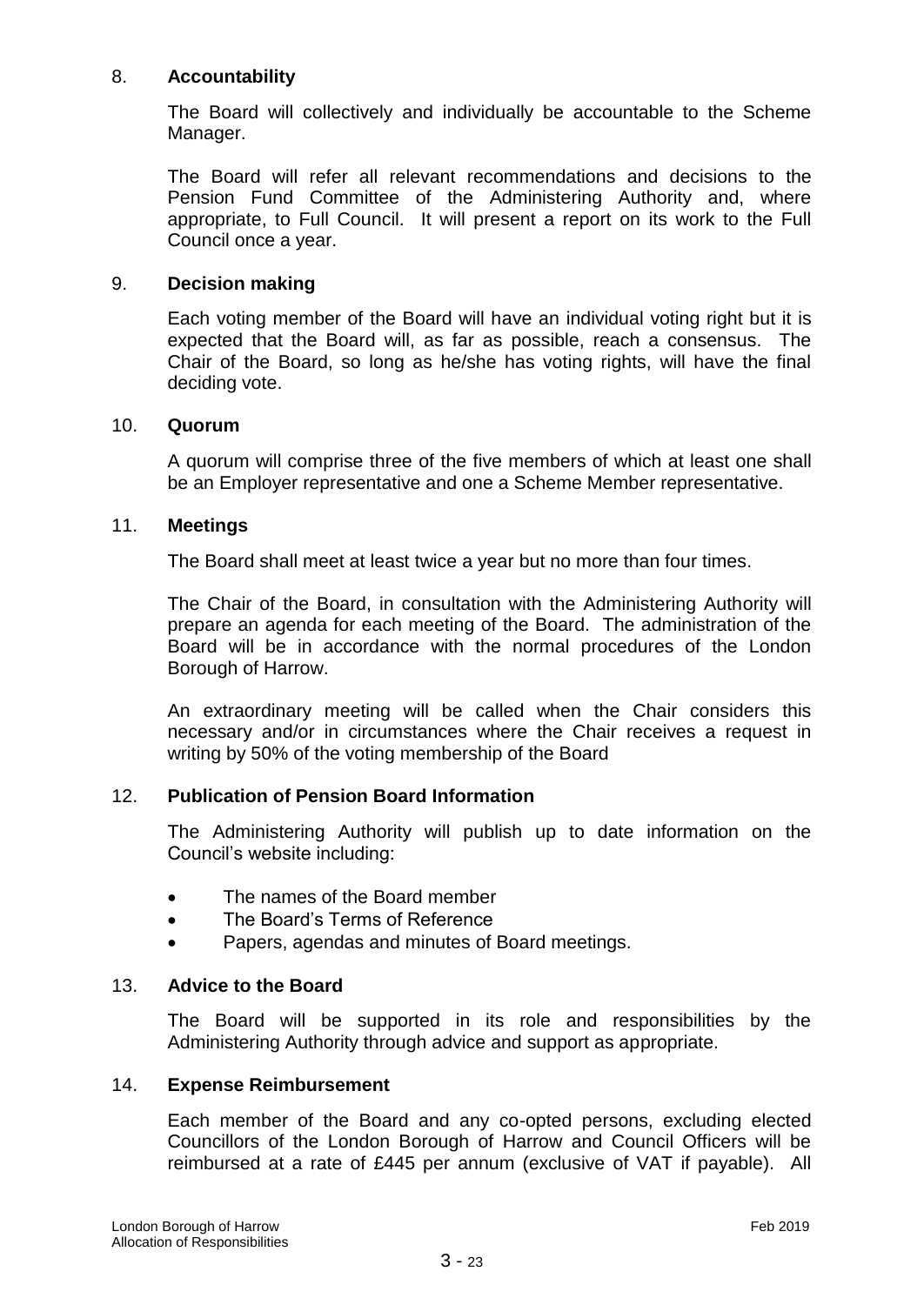members of the Board and any co-opted persons will be paid "out-of-pocket" expenses when carrying out the functions of the Board including approved training.

#### 15. **Definitions**

The undernoted terms shall have the following meaning when used in this document:

*Administering Authority* London Borough of Harrow *Board or Pension Board* The local Pension Board for the London Borough of Harrow, Administering Authority for the London Borough of Harrow Pension Fund as required under the Public Service Pensions Act 2013 *Board Member* A member of the Board including Employer representatives, Scheme Member representatives and an independent member *Code of Practice* The Pensions Regulator's [draft] Code of Practice no 14 entitled *"Governance and administration of public service pension schemes." Conflicts of Interest* As defined in the Public Service Pensions Act 2013 *Conflicts of Interest Policy* The policy on conflicts of interest as adopted by the Board *Employer Representative* A person appointed to the Board for the purpose of representing employers for the Scheme **Fund The London Borough of Harrow Pension Fund** within the Scheme administered and maintained by the Scheme Employer *Independent Member* A Member of the Board who is neither an Employer Representative nor a Member Representative *Knowledge and Understanding and Training Policy* The training policy as adopted by the Board *LGPS* The Local Government Pension Scheme as constituted by the Local Government Pension Scheme Regulations 2013, the Local Government Pension Scheme (Transitional Provisions, Savings and Amendment) Regulations 2014 and The Local Government Pension Scheme (Management and Investment of Funds) Regulations 2009.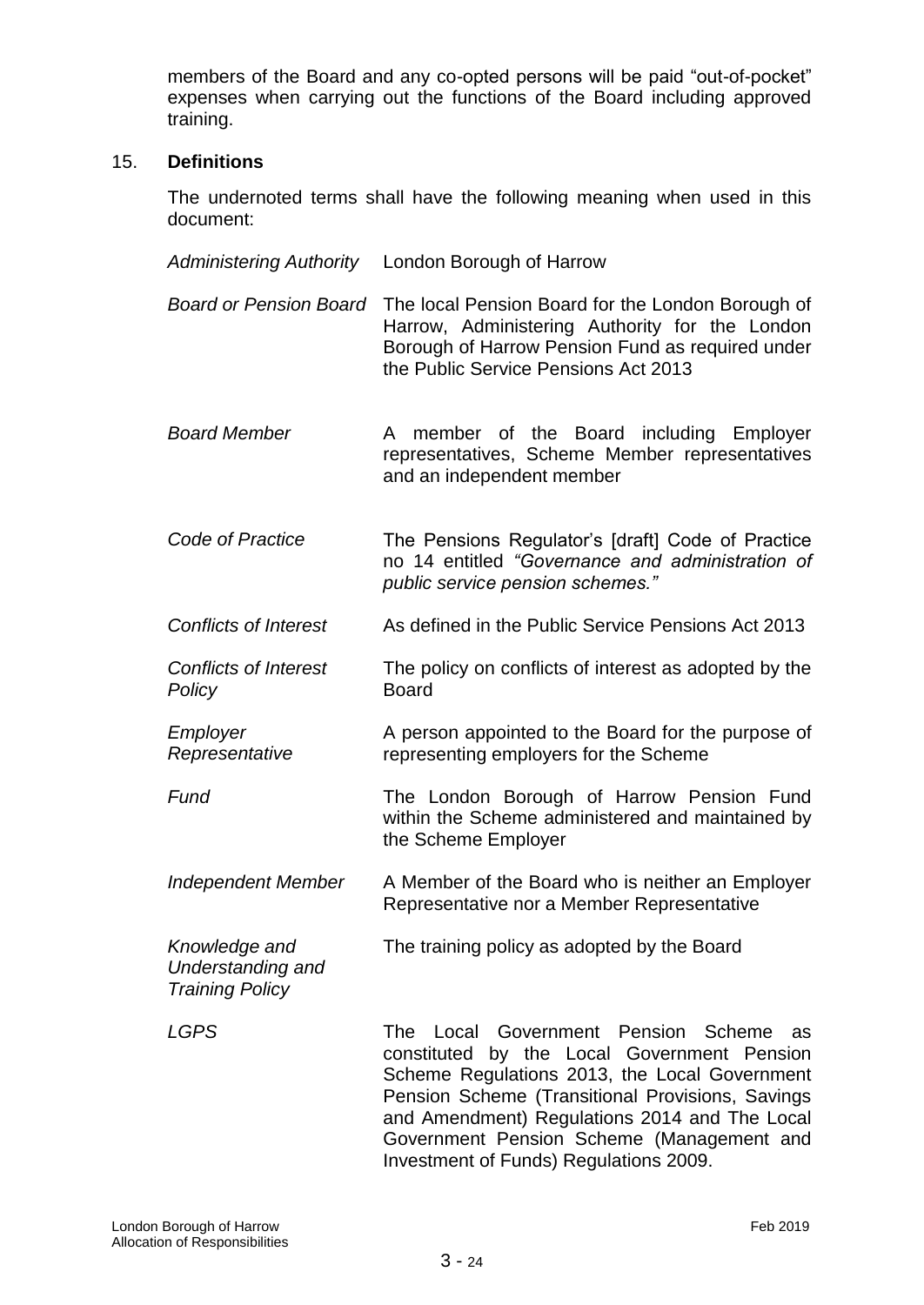|                | Member Representative A person appointed to the Board for the purpose of<br>representing members of the Scheme |
|----------------|----------------------------------------------------------------------------------------------------------------|
| Scheme         | The Local Government Pension Scheme as defined<br>under LGPS                                                   |
| Scheme Manager | London Borough of Harrow as administering<br>authority of the London Borough of Harrow Pension<br>Fund         |

#### 16. **Interpretation**

Any uncertainty or ambiguity or interpretation required relating to any matters contained in this document shall be resolved by reference to the Scheme Manager.

[Note: The terms of reference approved by Council on 13 November 2014 were amended under delegated authority as a result of the Local Government Pension Scheme (Amendment) (Governance) Regulations 2015 which removed the voting rights of the Independent Member.]

## **PENSION FUND COMMITTEE**

The Pension Fund Committee has the following powers and duties:

- 1. to exercise on behalf of the Council, all the powers and duties of the Council in relation to its functions as Administering Authority of the LB Harrow Pension Fund (the fund), save for those matters delegated to other Committees of the Council or to an Officer;
- 2. the determination of applications under the Local Government Superannuation Regulations and the Teachers' Superannuation Regulations;
- 3. to administer all matters concerning the Council's pension investments in accordance with the law and Council policy;
- 4. to establish a strategy for the disposition of the pension investment portfolio; and
- 5. to appoint and determine the investment managers' delegation of powers of management of the fund;
- 6. to determine cases that satisfy the Early Retirement provision under Regulation 26 of the Local Government Pension Scheme Regulations 1997 (as amended), and to exercise discretion under Regulations 8 of the Local Government (Early Termination of Employment) (Discretionary Compensation) (England and Wales) Regulations 2000 (as amended, subject to the conditions now agreed in respect of all staff, excluding Chief Officers;
- 7. to apply the arrangements set out in (6) above to Chief Officers where the application has been recommended by the Chief Executive, either on the grounds of redundancy, or in the interests of the efficiency of the service, and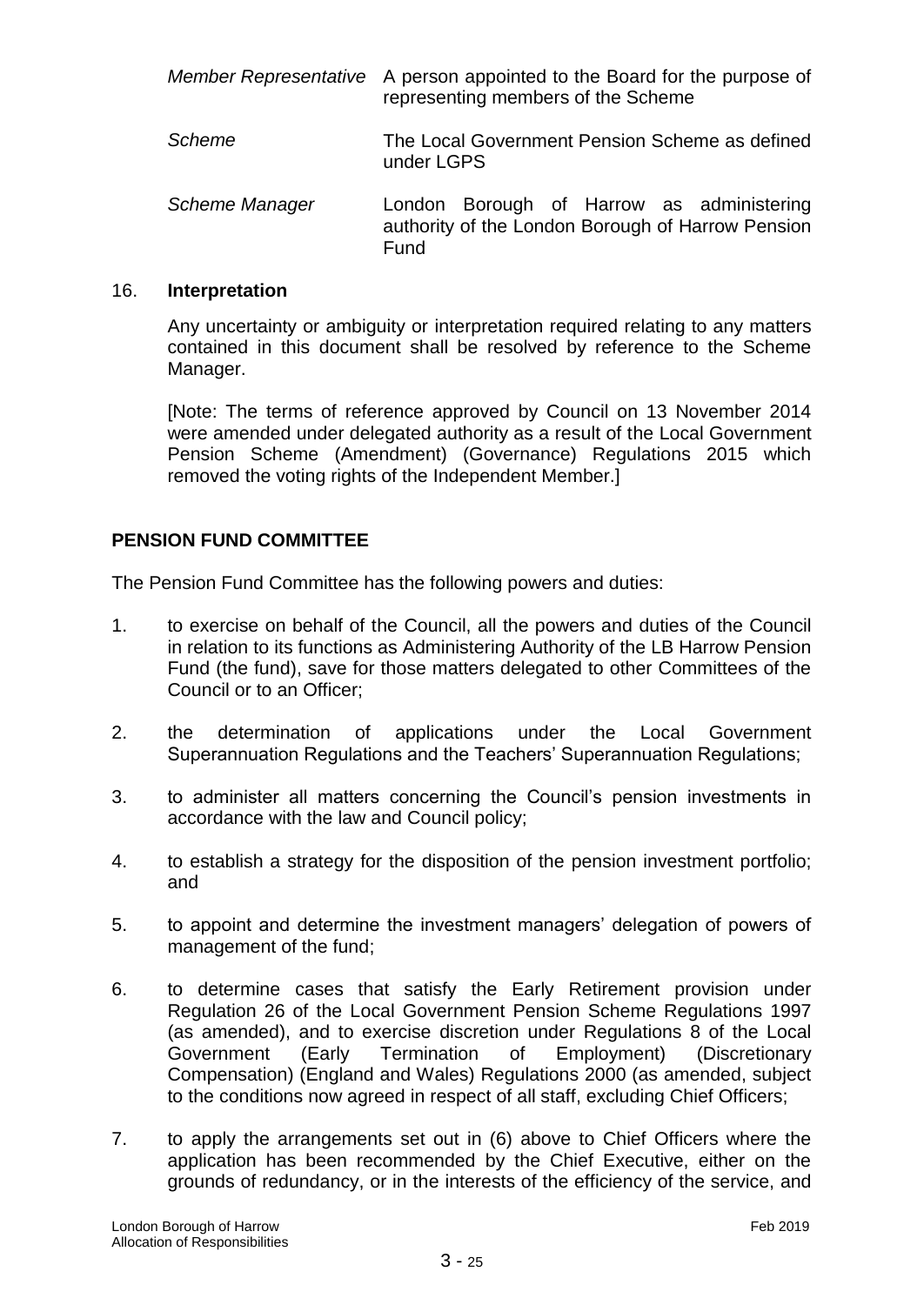where the application was instigated by the Chief Executive in consultation with the leaders of the political groups.

#### **PLANNING COMMITTEE**

The Planning Committee has the following powers and duties:

- 1. To exercise the functions of the council as local planning authority under the Town and Country Planning Act 1990 and other planning and subordinate legislation with the exception that:
	- a) the preparation, maintenance and updating of the Local Development Framework; and
	- b) the consideration of any policy matter concerning the planning of the Borough, including the development of major sites but not the determination of any planning application;

shall be matters to be determined by the Cabinet.

- 2. To determine applications for certificates under section 17 of the Land Compensation Act 1961.
- 3. To consider and, if appropriate, serve Article 4 Directions removing permitted development rights in accordance with the Town and Country Planning General (Permitted Development) Order 1990.
- 4. To determine and enforce building regulations.
- 5. All other functions relating to town and country planning and development control as set out in the Local Authorities (Functions and Responsibilities) (England) Regulations 2000 (as amended) listed by Committee in the schedule to this document.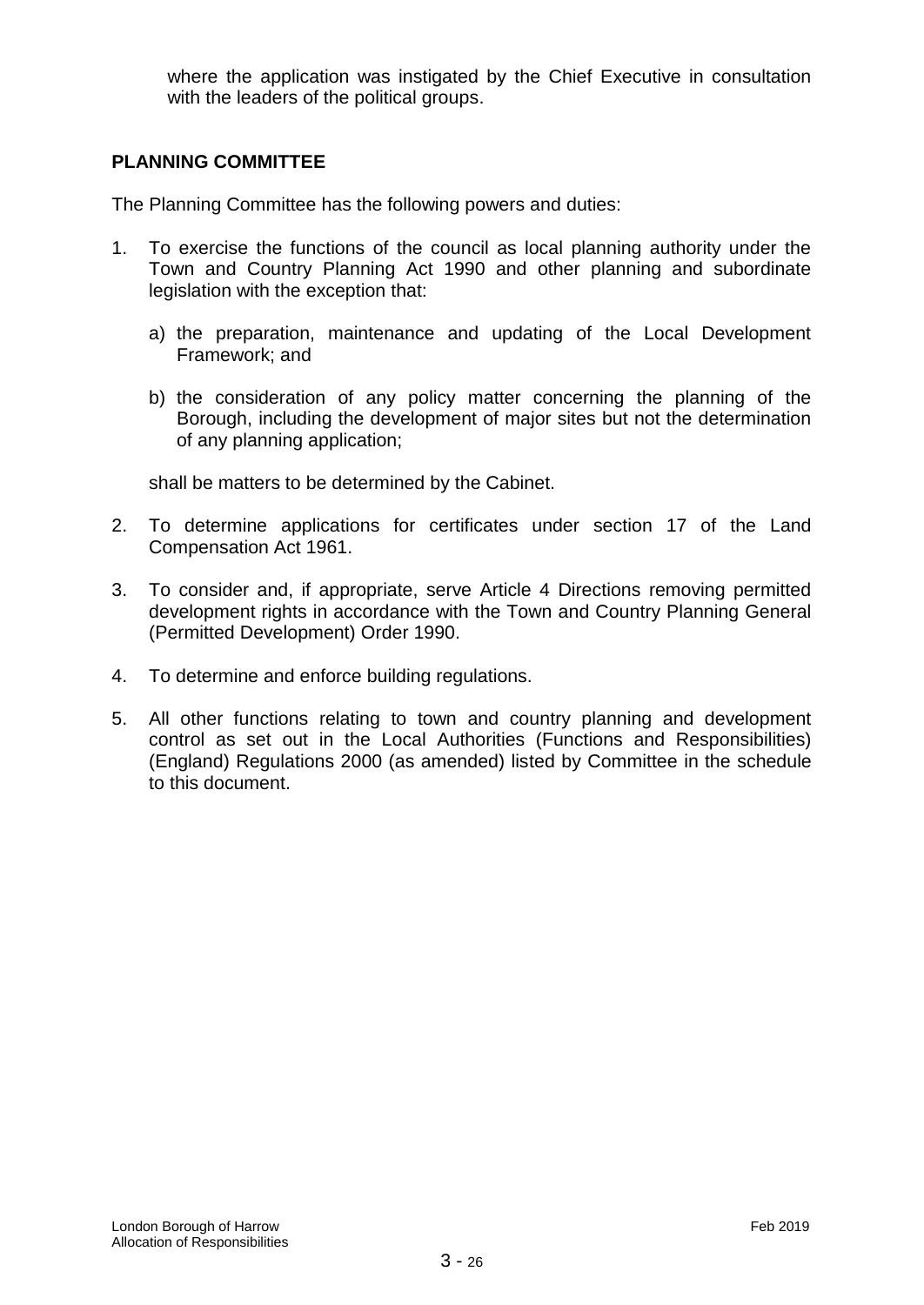## **OTHER STATUTORY COMMITTEES**

## **STANDING ADVISORY COUNCIL FOR RELIGIOUS EDUCATION**

SACRE is established under section 390 of the Education Act 1996. It is not a formal committee of the Council. The terms of reference and membership are set out below. Under section 392(7) of the Act, SACRE may regulate its own proceedings and hence the Council's committee procedure rules do not apply to SACRE.

#### **Terms of reference**

- (1) As requested by the local authority or of its own volition, to advise the local authority on matters connected with:
	- a. religious worship in community schools or foundation schools which do not have a religious character, and
	- b. Religious education, in accordance with the Agreed Syllabus

The matters referred to above include, in particular, teaching methods, choice of materials and teacher training.

- (2) To deal with applications from schools for a determination on whether the statutory requirement for Christian collective worship should apply.
- (3) To determine the manner and form of applications under (2) above.
- (4) To convene from time to time an Agreed Syllabus Conference to review the agreed syllabus. The representative groups on SACRE, other than Group D, may at any time require a review of the agreed syllabus. Each of the three representative groups concerned shall have a single vote on the question of whether to require such a review.
- (5) To publish an annual report as to the exercise of their functions and any action taken by representative groups on the council under (4) above during the preceding year.

#### **Membership**

- Group A Representatives of Christian and other religious denominations (22)
- Group B Representatives of the Church of England (3)
- Group C Representatives of Teachers (6)
- Group D Representatives of the Local Education Authority (3)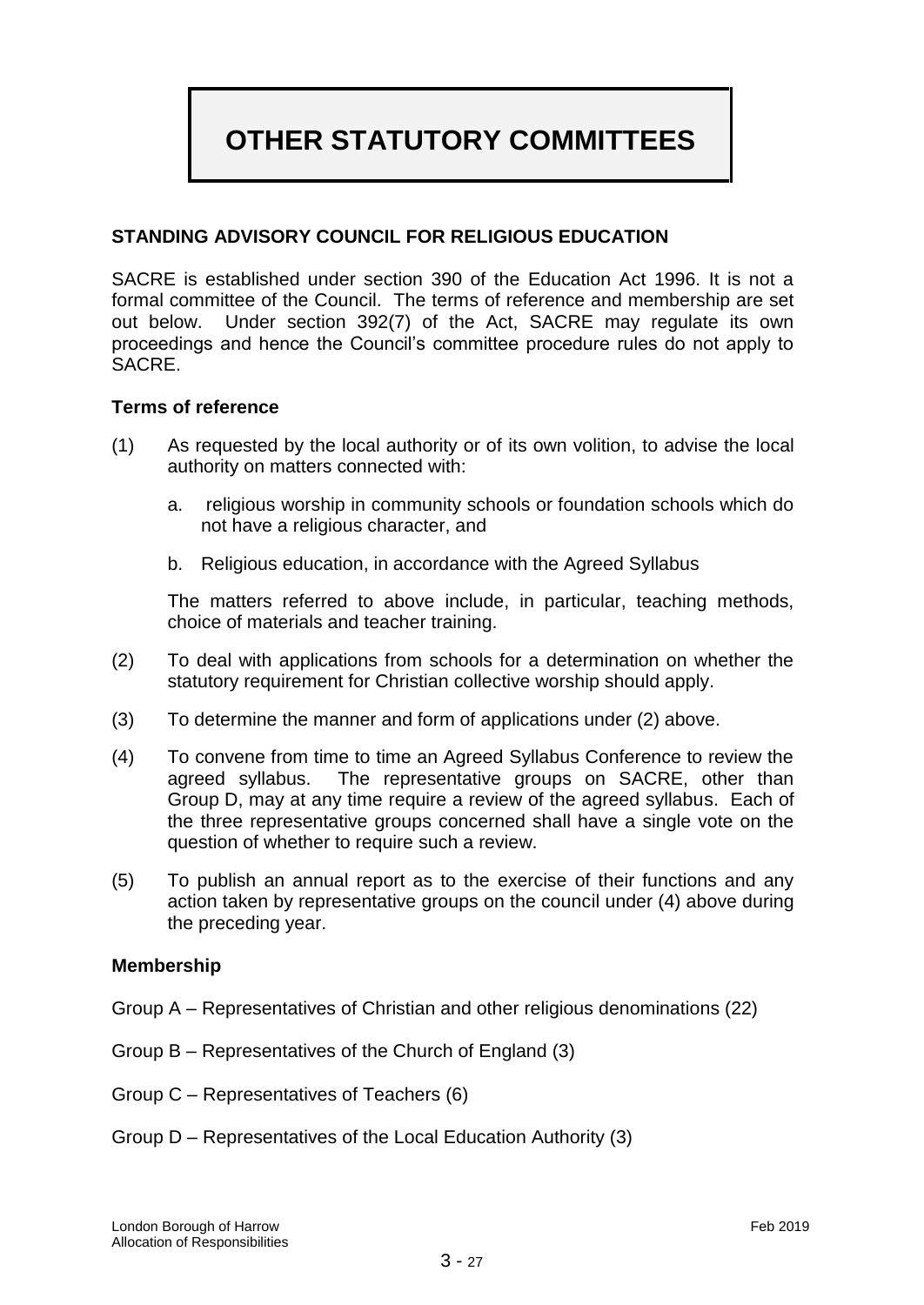SACRE may also include co-opted members (that is, persons co-opted as members of SACRE by members of SACRE who have not themselves been so co-opted).

Any member who fails to attend three consecutive members of SACRE shall cease to be a member of the Council unless, at the third such meeting, SACRE approves the reason for non-attendance.

An adviser nominated by the Corporate Director, People Services shall also be invited to attend meetings of SACRE.

#### **STATUTORY CHIEF OFFICERS' DISCIPLINARY PANEL**

The Panel has the following powers in respect of matters which might lead to the dismissal of, or disciplinary action against, the Chief Finance Officer, Monitoring Officer or Head of Paid Service except in relation to matters concerning redundancy, the expiry of a fixed term contract or permanent ill health:

- 1. to arrange for the investigation of the matter;
- 2. to consider the investigation report and representations (including in person) by the officer;
- 3. to make recommendations to Council in relation to the dismissal of the officer; and
- 4. where the panel decides it to be appropriate, to make recommendations to the Chief Officers' Employment Panel for action short of dismissal or to confirm that the matter should not progress further.

#### **Membership**

The Panel shall consist of three elected members and two independent persons appointed by the Council under section 28(7) of the Localism Act who will be invited to a Panel meeting as and when required.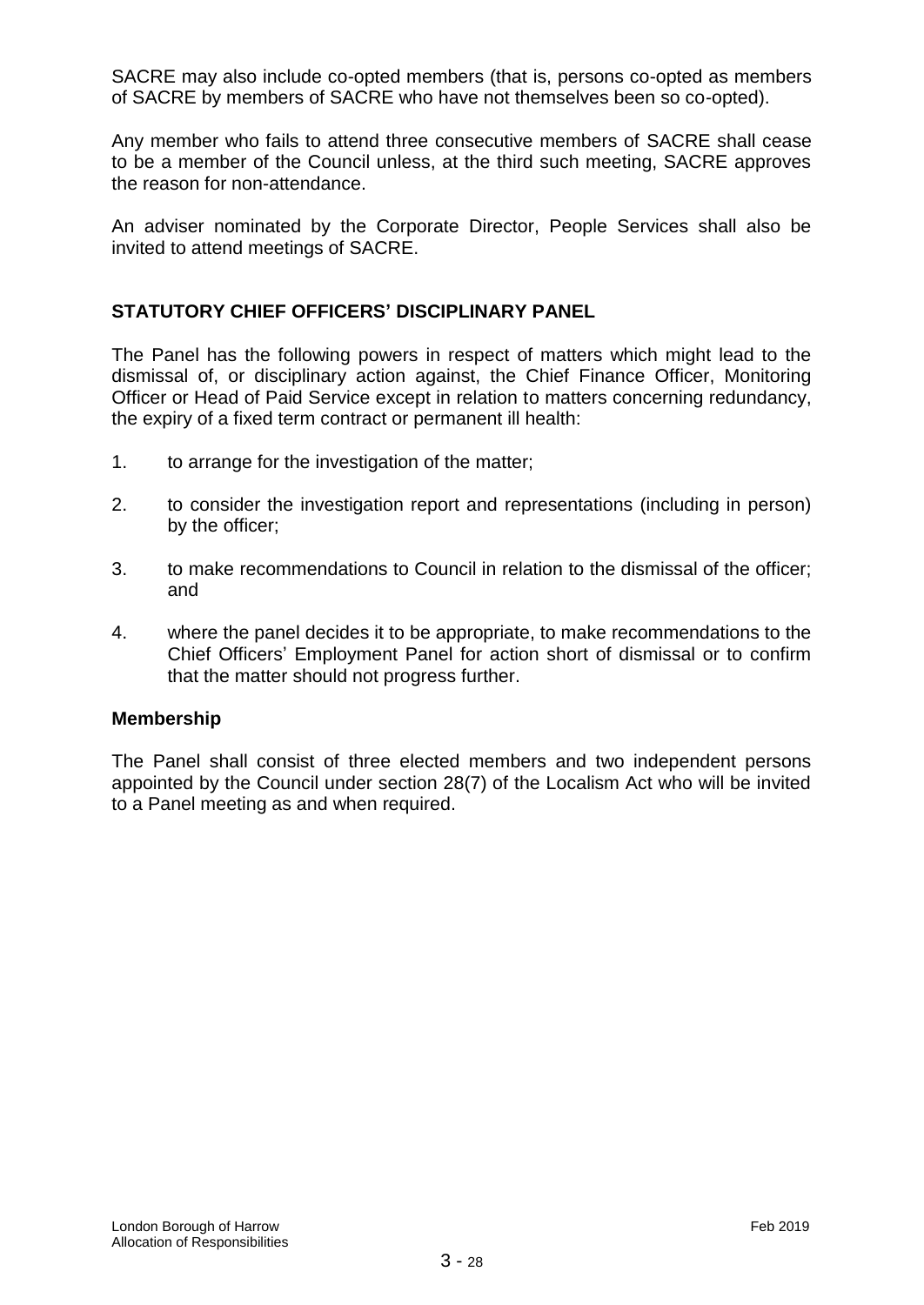## **TERMS OF REFERENCE AND DELEGATION OF DUTIES TO THE CABINET, PORTFOLIO HOLDERS, ADVISORY PANELS AND CONSULTATIVE FORUMS**

# **EXECUTIVE (CABINET)**

#### **The Cabinet is responsible for the following functions:**

- (1) Development of proposals for the budget (including the capital and revenue budgets, the fixing of the Council Tax Base*,* and the level of Council Tax) and the financial strategy for the Council;
- (2) Monitoring the implementation of the budget and financial strategy;
- (3) Recommending major new policies (and amendments to existing policies) to the Council for approval as part of the Council's Policy Framework and implementing those approved by Council;
- (4) Preparation and agreement of other policies and plans for implementation by Portfolio Holders and others;
- (5) Approval and management of the Council's Capital Programme and Strategy;
- (6) All key decisions namely:
	- (i) an executive decision which is likely to result in the Council incurring expenditure which is, or the making of savings which are, significant having regard to the budget for the service or function to which the decision relates; or
	- (ii) an executive decision which is likely to be significant in terms of its effects on communities living or working in an area of two or more wards of the Borough.

A decision is significant for the purposes of (i) above if it involves expenditure or the making of savings of an amount in excess of £1m for capital expenditure or £500,000 for revenue expenditure or, where expenditure or savings are less than the amounts specified above, they constitute more than 50% of the budget attributable to the service in question.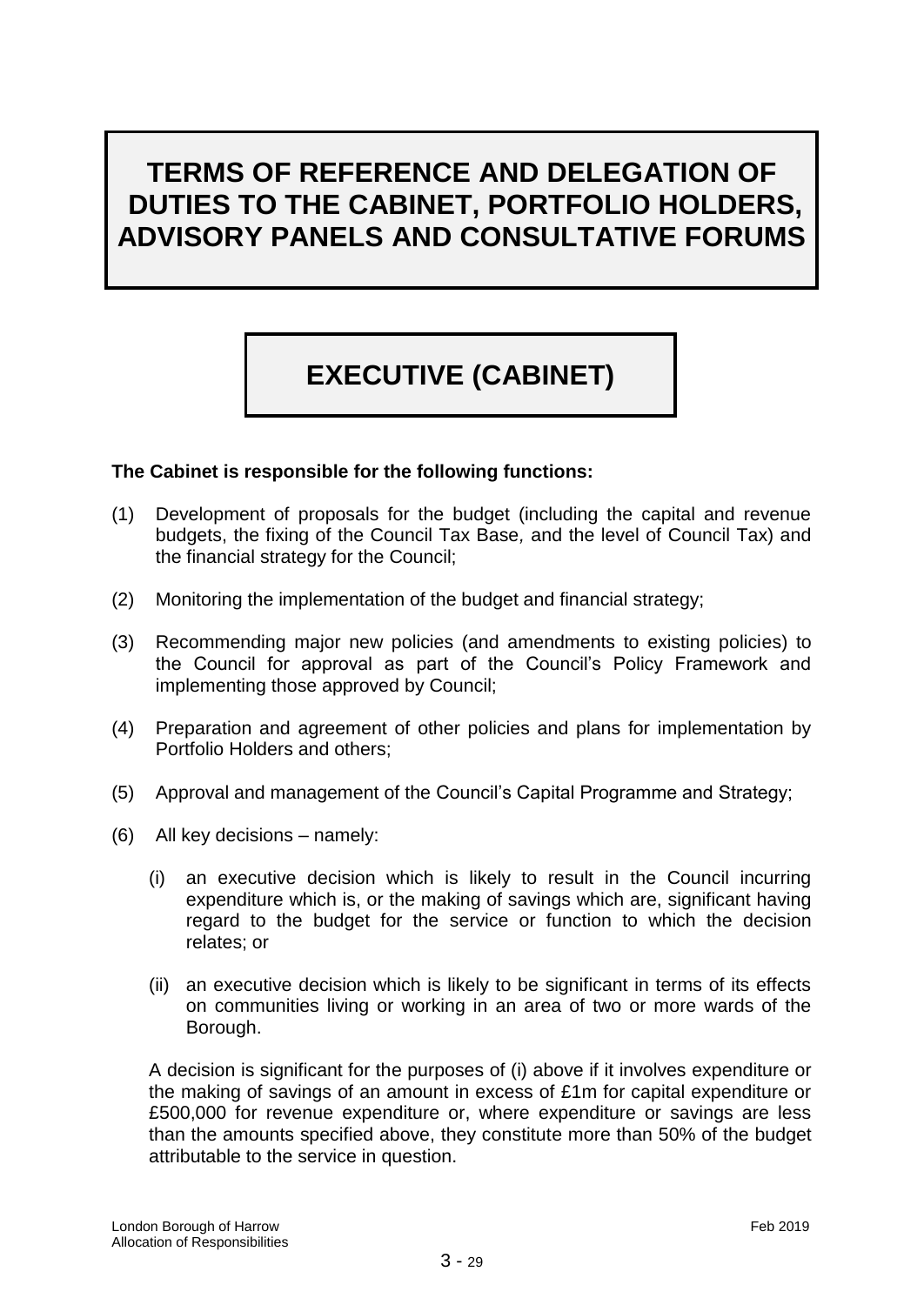- (7) Award of contracts over £500,000 and all matters reserved to the Executive under the Contract Procedure Rules
- (8) Virements between budgets as required by the Financial Regulations;
- (9) Making all non-key decisions which either fall outside Cabinet policy or agreed Executive guidelines, or have been referred to the Executive by the relevant Portfolio Holder or Corporate Director;
- (10) Determination of recommendations and references from the Council or any of its Committees or sub-committees and which the Cabinet considers are appropriate for collective decision;
- (11) Approval of HRA Rents.

## **Role and Areas of Responsibility of Portfolio Holders (Cabinet Members)**

#### **General Responsibilities**

- (1) All Portfolio Holders are responsible for the effective management and delivery of executive functions within their area of responsibility and within the following framework:
	- The Council's overall strategic, corporate and policy objectives and all statutory and other plans and strategies approved by the Council the approved revenue and capital budgets
	- The law and the Council's Constitution
	- The decisions made at full meetings of the Cabinet.
- (2) All Portfolio Holders share the responsibility for ensuring:
	- The development, co-ordination, promotion and implementation of the Council's statutory plans and strategies and for the setting of the Council's Objectives;
	- That the Council delivers value for money in all that does;
	- The delivery of Public Health responsibilities;
	- The oversight, development, monitoring and promotion of all executive services provided by the Council within the appropriate performance management framework;
	- That suitable and proper arrangements are made for the procurement, development, monitoring and promotion of all services relating to executive functions, which are provided under contract to the Council;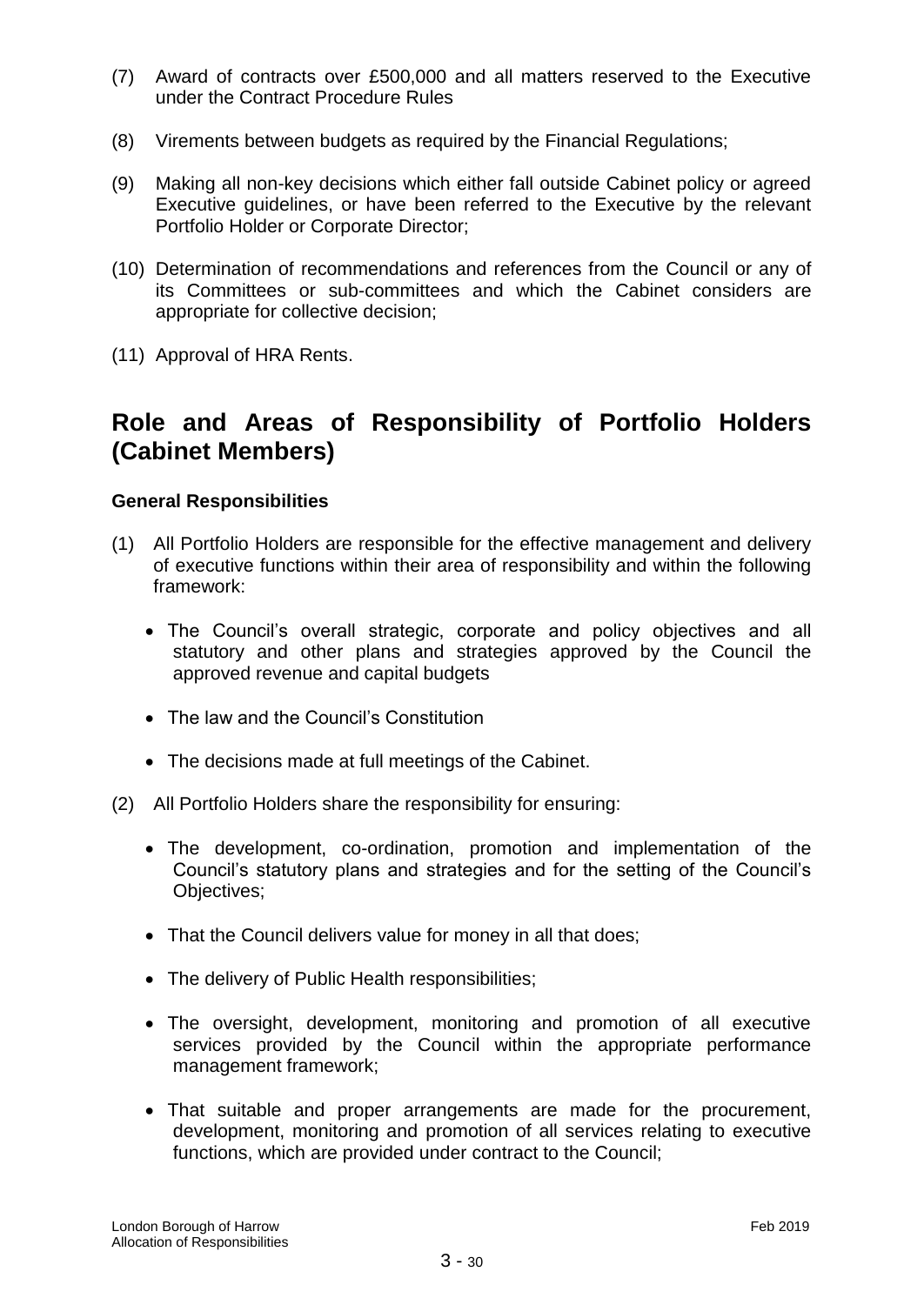- The promotion of the interests of the Borough, and of all the residents, businesses, other organisations and stakeholders within Harrow;
- That the Council takes a community leadership role across the public, voluntary and business sectors involving the development of good and effective working links with all sectors;
- The promotion and implementation of an effective equal opportunities policy;
- The promotion of services which are sustainable, improve community cohesion and community safety, make for more open government, provide opportunities for resident participation in delivering outcomes and include new methods of community engagement;
- That proper arrangements are made for consultation and participation with residents and service users in decision making;

## **The Leader of the Council and Portfolio Holder for Strategy, Partnerships, Devolution & Customer Services**

The Leader of the Council shall have the following responsibilities:

- When present to chair meetings of the Cabinet;
- Appoint and dismiss Portfolio Holders and the Deputy Leader
- Appoint to and dismiss from committees of the Cabinet
- Determine from time to time the roles and areas of responsibility of Portfolio **Holders**
- In the absence of a Portfolio Holder, or on written notice to that Portfolio Holder, to exercise any of that Portfolio Holder's functions him/herself or arrange the discharge of those functions by another Portfolio Holder or a Corporate Director
- Champion the Borough locally, nationally and internationally and act as an advocate for its residents
- Work with the Government to maximise opportunities for devolution, fairer funding and growth
- Lead the development and implementation of the Council's Corporate Plan and Budget
- Oversee Access Harrow and the implementation of the Customer Services **Strategy**
- Lead the Council's Strategy to address all forms of inequality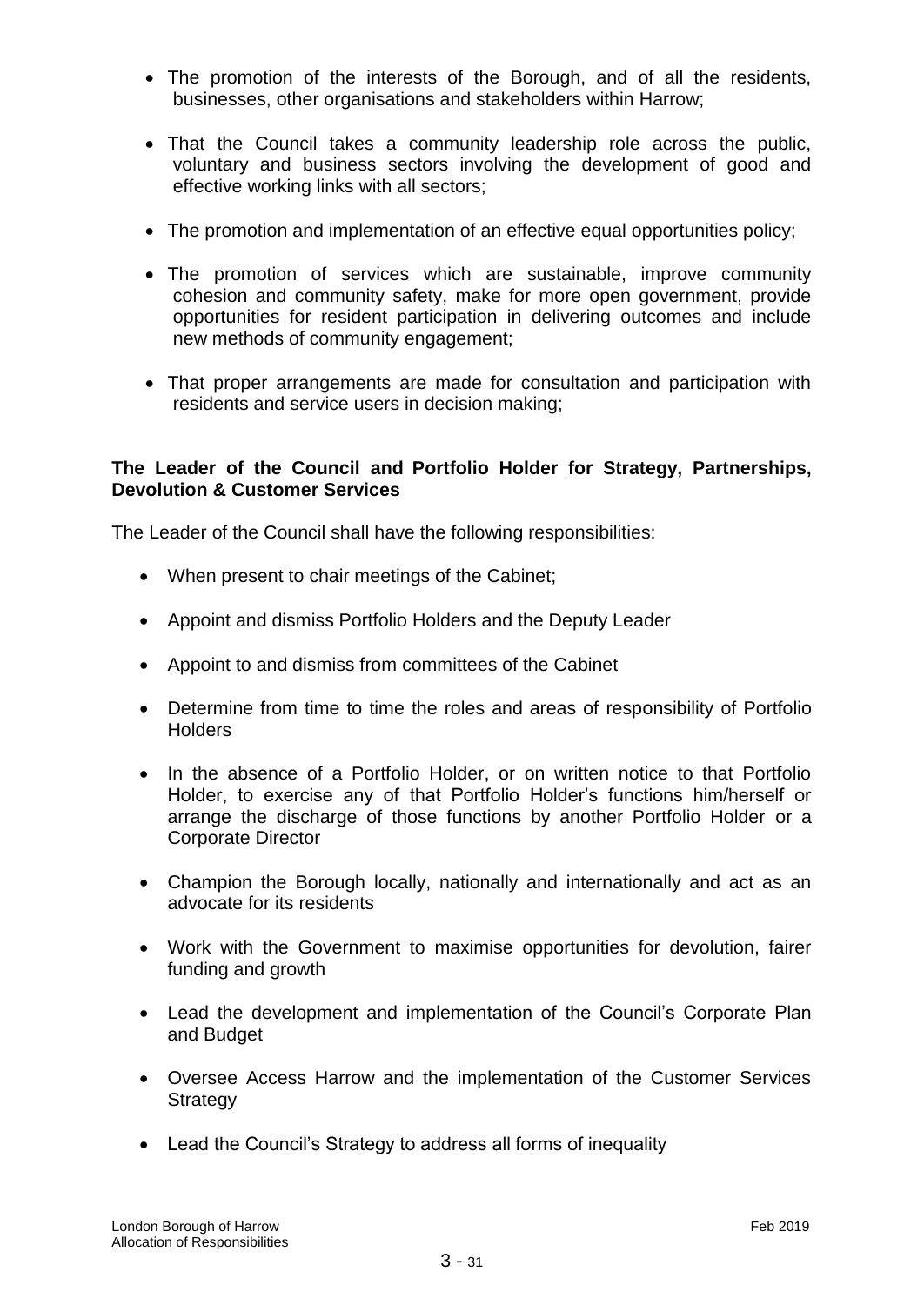- Liaise with Government Departments, the Greater London Authority, London Councils, West London Alliance and other local and public bodies
- Champion the Council's media relations and promote its brand and reputation
- Ensure that the decisions and activities of the Council comply with the highest possible ethical standards and that all Members of the Council adhere to the Code of Conduct.

#### **Deputy Leader of the Council**

The Deputy Leader of the Council shall have overall responsibility for:

- Undertaking the responsibilities and delegated powers of the Leader of the Council, to the extent permitted by the Constitution, in the absence of the Leader;
- The chairing of meetings of the Executive in the absence of the Leader of the Council.

#### **Portfolio Holder - Adults and Public Health**

To be responsible for the development and strategic direction of the Council's Adults Social Care and Public Health functions, including:

- Championing the safeguarding of vulnerable adults;
- Overseeing compliance with both relevant statutory duties and performance targets;
- Working in partnership with service inspectors, health bodies, the voluntary sector and service clients;
- Championing service projects including commercialisation opportunities;
- Representing service interests on the Health & Well-Being Board;
- Supporting the joint commissioning of services;
- Promoting wellbeing across the Council.

#### **Portfolio Holder for Community Cohesion and Crime**

 To work with community groups, and statutory agencies to both maintain and improve community cohesion and community safety, reduce crime, mitigate its effect and reduce fear of crime;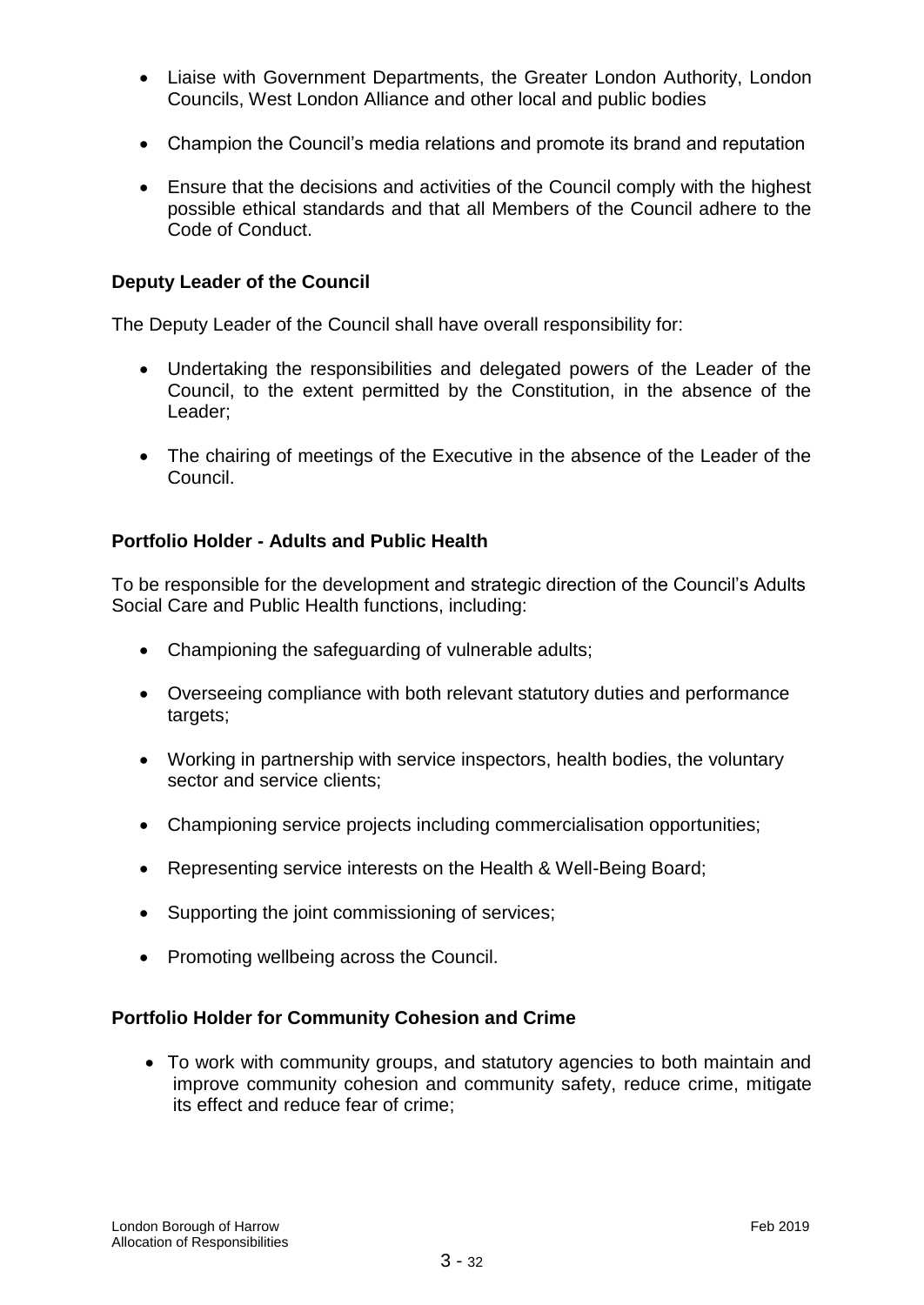This will include championing the Council's commitment to social inclusion and fairness and Representation on appropriate partnerships, boards and groups.

## **Portfolio Holder for Community Engagement and Accessibility**

- To inspire Harrow's residents to build upon the many assets that exist at the heart of their communities, and to ensure they are appropriately consulted and involved in the Council's decisions, plans and activities;
- This will include working with community groups, businesses, the voluntary sector and statutory agencies.

## **Portfolio Holder for Environment**

To be responsible for the development and strategic direction of the Council's environment services, and associated enforcement activity, including:

- Overseeing compliance with relevant statutory duties and performance targets;
- Championing service projects including commercialisation opportunities;
- Developing the role of community champions;
- Supporting the joint commissioning of services.

#### **Portfolio Holder for Finance and Resources**

To be responsible for the financial strategy of the Council, including

- Developing and promoting its annual and long term budgets and policy frameworks including those for the housing revenue account;
- Ensuring financial controls and processes are effective;
- Keeping under review fees and charges levied by the Council;
- Championing effective risk management and business continuity activity;
- Promoting commercial opportunities;
- Ensuring coherent strategies for People and IT are adopted and implemented;
- Ensuring the Council has effective processes to monitor and manage the performance of its services;
- Overseeing the procurement, management and extension of major contracts (ie over £1m pa) and the settlement of claims against the Council over £1m.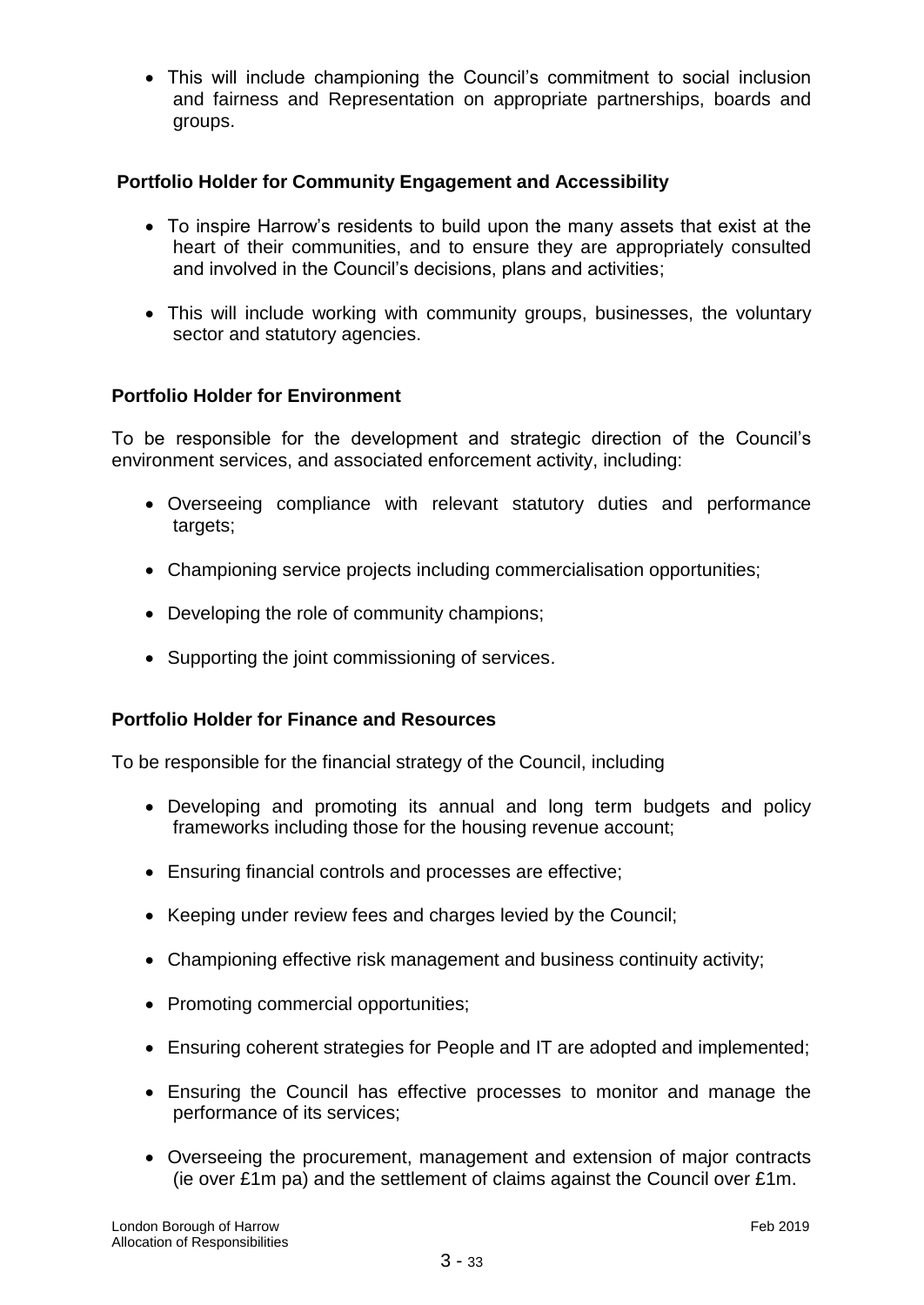## **Portfolio Holder – Housing**

To be responsible for the development and strategic direction of the Council's housing services including:

- Ensuring the viability and cost effectiveness of the Housing Revenue Account;
- Enabling the provision of affordable homes and supporting the improvement of housing in the borough, working with private developers, landlords and housing associations as appropriate;
- Maximising opportunities to engage tenants and leaseholders and ensuring their feedback shapes services;
- Oversee the discharge of the Council's duties to the homeless.

## **Portfolio Holder - Regeneration, Planning and Employment**

To be responsible for the strategic direction of regeneration and the promotion of employment opportunities in the Borough including:

- The development of local and regional plans;
- Liaising with local and national government bodies and the business community;
- Protecting Harrow's built heritage and green spaces;
- Ensuring the effective management of the Council's property assets, with specific authority to acquire or dispose of land up to £250k (other than at less than best consideration);
- Ensuring good governance in the Council, including overseeing the Legal & Governance Services Directorate;
- Overseeing the development of cultural activities in the Borough;
- Ensuring residents have appropriate training and development opportunities and benefit from employment opportunities in the Borough.

#### **Portfolio Holder for Young People and Schools**

To be responsible for the development and strategic direction of services to young people and schools in the Borough including:

- Championing the safeguarding of vulnerable young people;
- Acting as the lead member for children, including overseeing compliance with statutory duties, targets and reporting requirements;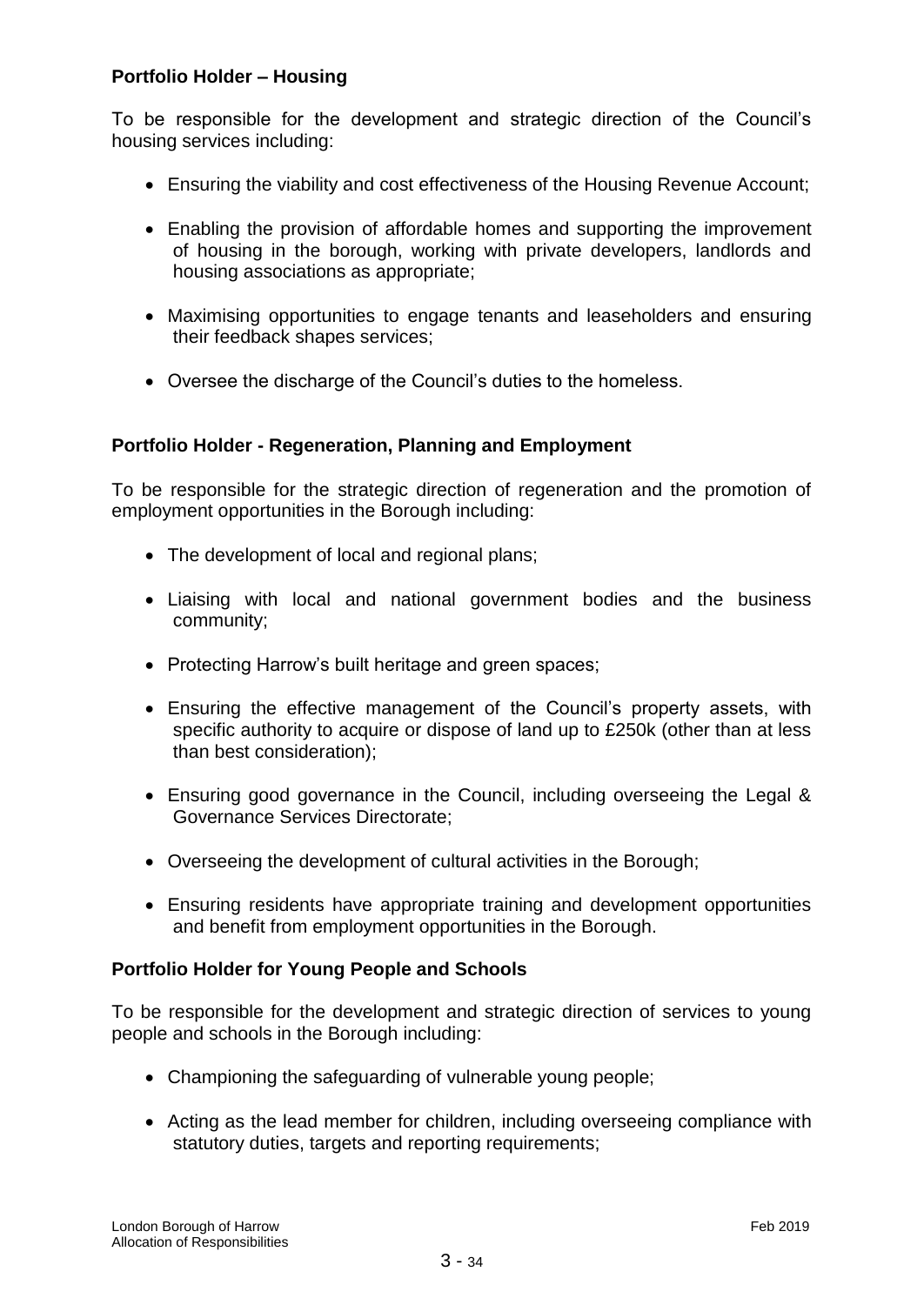- Promoting and championing the interests of children looked after by the Council;
- Representing the interests of young people on partnerships and boards including the local safeguarding children board and the Health and Wellbeing Board;
- Working with partner bodies including the Harrow Youth Parliament, Ofsted, Health Services and the Police;
- Overseeing the discharge of local education authority responsibilities including sustaining effective relationships with schools and governing bodies.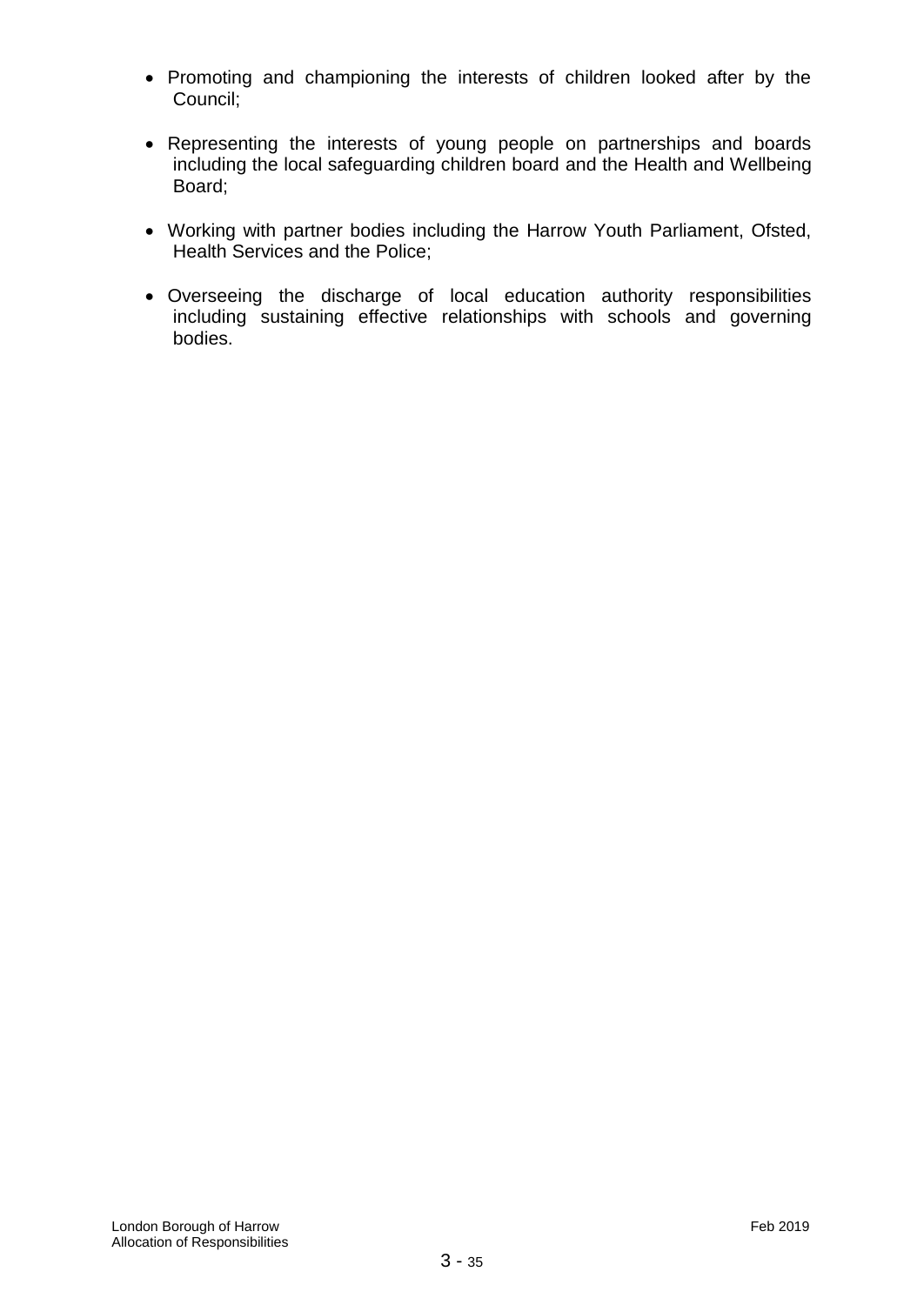## **CABINET ADVISORY PANELS**

(Note: Cabinet Advisory Panels have no Executive decision making powers. Their purpose is to consider matters referred to them within their terms of reference and to make recommendations to the Cabinet/Portfolio Holder as appropriate.)

## **Corporate Parenting**

**Harrow Business Consultative** 

**Major Developments**

**Traffic and Road Safety**

\* \* \* \* \* \* \* \* \* \* \* \* \* \* \*

#### **CORPORATE PARENTING PANEL**

#### **Purpose**

- 1. To ensure that the Council is fulfilling its duties towards Children Looked After corporately and in partnership with other statutory agencies.
- 2. To consider matters referred to the Panel within its terms of reference and to make recommendations to Cabinet/Portfolio Holder as appropriate including:
	- a. Approving annually the Statement of Purpose for the Adoption Service
	- b. Approving annually the Statement of Purpose for the Fostering Service
	- c. To ensure all councillors are aware of their corporate parenting responsibilities through Mandatory training and communication.

#### **Role of the Panel**

- 1. To take an overview of the Council's and partner agencies responsibilities towards looked after children
- 2. To examine ways in which the Council as a whole and partner agencies can improve the life chances of looked after children and care leavers.
- 3. Ensure there are good joint working arrangements between council departments and partner agencies.
- 4. To consider and regularly review on an annual basis a Corporate Parenting Strategy setting out key priorities and areas for action. The Corporate Parenting Strategy will be submitted to Cabinet and full council for consideration and decision on approval.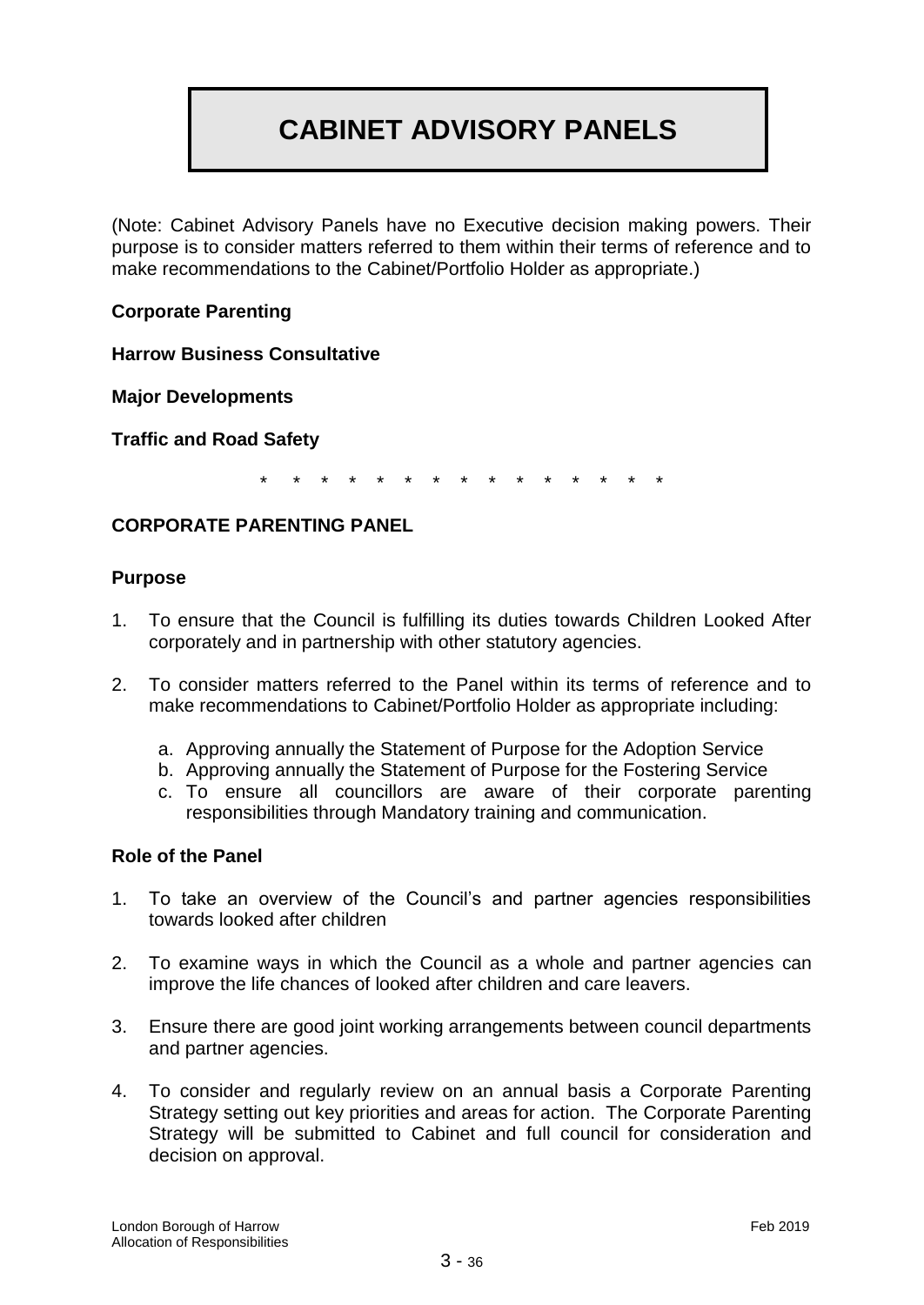- 5. To provide a forum for Children Looked After (CLA) to participate and influence policy and enable CLA to have opportunity to talk about issues relating to their own direct experiences of services they have received. Hence the Board will ensure that the positive experiences/services are maintained and lessons are learnt and changes made in the areas that require improvements.
- 6. To comment on and contribute to plans, polices and strategies for looked after children and make appropriate recommendations for action.
- 7. To have a monitoring role, by receiving regular progress reports and data on all key Performance Indicators for all CLA e.g. educational attainment (including implementation of Personal Education Plans) and health assessments.
- 8. Monitor the plans/needs of children in Secure Accommodation.
- 9. To receive regular reports on the needs of care leavers including employment, further education, training and housing.
- 10. To receive annual reports on the following services
	- Adoption
	- Fostering
	- Complaints
- 11. To meet with CLA and their carers on a regular basis to consult and celebrate achievements, festivals etc.
- 12. To manage and arrange Member visits to
	- Children's Homes
	- Foster Placements
	- Frontline Services (as indicated in the Victoria Climbie Audit)

#### **Membership**

The Corporate Parenting panel will comprise:

A proportionate number of 6 Elected Members

Service Users, Carers and Schools (Non-Voting)

- At least 1 Care leaver
- 1 Foster Carer
- 1 Virtual Head Teacher

Senior Officers (advisors to the Panel – to attend as appropriate to the work of the Panel)

- Director of Children's Services
- Divisional Director Children and Young People
- Head of Service Corporate Parenting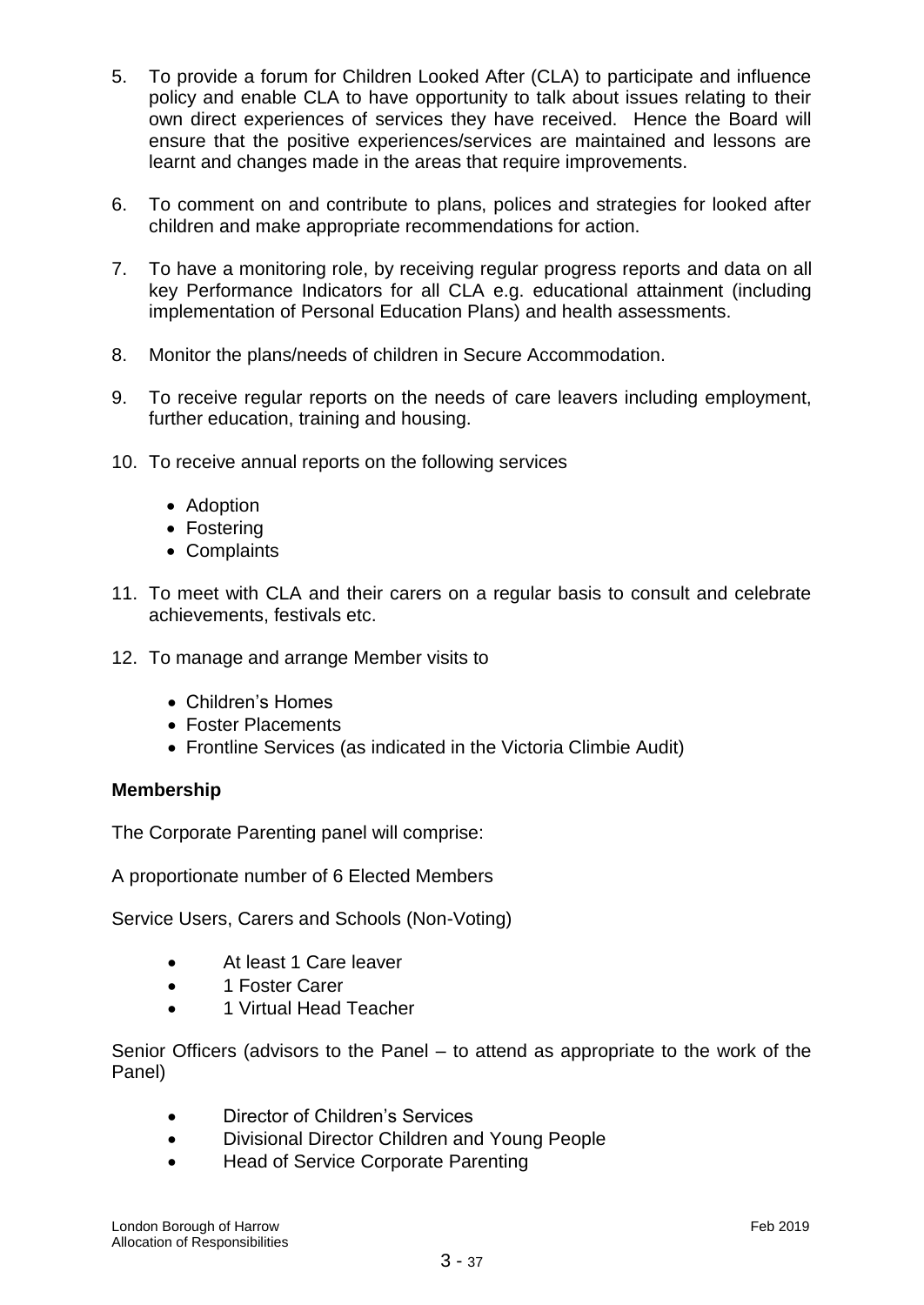- CLA Nurse
- Housing Needs Manager
- Business Intelligence

## **HARROW BUSINESS CONSULTATIVE ADVISORY PANEL**

#### Terms of Reference

- 1. To enable consultation between the Council and representatives of local nondomestic ratepayers required by Section 65 of the Local Government Finance Act 1992 and to provide information regarding the Council's expenditure proposals for the future budget in accordance with Non-Domestic Ratepayers (Consultation) Regulations 1992. The minutes of the meetings to be reported to the Cabinet.
- *2.* To facilitate consultation between the Council and representatives of the business community as required by the Authority.

## **MAJOR DEVELOPMENTS PANEL**

The Terms of Reference and Delegated Powers of the Major Developments Panel are:

- 1. To oversee the development of the Harrow and Wealdstone Intensification Area, to include:
	- Reviewing the emerging master plan(s) for the area;
	- Considering emerging design and development principles; and
	- Reviewing the outcomes of community consultation and feedback on the emerging strategy;
	- Reviewing and commenting upon site specific proposals for major developments, prior to their submission to the Local Planning Authority;
	- Reviewing and commenting upon significant capital projects taking place within the area;
	- Reviewing and commenting upon strategies associated with the promotion and delivery of development and economic renewal within the area.
- 2. To oversee the development of proposals for individual major development sites within the borough including:
	- Providing comments on pre application proposals received by the Council for such sites;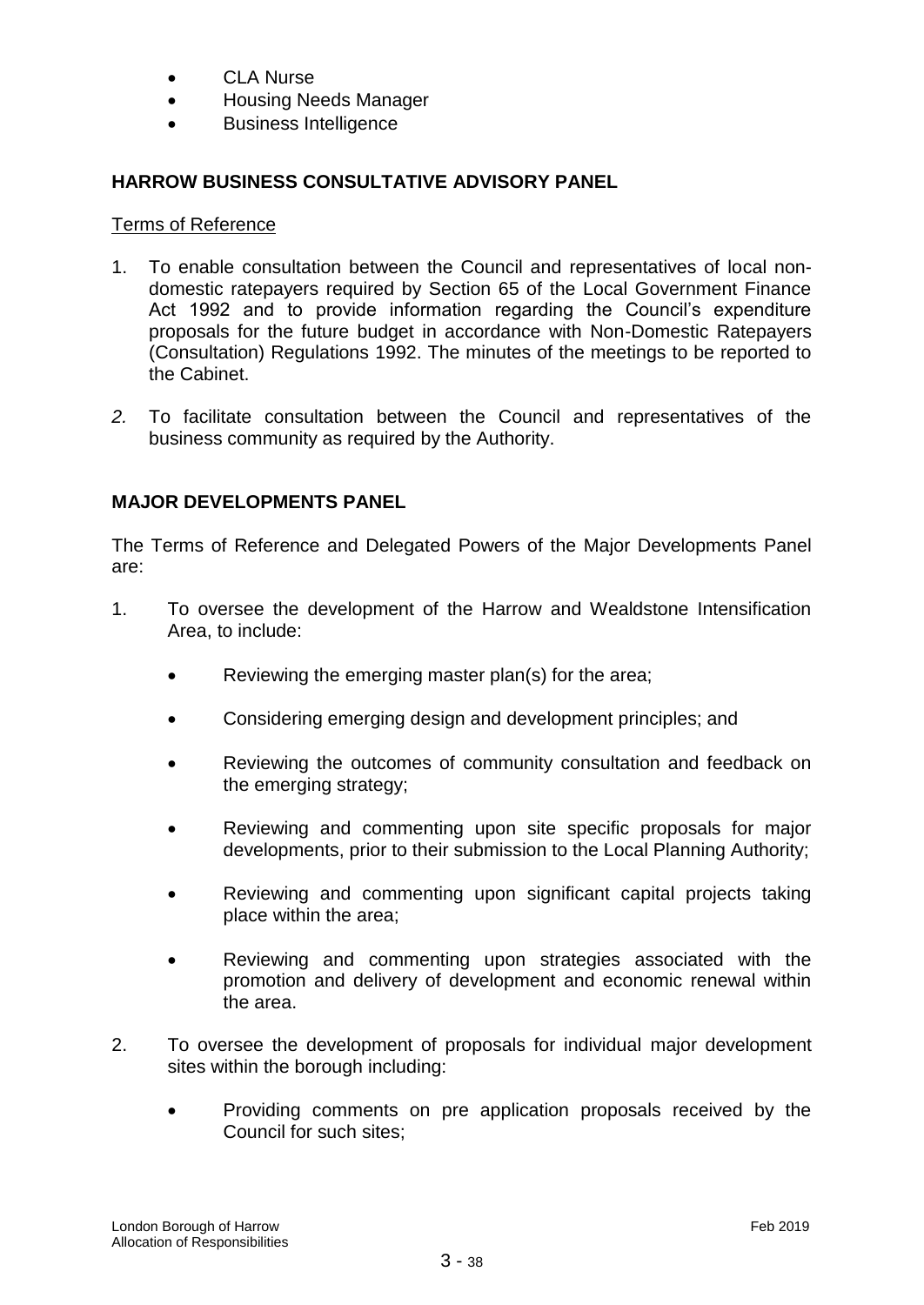- Reviewing progress of strategic development sites within the borough and considering site specific planning and development briefs.
- 3. To give detailed consideration to and make recommendations to Cabinet in respect of:
	- The use of the Community Infrastructure Levies funds;
	- Reviewing and commenting upon changes to the CIL Charging Scheduled and S106 SPG.
- 4. To oversee the implementation of the Borough Wide CIL / Infrastructure Delivery Plan prepared to support strategic growth in the Borough and to make recommendations to Cabinet, to include:
	- Reviewing and commenting upon the draft IDP's comprising annual and longer term infrastructure delivery programmes and projects;
	- Considering the result of public consultation on such plans and programmes and make recommendations to Cabinet on any proposed changes / revisions;
	- Monitor the delivery of the IDP against budget and delivery provisions;
	- Consider and comment upon reports / presentations on infrastructure innovations and best practice in infrastructure delivery.
- 5. To undertake post development reviews within Harrow and on sites beyond the borough and communicate learning on such visits to Cabinet and the Planning Committee.

## **TRAFFIC AND ROAD SAFETY ADVISORY PANEL**

#### Terms of Reference

To make recommendations on the following:

- traffic management;
- the management and control of parking both on and off-street;
- the operational aspects of public transport within the Borough.

#### **Examples of business:**

- Petitions, Deputations
- Scheme Approval (from existing budgets), including consultation results and authority to make traffic orders.
- \* Objections to traffic orders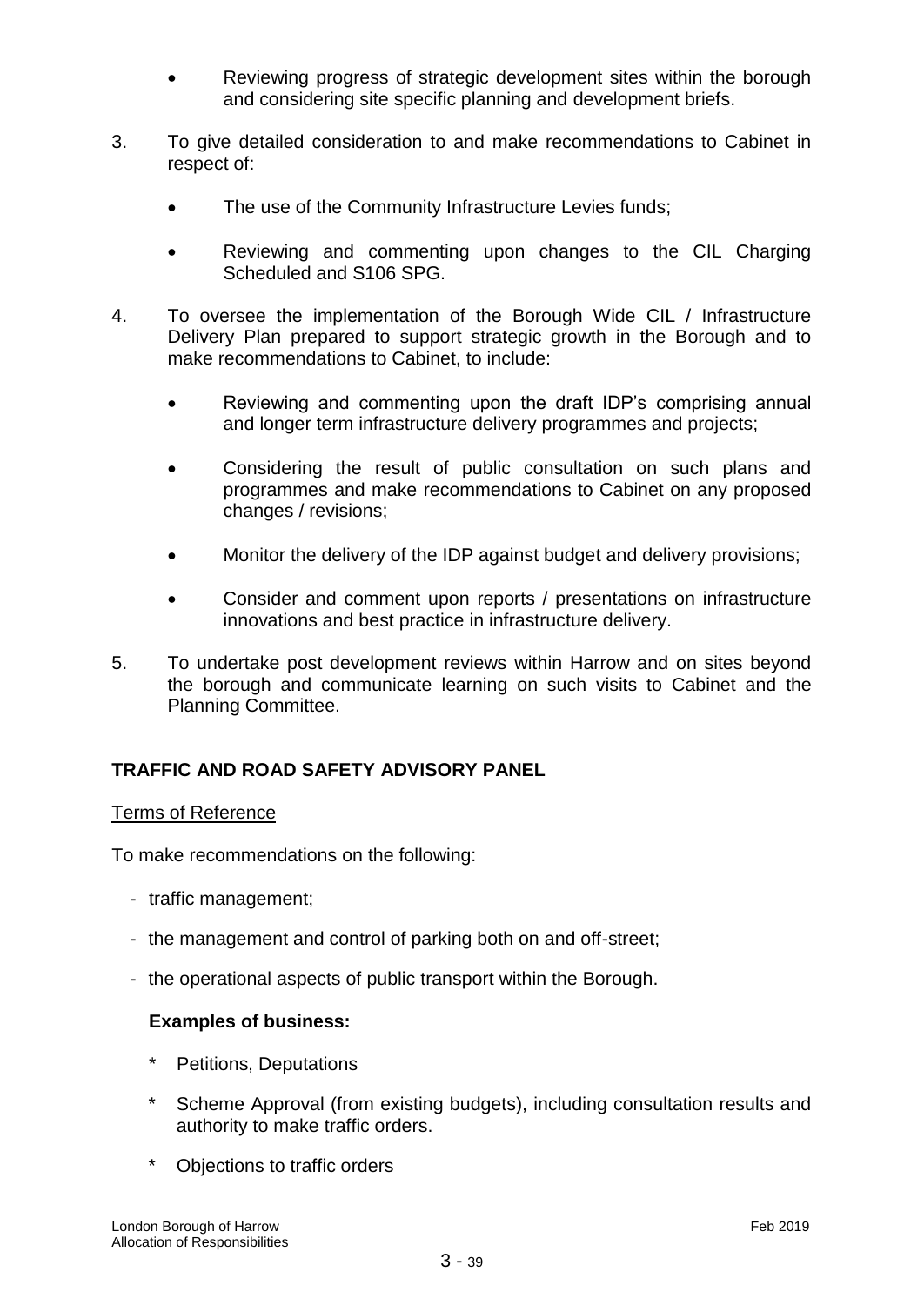- \* Investigations into traffic problems (other than those identified by petition etc)
- \* Local Safety Schemes Annual Review
- \* Consultations from neighbouring authorities on traffic management schemes on or near boundary
- \* Amendments to London Lorry Ban operation
- \* Approval of model traffic orders
- \* References and motions from other bodies
- \* Setting traffic management criteria e.g. traffic calming.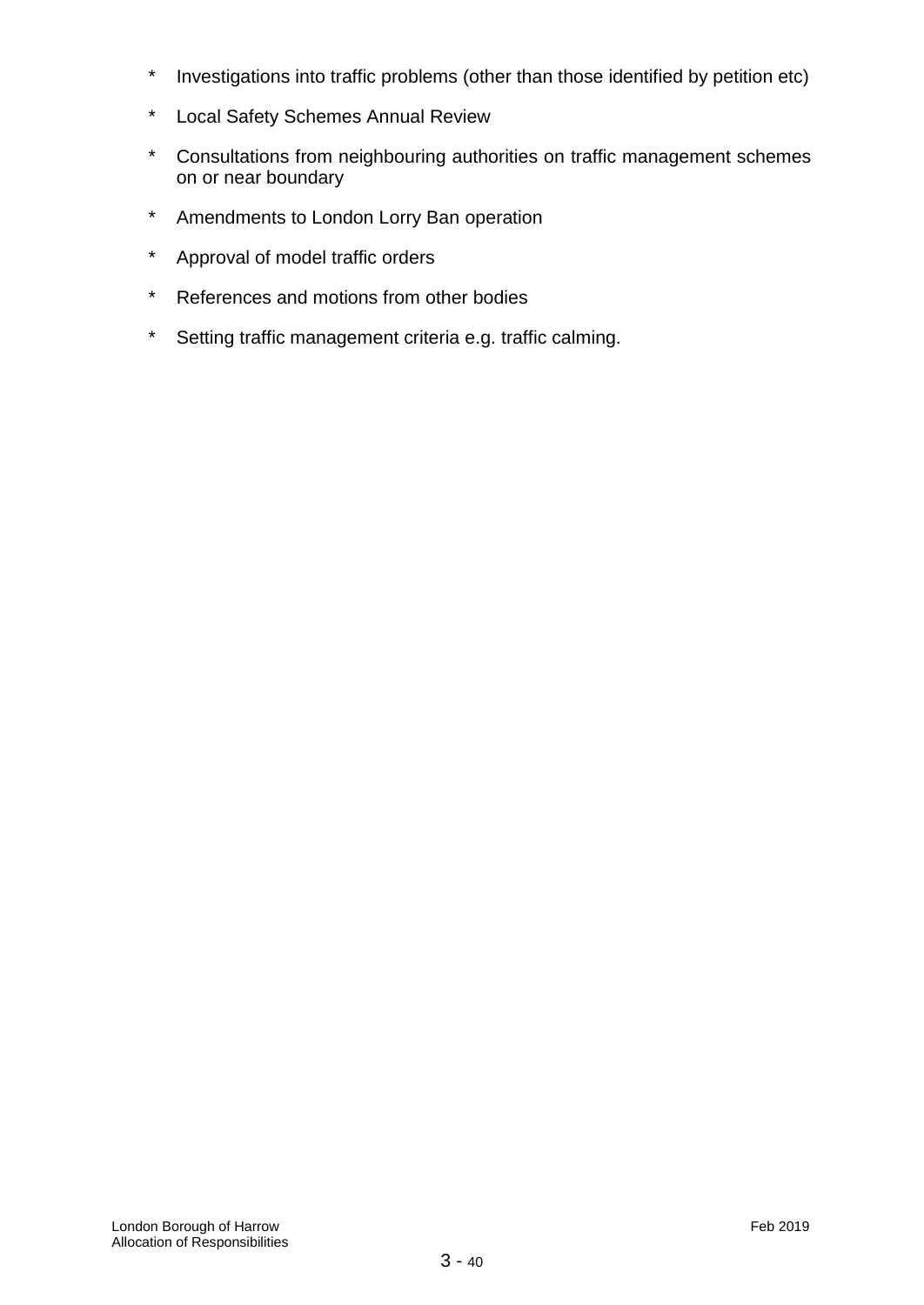## **CONSULTATIVE FORUMS**

## **Employees' Consultative Forum**

#### **EMPLOYEES' CONSULTATIVE FORUM**

#### **Terms of Reference**

#### **1.0 Consultation**

- 1.1 The Employees' Consultative Forum (ECF) is the primary mechanism by which Council Members will consult Union Representatives on specific matters of mutual interest. The ECF shall make recommendations to the Cabinet on such issues. In addition, the ECF will receive reports on actions from the ECF Sub-Group.
- 1.2 The ECF will meet at least twice annually.

#### **2.0 Equal Opportunities**

- 2.1 The ECF will seek to promote Equal Opportunities in Employment within the Council, ensuring compliance with all the relevant anti-discrimination legislation.
- 2.2 The ECF will ensure the effective implementation of 'Making a Difference Making Equality of Opportunity a Reality'. The ECF will receive and comment on regular reports including:-
	- Statistics and progress on meeting equality targets including an annual report on employment issues analysed by protected characteristics.

#### **3.0 Health & Safety**

- 3.1 The ECF will seek to promote health and safety and welfare within the Council and will keep under review the measures taken to ensure health and safety and welfare at work. The Forum will receive and comment on reports, including:-
	- The Council's half-year and annual health and safety performance report providing an update of health and safety activities and giving information on outcome measures.
- 3.2 Any health and safety and welfare matters which are the responsibility of the Council as set out in the schedule to the Council's Constitution must be referred to the Licensing and General Purposes Committee.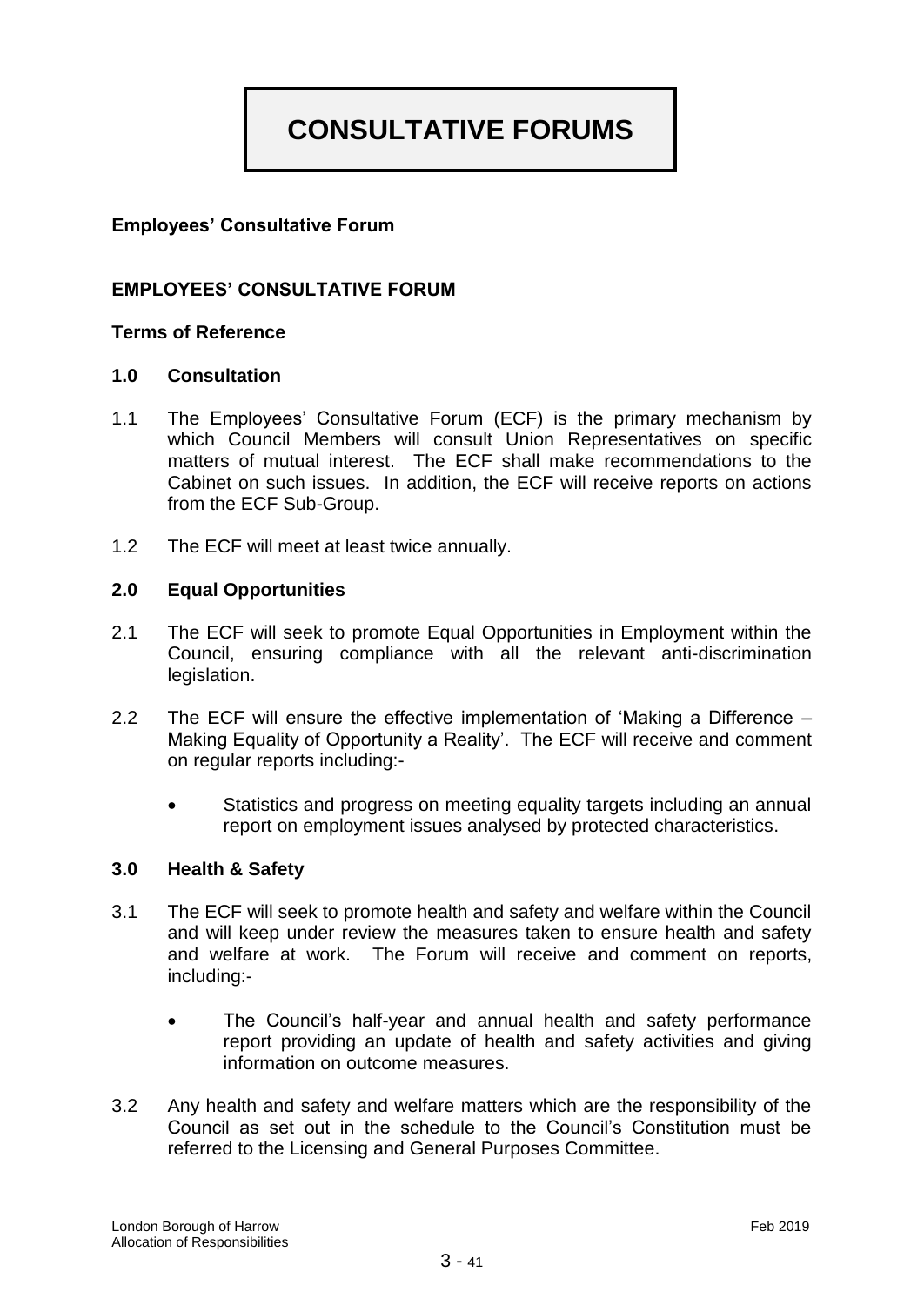#### **4.0 Budget**

The ECF will consider the budget, as part of the Council's consultation on the budget setting process and make comments on the recommendations.

#### **5.0 Membership**

- 5.1 The permanent membership of the Forum shall be as follows:
	- a) 7 Councillors to include the Leader / Deputy leader and the Portfolio Holder with responsibility for Human Resources.
	- b) A minimum of one and maximum of 3 representatives from each recognised trade union. (Note the number of representatives for each trade union to be determined by their notified membership numbers).
- 5.2 The Council Members shall be appointed annually by the Cabinet. If a Council Member is unable to attend any meeting then a duly appointed Reserve Council Member may attend in their place.
- 5.3 The Employee Side Representatives shall be nominated to the Head of Paid Service within 14 days of each Annual Council. If an Employee Side representative is unable to attend any meeting they may nominate a substitute who shall be co-opted onto the committee for the purposes of this meeting.
- 5.4 The role of chairing the ECF will rotate between Council Members and Employee Side representatives each Municipal Year.
- 5.5 The Employee Side will agree amongst themselves who will take the Chair and notify Democratic Services.
- 5.6 Others who may attend the Forum include:-

Head of Paid Service, Corporate Directors & Directors (or representative) Trade Union Branch Secretaries (or representative) Trade Union Branch Regional Officials (as required) Representatives from Employee Support Groups – for the Annual Equality in Employment report. Other officers as required.

For the meeting to be quorate, it must be attended by a minimum of three Council Members and two trade union representatives from different trade unions.

#### **6.0 Recommendations of the Employees' Consultative Forum**

6.1 Recommendations of the ECF are reached by a majority vote among elected Members.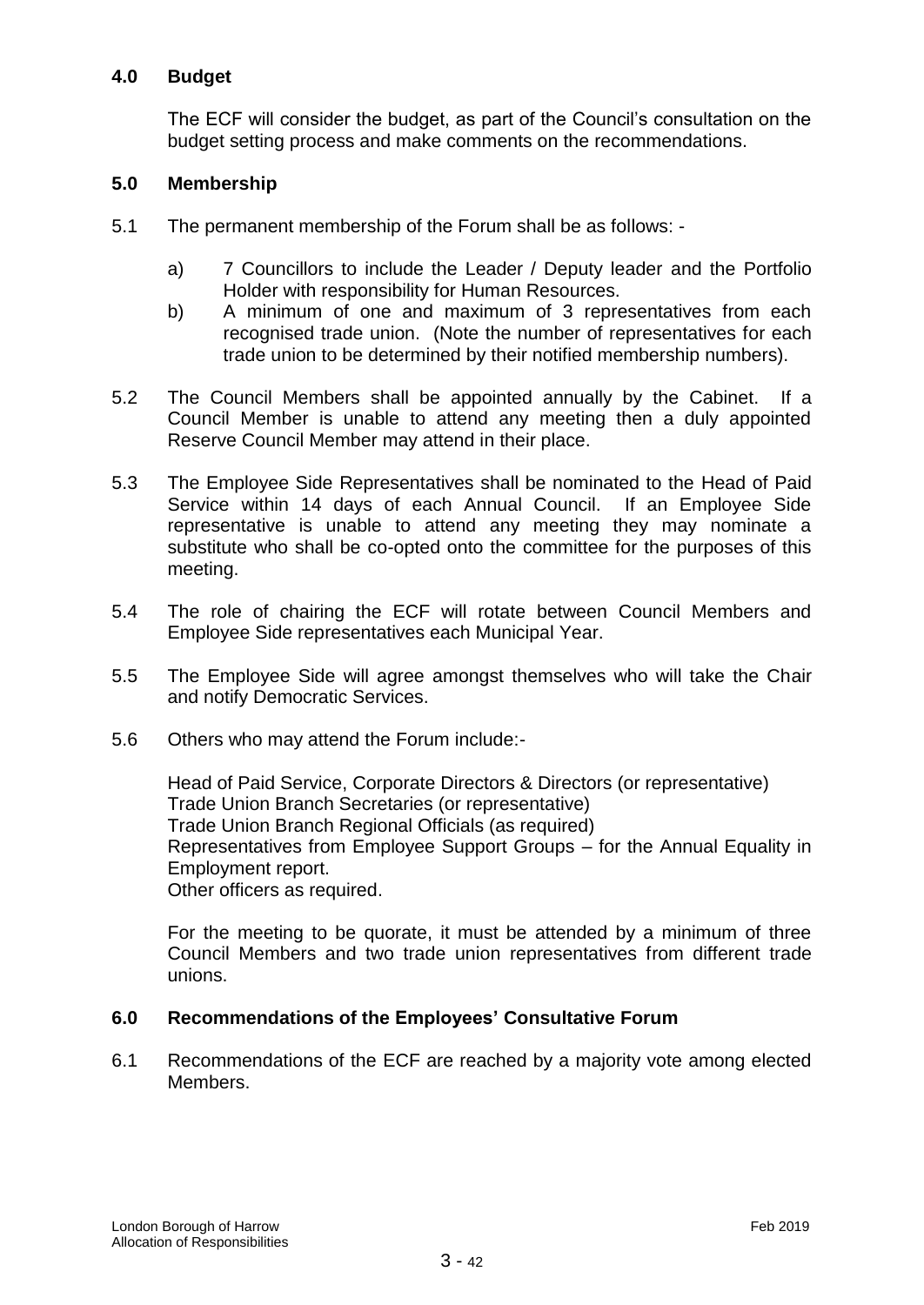6.2 Recommendations of the ECF must go to the relevant portfolio holder or Cabinet, who are the last stage in the local procedures and in the normal course of events, will be implemented immediately (subject to the call-in period).

(*Note: A proposal to establish any subsidiary body of this Committee shall be subject to its prior referral to and approval by Cabinet).*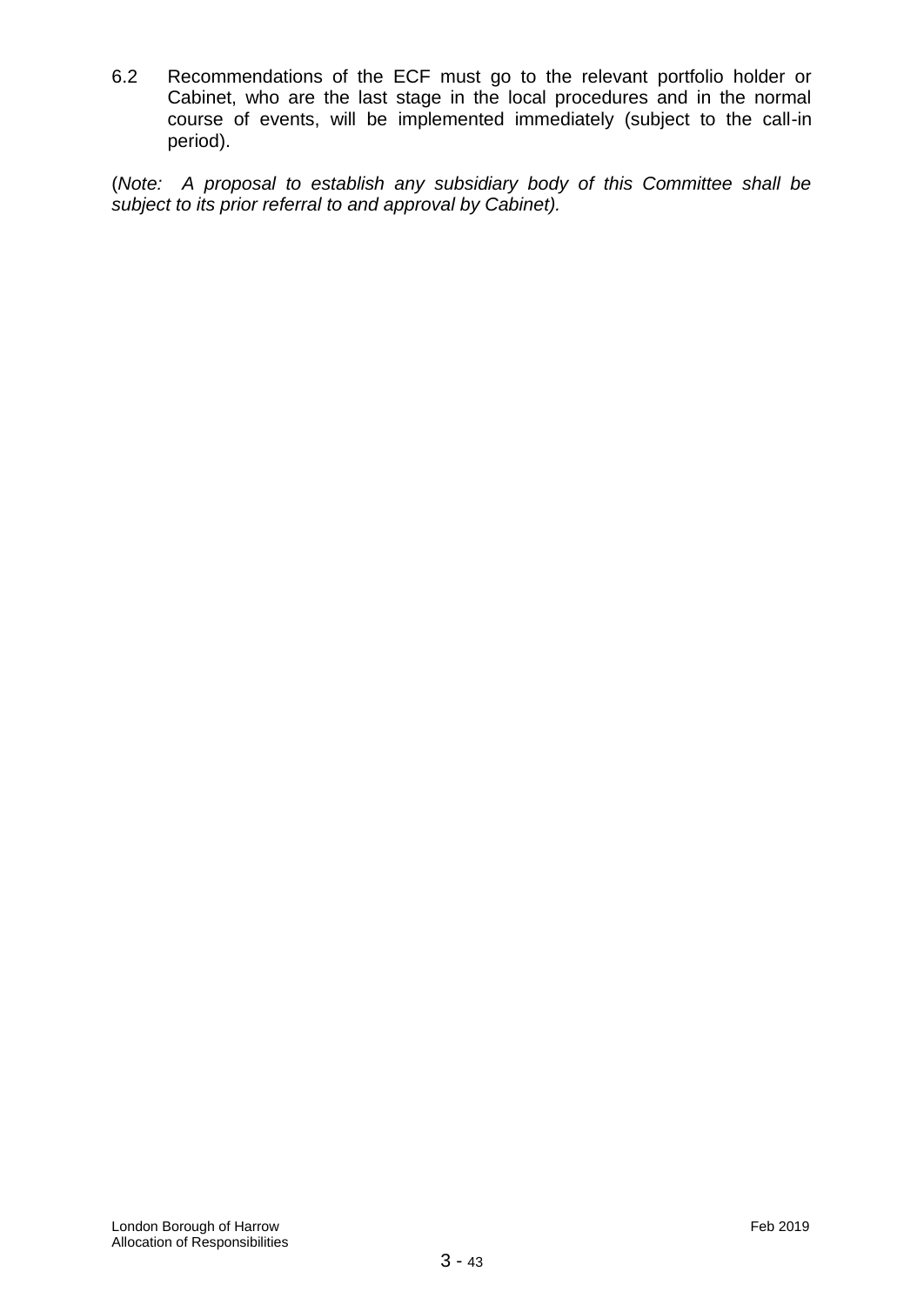## **JOINT ARRANGEMENTS**

**JOINT COMMITTEE OF THE BOROUGHS OF BARNET, BRENT, EALING, HARROW AND HOUNSLOW (KNOWN AS "WEST LONDON ECONOMIC PROSPERITY BOARD")**

#### **Functions and Procedure Rules**

#### **1. Purpose of the Joint Committee**

- 1.1 The London Boroughs of Barnet, Brent, Ealing, Hammersmith & Fulham, Harrow and Hounslow ("the Participating Boroughs") have established the Joint Committee pursuant to powers under the Local Government Acts 1972 and 2000, and under the Local Authorities (Arrangements for the Discharge of Functions) (England) Regulations 2012.
- 1.2 The Joint Committee shall be known as '**WEST LONDON ECONOMIC PROSPERITY BOARD**.'
- 1.3 The Joint Committee's role and purpose on behalf of the Participating Boroughs relates to ensuring appropriate, effective and formal governance is in place for the purposes of delivering the West London Vision for Growth and advancing Participating Boroughs' aspirations for greater economic prosperity in West London, including promoting "the Economic Prosperity Agenda", in partnership with employers, representatives from regional and central government, and education and skills providers.
- 1.4 The purpose of the Joint Committee will be collaboration and mutual cooperation and the fact that some functions will be discharged jointly by way of the Joint Committee does not prohibit any of the Participating Boroughs from promoting economic wellbeing in their own areas independently from the Joint Committee.
- 1.5 The Joint Committee is not a self-standing legal entity but is part of its constituent authorities. Any legal commitment entered into pursuant of a decision of the Joint Committee must be made by all of the Participating Boroughs.
- 1.6 These Procedure Rules govern the conduct of meetings of the Joint Committee.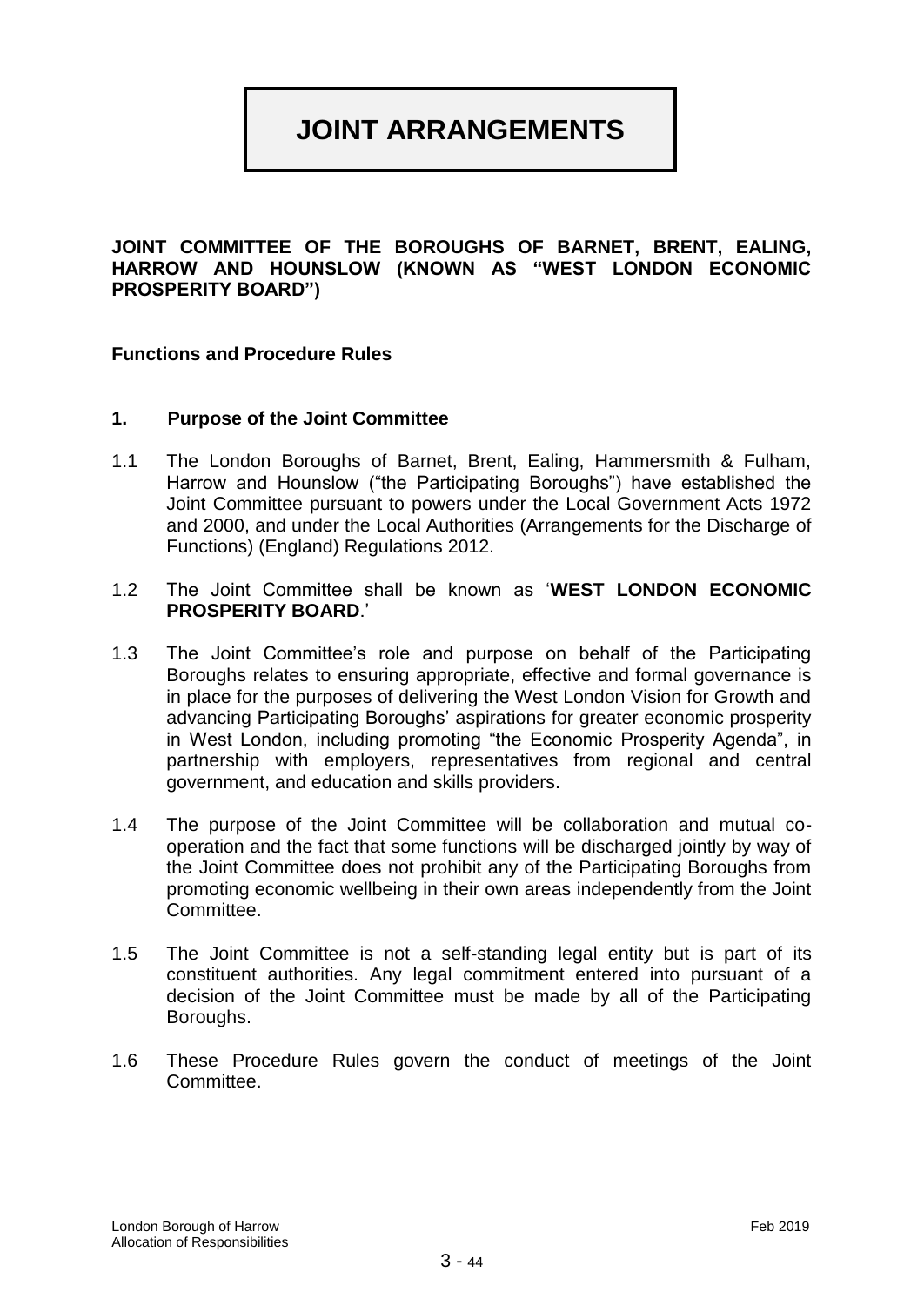## **2. Definitions**

- 2.1 Any reference to "Access to Information legislation" shall mean Part V and VA of the Local Government Act 1972 (as amended) and, to the extent that they are applicable, to the Openness of Local Government Bodies Regulations 2014 (as amended) and the Local Authorities (Executive Arrangements) (Meetings and Access to Information) (England) Regulations 2012 (as amended).
- 2.2 Any reference to "executive", "executive arrangements", "executive function" or "committee system" has the meaning given by Part 1A of the Local Government Act 2000.

## **3. Functions**

- 3.1 The Joint Committee will discharge on behalf of the Participating Boroughs the functions listed below related to promoting economic prosperity in West London:
	- 3.1.1 Making funding applications and/or bids to external bodies, in relation to economic prosperity for the benefit of the local government areas of the participating local authorities.
	- 3.1.2 Providing direction to a nominated lead borough on the allocation of any such funding awards to appropriate projects for the benefit of the local government areas of the participating local authorities, including, where applicable, approving the approach to the procurement to be undertaken by the lead borough.
	- 3.1.3 Seeking to be the recipient of devolved powers and/or funding streams for the local government areas of the participating local authorities, which relate to the economic prosperity agenda.
	- 3.1.4 Exercising any such powers and allocating any such funding.
	- 3.1.5 Representing the participating local authorities in discussions and negotiations with regional bodies, national bodies and central government on matters relating to economic prosperity for the benefit of the local government areas of the participating authorities.
	- 3.1.6 Representing the participating authorities in connection with the Greater London Authority, London Councils and the London Enterprise Panel, for the benefit of the local government areas of the participating authorities, in matters relating to the economic prosperity agenda.
	- 3.1.7 Representing the participating local authorities in discussions and negotiations in relation to pan-London matters relating to economic prosperity.
	- 3.1.8 Seeking to influence and align government investment in West London in order to boost economic growth within the local government areas of the participating authorities.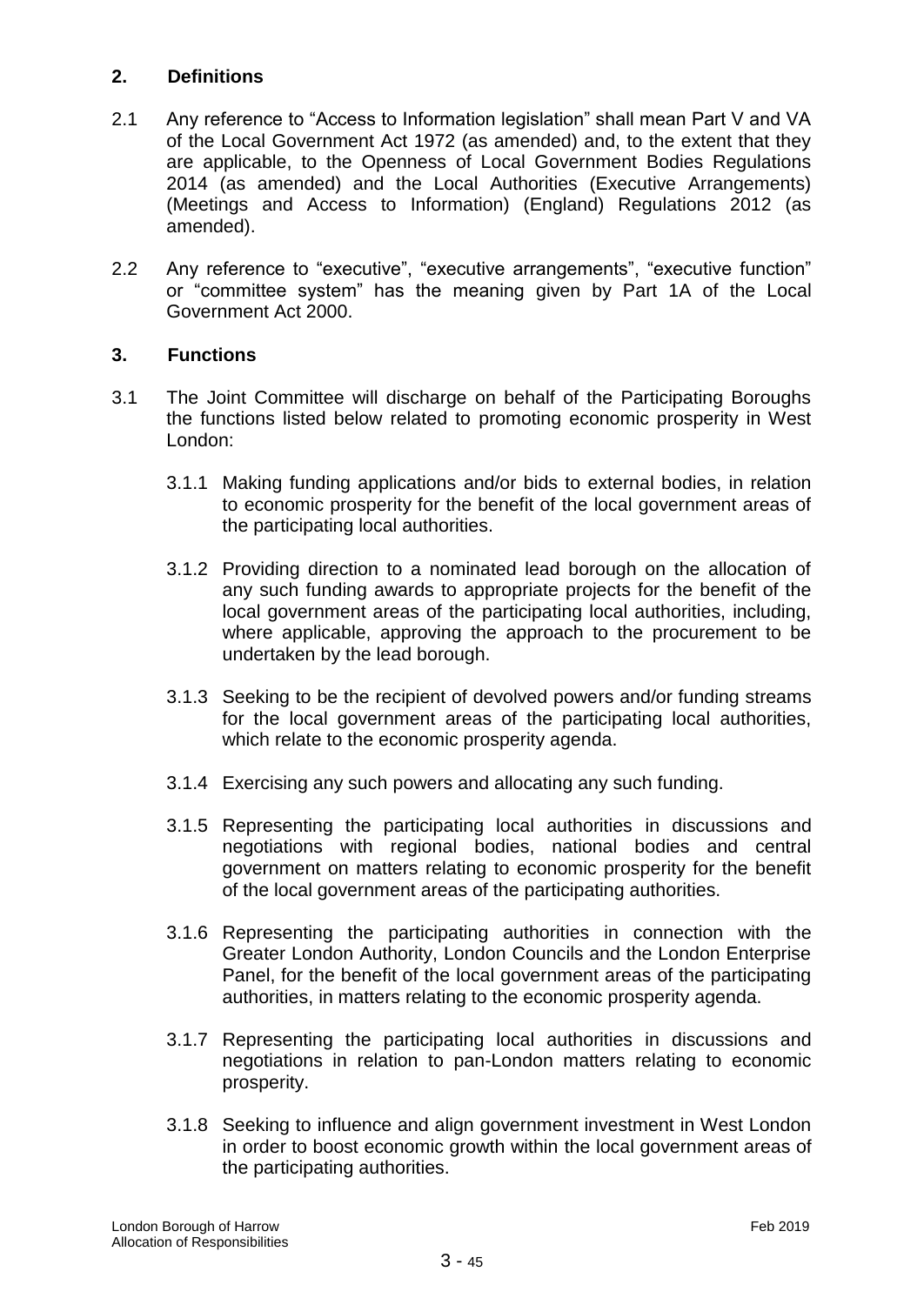- 3.1.9 Agreeing and approving any additional governance structures as related to the Joint Committee, or any sub-committees formed by the Joint Committee.
- 3.1.10 Representing the participating local authorities in discussions and negotiations with the Secretary of State for Communities and Local Government to encourage legislative reform enabling Economic Prosperity Boards, as defined by the Local Democracy, Economic Development and Construction Act 2009 Act, to be established by groups of boroughs in London.
- 3.1.11 Inviting special representatives of stakeholders such as business associations, government agencies such as DWP or Jobcentre Plus, the further education sector, higher education sector, schools, voluntary sector, and health sector to take an interest in, and/or seek to influence, the business of the committee including by attending meetings and commenting on proposals and documents.
- 3.2 In relation to the Participating Boroughs which operate executive arrangements only executive functions of each borough may be exercised.

#### **4. Membership and Quorum**

- 4.1 The membership will comprise of 6 members with each Participating Borough appointing one person to sit on the Joint Committee as a voting member.
- 4.2 Each Participating Borough will make a suitable appointment in accordance with its own constitutional requirements.
- 4.2.1 Where a Participating Borough operates executive arrangements, then the appointment of a voting member of the West London EPB will be by the leaders of the executive or by the executive. It is anticipated that, where practicable, the leader of each such executive will be appointed to the West London EPB.
- 4.2.2 Where a Participating Borough does not operate executive arrangements, the appointment of a voting member of the West London EPB will be in accordance with the Borough's own procedures. It is envisaged that this will usually be one of its senior councillors.
- 4.3 In all cases, the appointed person must be an elected member of the council of the appointing Participating Borough. Appointments will be made for a maximum period not extending beyond each member's remaining term of office as a councillor, and their membership of the Joint Committee will automatically cease if they cease to be an elected member of the appointing Participating Borough.
- 4.4 Members of the Joint Committee are governed by the provisions of their own Council's Codes and Protocols including the Code of Conduct for Members and the rules on Disclosable Pecuniary Interests.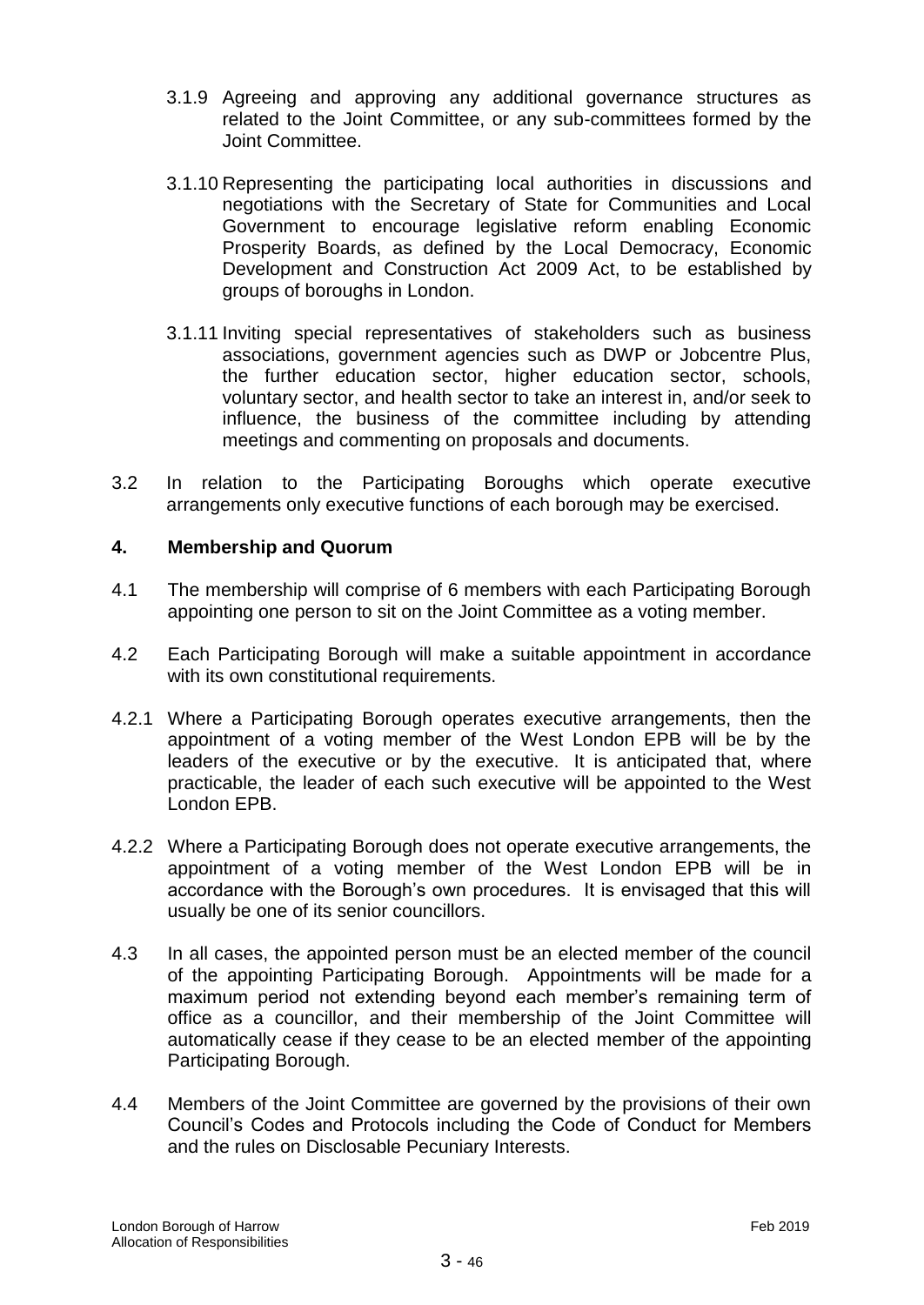- 4.5 Each Participating Borough will utilise existing mechanisms for substitution as laid down in their own Standing Orders. Continuity of attendance is encouraged.
- 4.6 Where a Participating Borough wishes to withdraw from membership of the Joint Committee this must be indicated in writing to each of the committee members. A six month notice period must be provided.
- 4.7 When a new borough wishes to become a Participating Borough then this may be achieved if agreed by a unanimous vote of all the existing Participating Boroughs.
- 4.8 The quorum for the Joint Committee is three members. If the Joint Committee is not quorate it cannot transact any business. If there is no quorum at the time the meeting is due to begin, the start of the meeting will be delayed until a quorum is achieved. If no quorum is achieved after 30 minutes has elapsed, the clerk will advise those present that no business can be transacted and the meeting will be cancelled.

#### **5. Chair and Vice-Chair**

- 5.1 The Chair of the Joint Committee will be appointed for 12 months, and will rotate amongst the Participating Boroughs.
- 5.2 Unless otherwise unanimously agreed by the Joint Committee, each Participating Borough's appointed person will serve as chair for 12 months at a time. Where the incumbent Chair ceases to be a member of the Joint Committee, the individual appointed by the relevant borough as a replacement will serve as Chair for the remainder of the 12 months as chair.
- 5.3 The Joint Committee will also appoint a Vice-Chair from within its membership on an annual basis to preside in the absence of the Chairman. This appointment will also rotate in a similar manner to the Chair.
- 5.4 At its first meeting, the Committee will draw up the rotas for Chair and Vice-Chair respectively.
- 5.5 Where neither the Chair nor Vice-Chair are in attendance, the Joint Committee will appoint a Chair to preside over the meeting.
- 5.6 In the event of any disagreement as the meaning or application of these Rules, the decision of the Chair shall be final.

#### **6. Sub-Committees**

6.1 The Joint Committee may establish sub-committees to undertake elements of its work if required.

#### **7. Delegation to officers**

7.1 The Joint Committee may delegate specific functions to officers of any of the Participating Boroughs.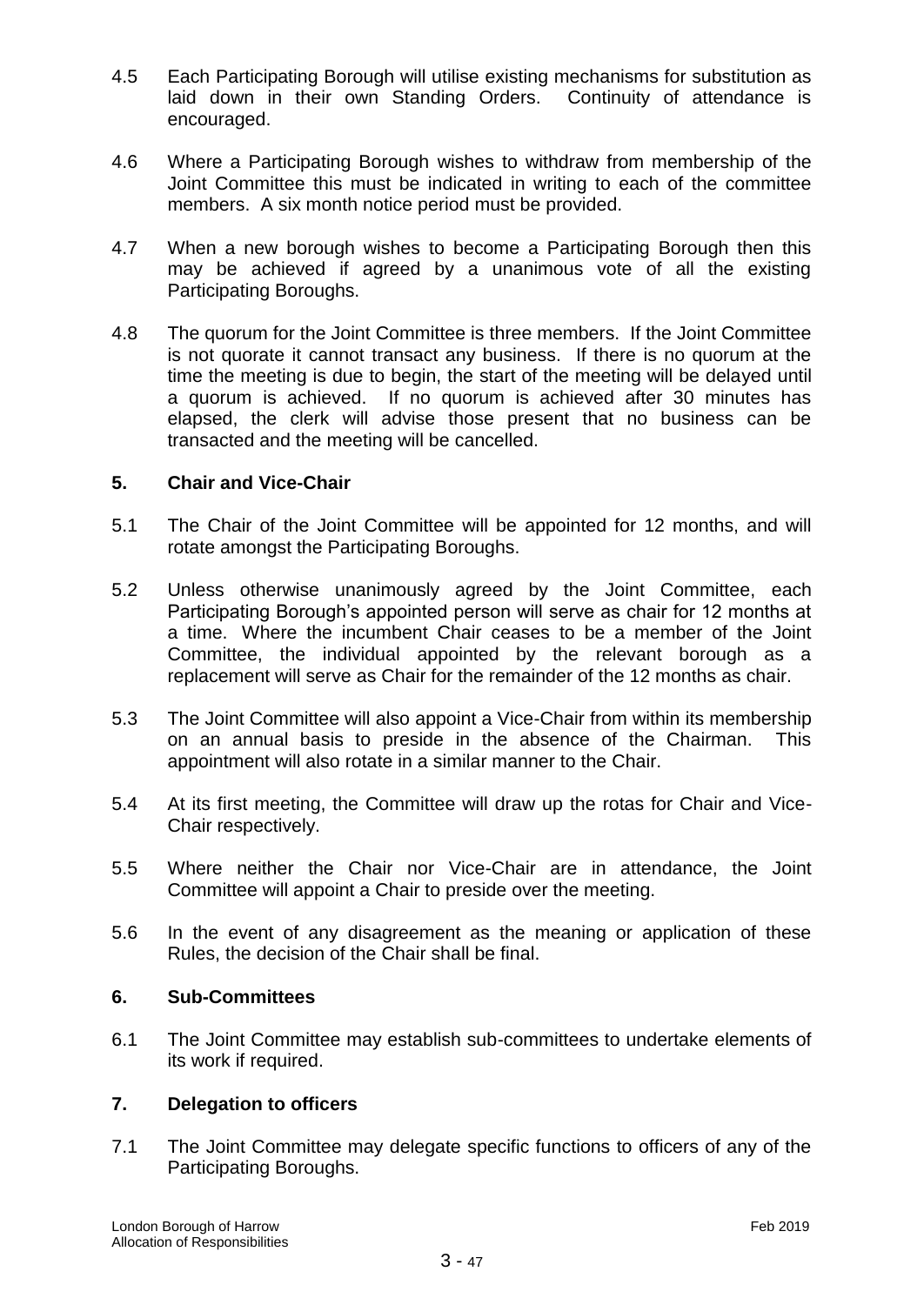- 7.2 Any such delegation may be subject to the requirement for the officer to consult with or obtain the prior agreement of an officer (or officers) of the other boroughs.
- 7.3 It may also be subject to the requirement for the officer with delegated authority to consult with the Chair of the Joint Committee and the Leaders of the one or more Participating Boroughs before exercising their delegated authority.

#### **8. Administration**

8.1 Organisational and clerking support for the Joint Committee, and accommodation for meetings, will be provided by the Participating Borough whose representative is Chair unless otherwise agreed by the Joint Committee. The costs of this will be reimbursed by contributions from the other Participating Boroughs as approved by the Joint Committee.

#### **9. Financial matters**

- 9.1 The Joint Committee will not have a pre-allocated budget.
- 9.2 When making a decision which has financial consequences, the Joint Committee will follow the relevant provisions of the Financial Procedure Rules of LB Ealing.

#### **10. Agenda management**

- 10.1 Subject to 10.2, all prospective items of business for the Joint Committee shall be agreed by a meeting of the Chief Executives of the Participating Boroughs or their representatives.
- 10.2 It will be the responsibility of each report author to ensure that the impacts on all Participating Boroughs are fairly and accurately represented in the report. They may do this either by consulting with the monitoring officer and chief finance officer of each Participating Borough or by some other appropriate method.
- 10.3 In pursuance of their statutory duties, the monitoring officer and/or the chief financial officer of any of the Participating Boroughs may include an item for consideration on the agenda of a meeting of the Joint Committee, and, may require that an extraordinary meeting be called to consider such items.
- 10.4 Each Participating Borough operating executive arrangements will be responsible for considering whether it is necessary [in order to comply with Access to Information legislation regarding the publication of agendas including Forward Plan requirements] to treat prospective decisions as 'keydecisions' and/or have them included in the Forward Plan. Each Participating Borough operating a committee system will apply its local non statutory procedures.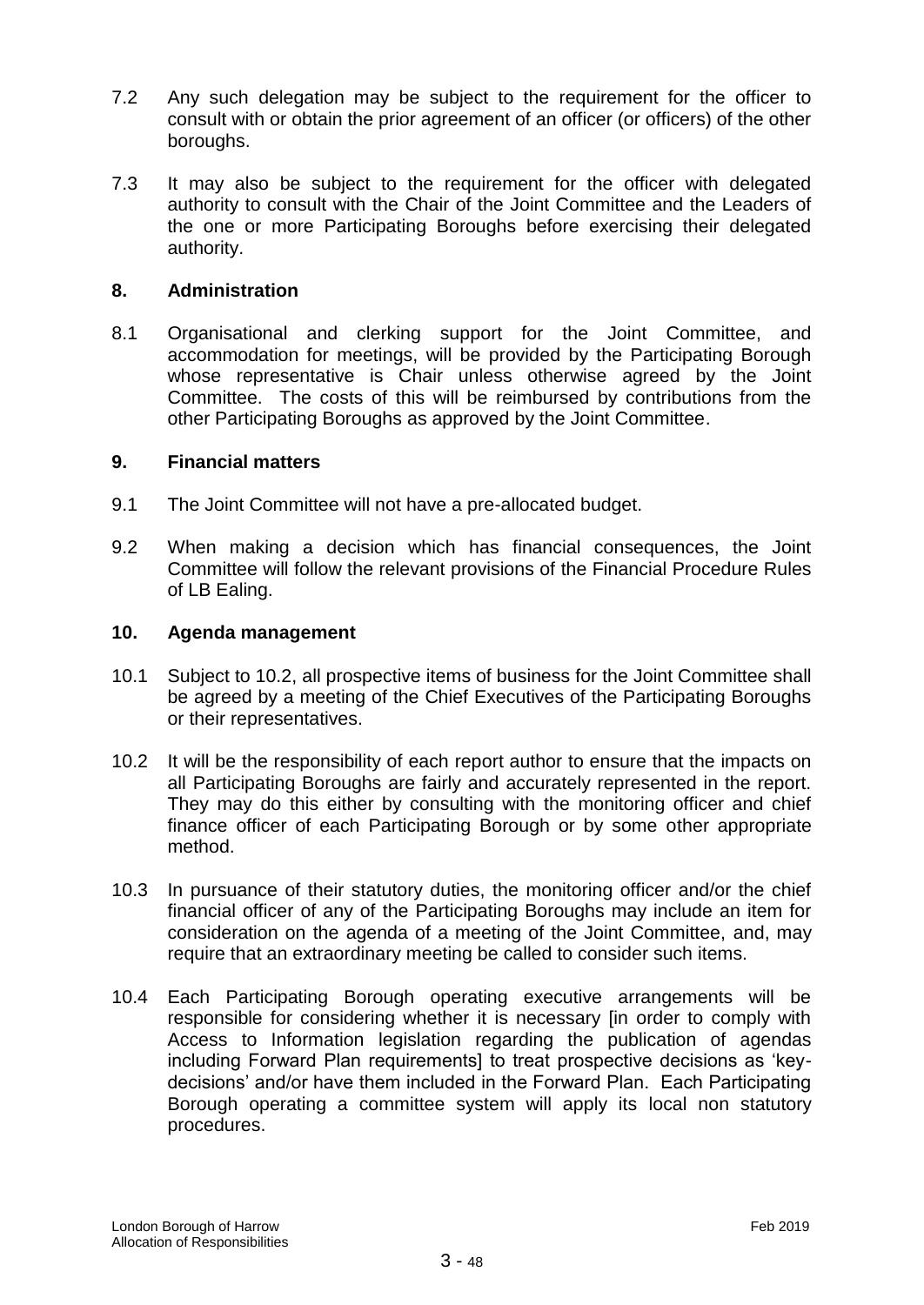#### **11. Meetings**

- 11.1 The Joint Committee will meet as required to fulfil its functions.
- 11.2 A programme of meetings at the start of each Municipal Year will be scheduled and included in the Calendar of Meetings for all Participating Boroughs.
- 11.3 Access to meetings and papers of the Joint Committee by the Press and Public is subject to the Local Government Act 1972 and to the Openness of Local Government Bodies Regulations 2014. The Joint Committee will also have regard to the Local Authorities (Executive Arrangements) (Meetings and Access to information) (England) Regulations 2012, notwithstanding the fact that its provisions do not strictly apply to the Joint Committee for so long as the committee has any members who are not members of an executive of a Participating Borough.

#### **12. Notice of meetings**

- 12.1 On behalf of the Joint Committee, a clerk will give notice to the public of the time and place of any meeting in accordance with the Access to Information requirements.
- 12.2 At least five clear working days in advance of a meeting a clerk to the Joint Committee will publish the agenda via the website of clerk's authority and provide the documentation and website link to the Participating Boroughs to enable the information to be published on each Participating Borough's website. "Five Clear Days" does not include weekends or national holidays and excludes both the day of the meeting and the day on which the meeting is called.
- 12.3 The clerk to the Joint Committee will arrange for the copying and distribution of papers to all Members of the Committee.

#### **13. Public participation**

- 13.1 Unless considering information classified as 'exempt' or 'confidential' under Access to Information Legislation, all meetings of the Joint Committee shall be held in public.
- 13.2 Public representations and questions are permitted at meetings of the Joint Committee. Notification must be given in advance of the meeting indicating by 12 noon on the last working day before the meeting the matter to be raised and the agenda item to which it relates. Representatives will be provided with a maximum of 3 minutes to address the Joint Committee.
- 13.3 The maximum number of speakers allowed per agenda item is 6.
- 13.4 Where the number of public representations exceed the time / number allowed, a written response will be provided or the representation deferred to the next meeting of the Joint Committee if appropriate.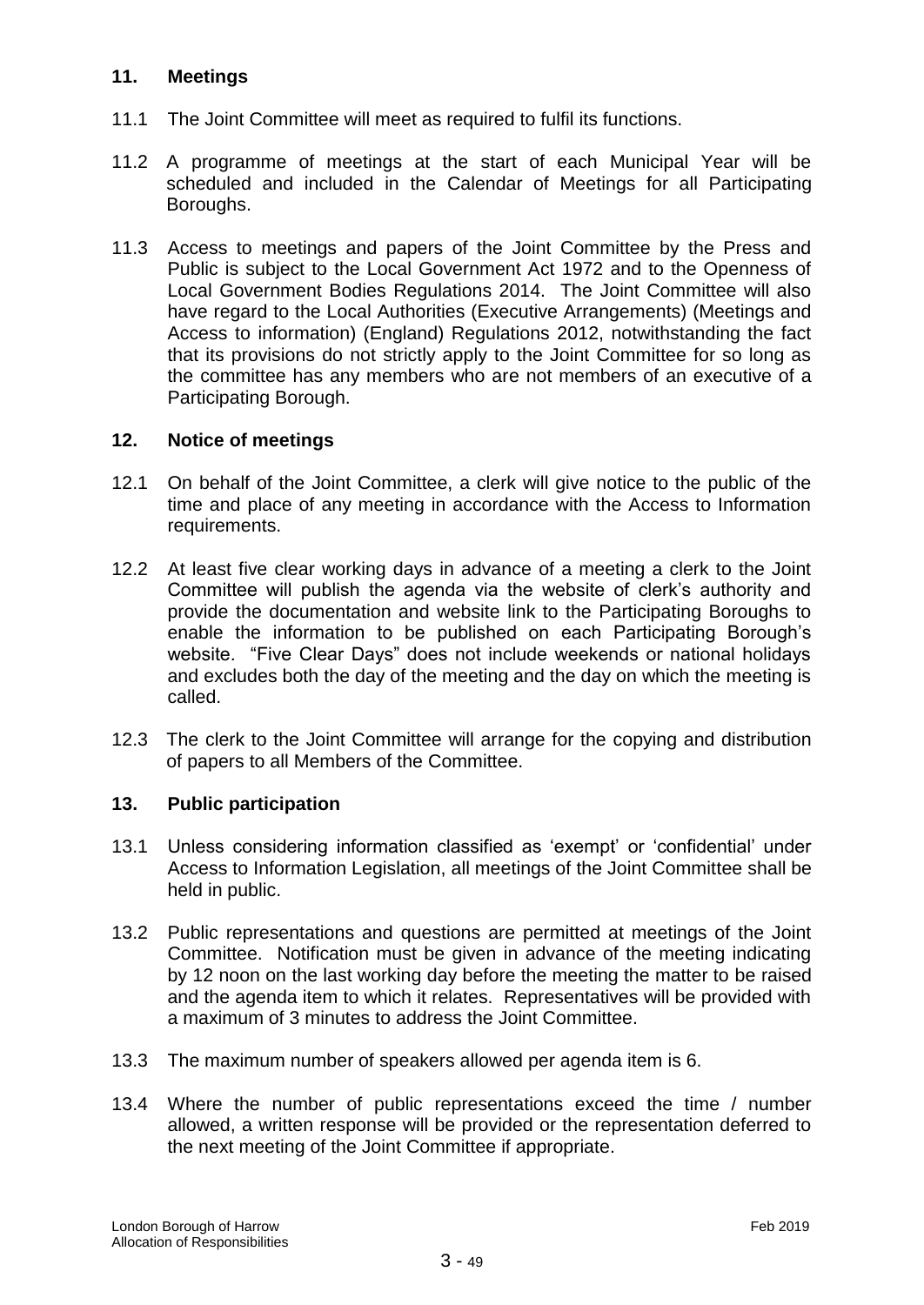- 13.5 The Joint Committee may also invite special representatives of stakeholders such as business associations, government agencies such as DWP or Jobcentre Plus, the further education sector, voluntary sector, and health sector to take an interest in the business of the committee including by attending meetings and commenting on proposals and documents.
- 13.6 The Chair shall have discretion to regulate the behaviour of all individuals present at the meeting in the interests of the efficient conduct of the meeting.

#### **14. Member participation**

14.1 Any elected member of the council of any of the Participating Boroughs who is not a member of the Joint Committee may ask a question or address the Committee with the consent of the Chair.

#### **15. Business to be transacted**

- 15.1 Standing items for each meeting of the Joint Committee will include the following:
	- Minutes of the Last Meeting
	- Apologies for absence
	- Declarations of Interest
	- Provision for public participation
	- Substantive items for consideration
- 15.2 The Chair may vary the order of business and take urgent items as specified in the Access to Information Requirements at his / her discretion. The Chair should inform the Members of the Joint Committee prior to allowing the consideration of urgent items.
- 15.3 An item of business may not be considered at a meeting unless:
	- (i) A copy of the agenda included the item (or a copy of the item) is open to inspection by the public for at least five clear days before the meeting; or
	- (ii) By reason of special circumstances which shall be specified in the minutes the Chair of the meeting is of the opinion that the item should be considered at the meeting as a matter of urgency.
- 15.4 "Special Circumstances" justifying an item being considered as a matter or urgency will relate to both why the decision could not be made at a meeting allowing the proper time for inspection by the public as well as why the item or report could not have been available for inspection for five clear days before the meeting.

#### **16. Extraordinary meetings**

16.1 Arrangements may be made following consultation with Chair of the Joint Committee to call an extraordinary meeting of the Joint Committee. The Chair should inform the appointed Members prior to taking a decision to convene an extraordinary meeting.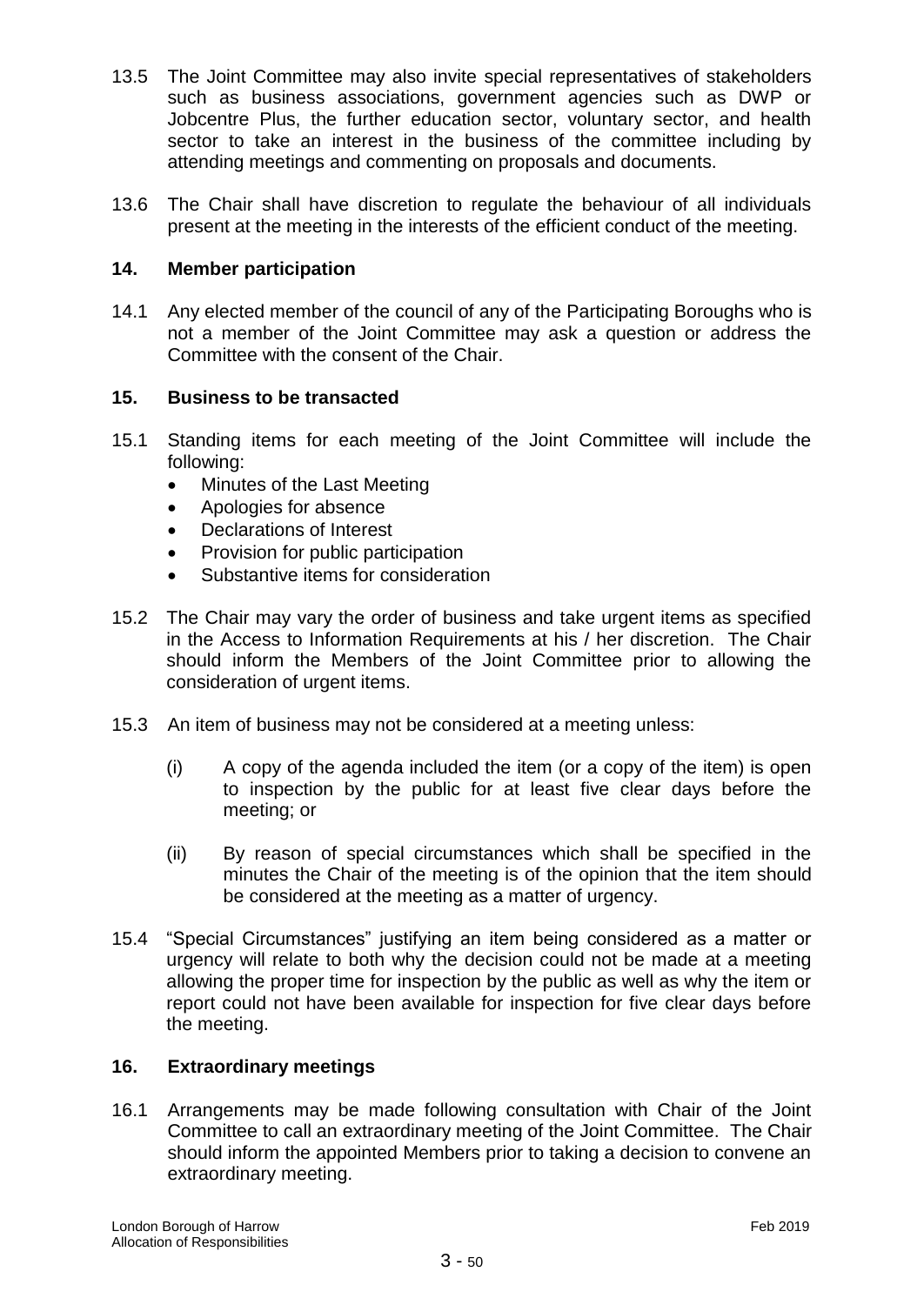16.2 The business of an extraordinary meeting shall be only that specified on the agenda.

## **17. Cancellation of meetings**

17.1 Meetings of the Joint Committee may, after consultation with the Chairman, be cancelled if there is insufficient business to transact or some other appropriate reason warranting cancellation. The date of meetings may be varied after consultation with the Chairman and appointed members of the Joint Committee in the event that it is necessary for the efficient transaction of business.

#### **18. Rules of debate**

18.1 The rules of debate in operation in the Chair's authority shall apply.

#### **19. Request for determination of business**

- 19.1 Any member of the Joint Committee may request at any time that:
	- The Joint Committee move to vote upon the current item of consideration.
	- The item be deferred to the next meeting.
	- The item be referred back to a meeting of the Chief Executives of the Participating Boroughs for further consideration.
	- The meeting be adjourned.
- 19.2 The Joint Committee will then vote on the request.

#### **20. Urgency procedure**

20.1 Where the Chair (following consultation with the appointed Members of the Joint Committee) is of the view that an urgent decision is required in respect of any matter within the Joint Committee's functions and that decision would not reasonably require the calling of an Extraordinary Meeting of the Joint Committee to consider it and it cannot wait until the next Ordinary Meeting of the Joint Committee, then they may request in writing the Chief Executive of each Participating Borough (in line with pre-existing delegations in each Borough's Constitution) to take urgent action as is required within each of the constituent boroughs.

#### **21. Voting**

- 21.1 The Joint Committee's decision making will operate on the basis of mutual cooperation and consent and will take into account the views of the special representatives. It is expected that decisions will be taken on a consensual basis wherever reasonably possible.
- 21.2 Where a vote is required it will be on the basis of one vote per member and unless a recorded vote is requested, the Chair will take the vote by show of hands.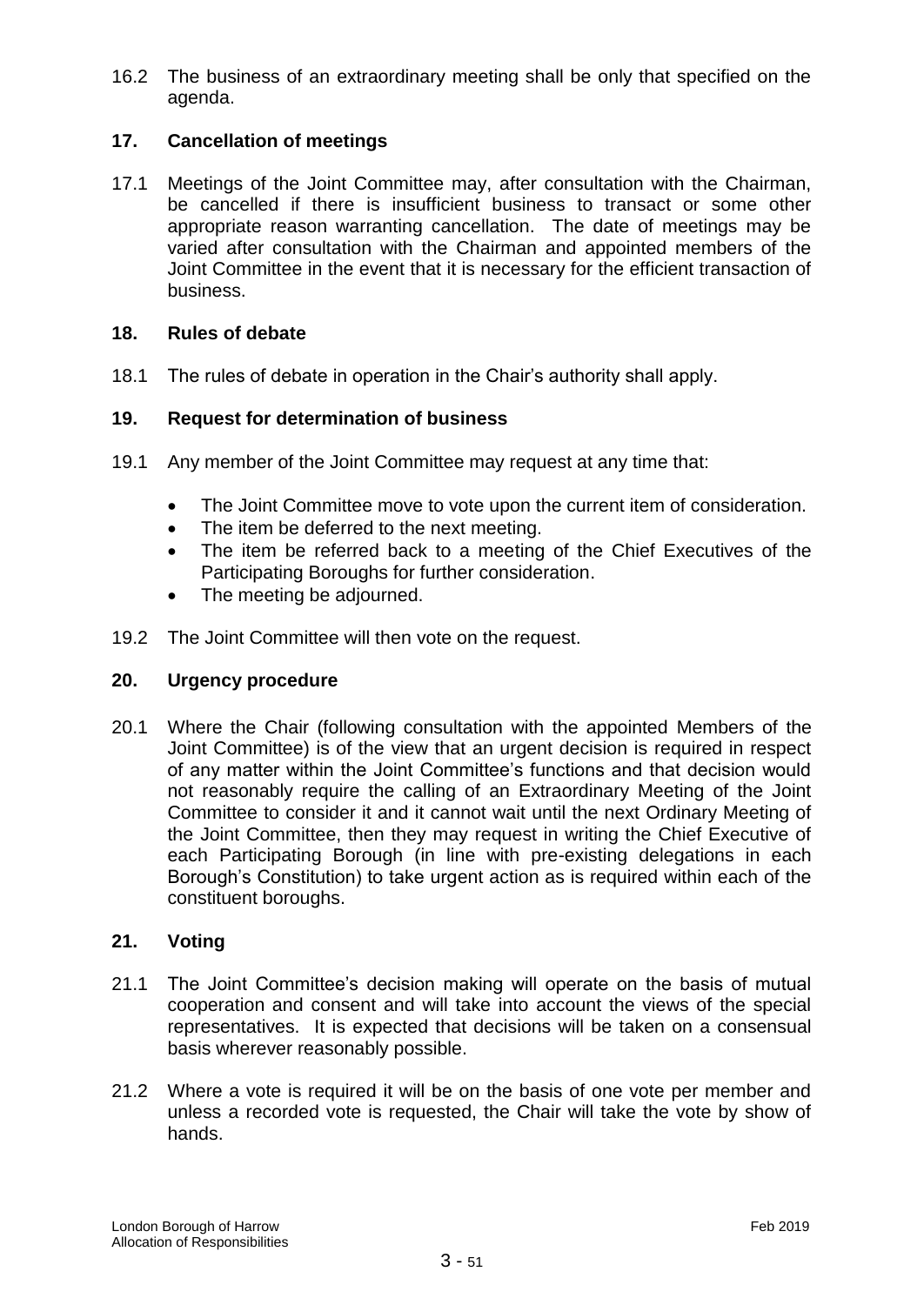- 21.3 Any matter (save for a decision under Rule 4.7 above) shall be decided by a simple majority of those members voting and present. Where there is an equality of votes, the Chair of the meeting shall have a second and casting vote.
- 21.4 Any two members can request that a recorded vote be taken.
- 21.5 Where, immediately after a vote is taken at a meeting, if any Member so requests, there shall be recorded in the minutes of the proceedings of that meeting whether the person cast his / her vote for or against the matter or whether he/ she abstained from voting.

#### **22. Minutes**

- 22.1 At the next suitable meeting of the Joint Committee, the Chairman will move a motion that the minutes of the previous meeting be agreed as a correct record. The meeting may only consider the accuracy of the minutes and cannot change or vary decisions taken at a previous meeting as a matter arising out of the minutes.
- 22.2 Once agreed, the Chairman will sign them.
- 22.3 There will be no item for the approval of minutes of an ordinary Joint Committee meeting on the agenda of an extraordinary meeting.

#### **23. Exclusion of Public and Press**

- 23.1 Members of the public and press may only be excluded from a meeting of the Joint Committee either in accordance with the Access to Information requirements or in the event of disturbance.
- 23.2 A motion may be moved at any time for the exclusion of the public from the whole or any part of the proceedings. The motion shall specify by reference to Section 100(A) Local Government Act 1972 the reason for the exclusion in relation to each item of business for which it is proposed that the public be excluded. The public must be excluded from meetings whenever it is likely, in view of the nature of business to be transacted, or the nature of the proceedings that confidential information would be disclosed.
- 23.3 If there is a general disturbance making orderly business impossible, the Chairman may adjourn the meeting for as long as he/she thinks is necessary.
- 23.4 Background papers will be published as part of the Joint Committee agenda and be made available to the public via the website of each authority.

#### **24. Overview and Scrutiny**

24.1 Decisions of the Joint Committee which relate to the executive functions of a Participating Borough will be subject to scrutiny and 'call -in' arrangements (or such other arrangements equivalent to call-in that any Participating Borough operating a committee system may have) as would apply locally to a decision made by that Participating Borough acting alone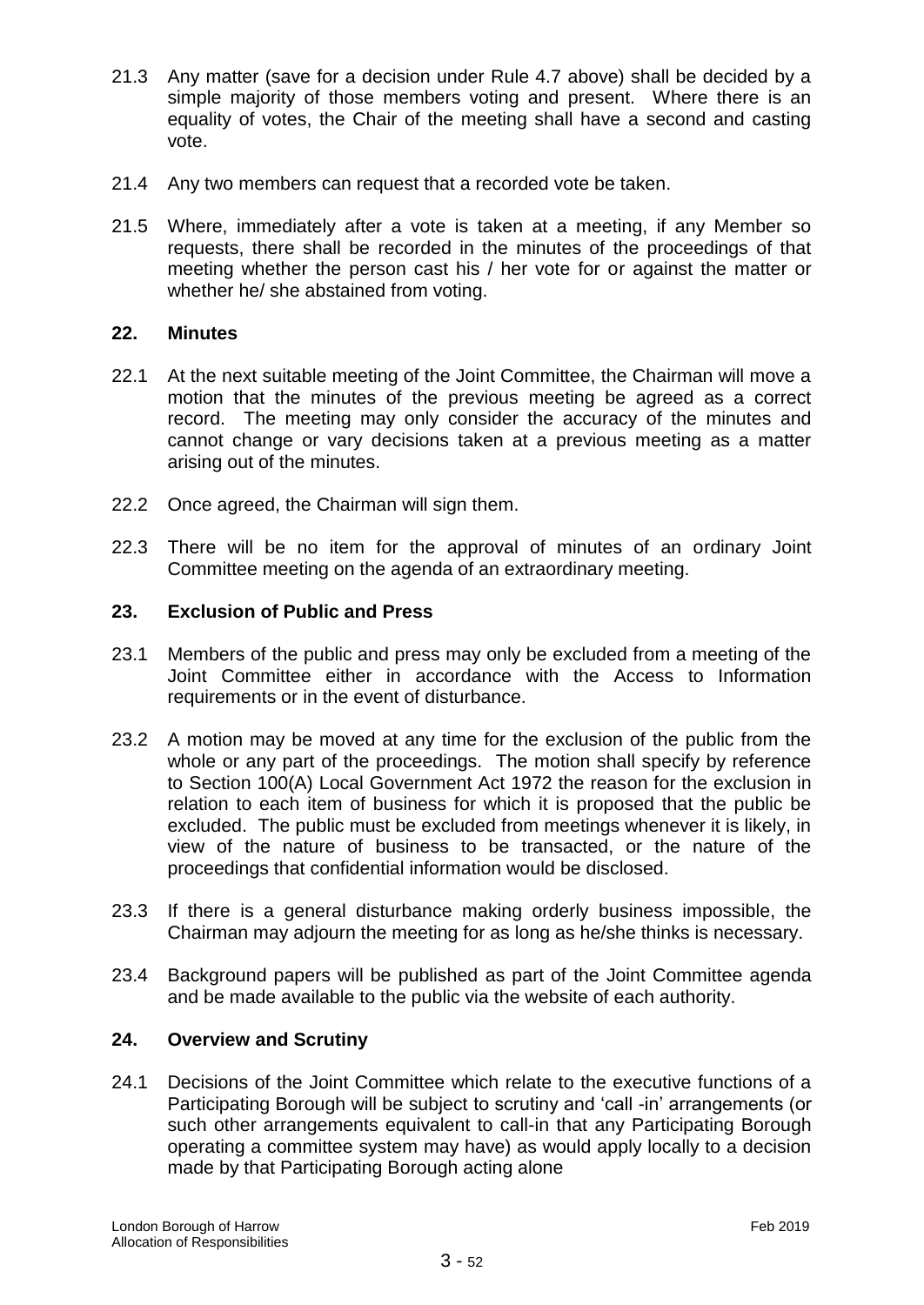- 24.2 No decision should be implemented until such time as the call-in period has expired across all of the Participating Boroughs.
- 24.3 Where a decision is called in, arrangements will be made at the earliest opportunity within the Participating Borough where the Call-In had taken place for it to be heard.
- 24.4 Any decision called in for scrutiny before it has been implemented shall not be implemented until such time as the call-in procedures of the Participating Borough concerned have been concluded.

#### **25. Access to minutes and papers after the meeting**

- 25.1 On behalf of the Joint Committee, a clerk will make available copies of the following for six years after the meeting:
	- (i) the minutes of the meeting and records of decisions taken, together with reasons, for all meetings of the Joint Committee, excluding any part of the minutes of proceedings when the meeting was not open to the public or which disclose exempt or confidential information;
	- (iii) the agenda for the meeting; and
	- (iii) reports relating to items when the meeting was open to the public.

#### **26. Amendment of these Rules**

26.1 These Rules shall be agreed by the Joint Committee at its first meeting. Any amendments shall be made by the Joint Committee following consultation with the monitoring officers of the Participating Boroughs. Note that Rule 3 (Functions) may only be amended following a formal delegation from each of the Participating Boroughs.

#### **27. Background Papers**

- 27.1 Every report shall contain a list of those documents relating to the subject matter of the report which in the opinion of the author:
	- (i) disclose any facts or matters on which the report or an important part of it is based;
	- (ii) which have been relied on to a material extent in preparing the report but does not include published works or those which disclose exempt or confidential information and in respect of reports to the Joint Committee, the advice of a political assistant.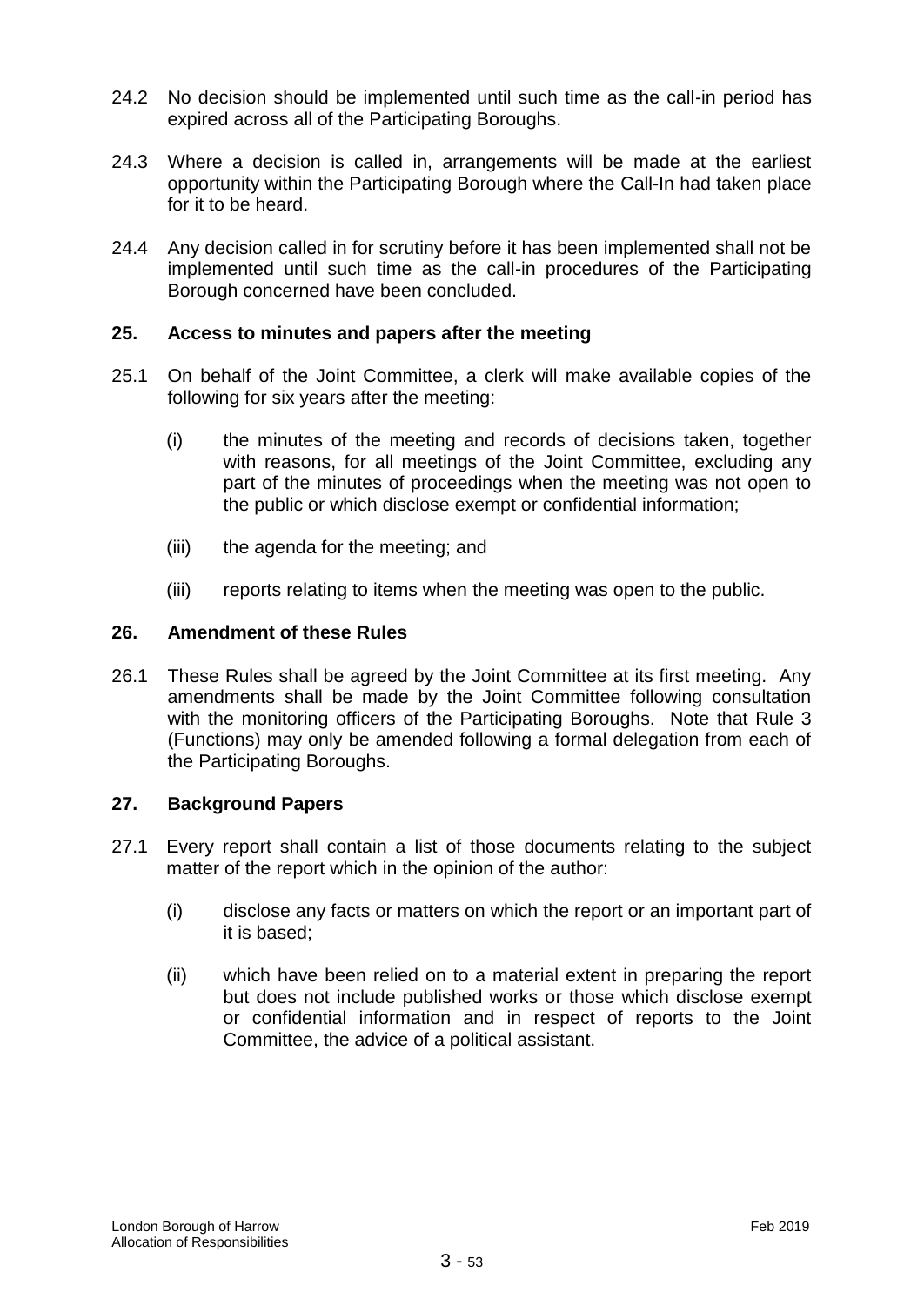- 27.2 Where a copy of a report for a meeting is made available for inspection by the public at the same time the clerk shall make available for inspection
	- (i) a copy of the list of background papers for the report
	- (ii) at least one copy of each of the documents included in that list.
- 27.3 The Clerk will make available for public inspection for four years after the date of the meeting one copy of each of the documents on the list of background papers.

## **NORTH WEST LONDON JOINT HEALTH OVERVIEW AND SCRUTINY COMMITTEE**

#### **Membership**

One nominated voting member from each Council participating in the North West London Joint Health Overview and Scrutiny Committee plus one alternate member who can vote in the voting member's absence. In addition, one non-voting co-opted member of the London Borough of Richmond. The committee will require at least six voting members in attendance to be quorate.

#### **Chair and Vice Chair**

The North West London Joint Health Overview and Scrutiny Committee will elect its own chair and vice chair. Elections will take place on an annual basis each May, or as soon as practical thereafter, such as to allow for any annual changes to the committee's membership.

#### **Terms of Reference**

- 1. To scrutinise the 'Shaping a Healthier Future' reconfiguration of health services in North West London and the Sustainability and Transformation Plan for North West London; in particular the implementation plans and actions by the North West London Collaboration of Clinical Commissioning Groups ('NWL CCGs') and its Joint Committee, focusing on aspects affecting the whole of North West London.
- 2. To review and scrutinise decisions made or actions taken by NWL CCGs and/or other NHS service providers, in relation to the 'Shaping a Healthier Future' reconfiguration and the Sustainability and Transformation Plan for North West London, where appropriate.
- 3. To make recommendations to NWL CCGs, NHS England, or any other appropriate outside body in relation to the 'Shaping a Healthier Future' plans for North West London and the Sustainability and Transformation Plan for North West London; and to monitor the outcomes of these recommendations where appropriate.